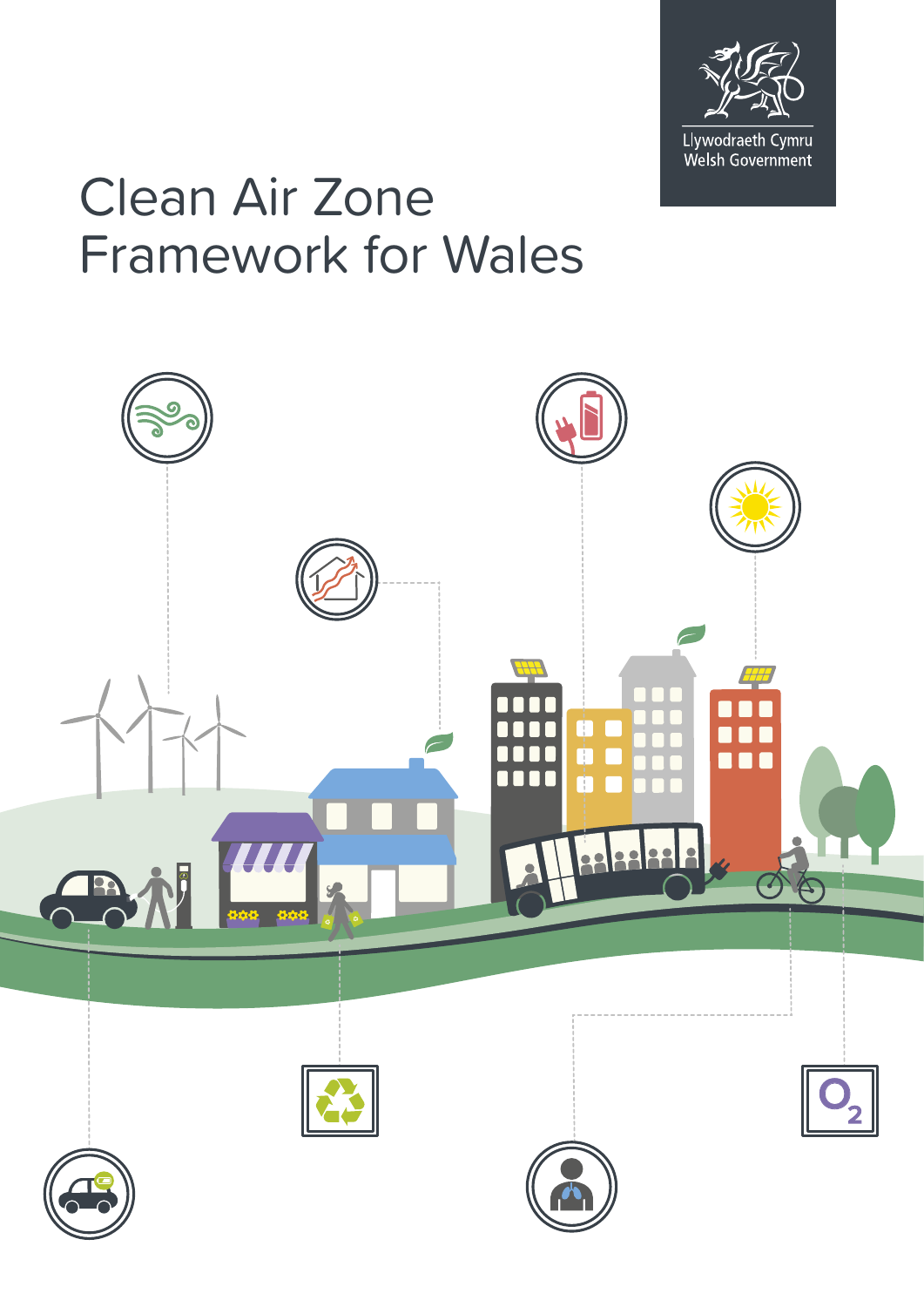| Section                                      | Page number    |
|----------------------------------------------|----------------|
| 1. Introduction                              | $\overline{2}$ |
| Planning a CAZ                               |                |
| 2. Requirement to introduce a Clean Air Zone | $\overline{7}$ |
| 3. Defining the boundaries                   | 10             |
| 4. Initial engagement and awareness          | 11             |
| Defining a CAZ                               |                |
| 5. Options for reducing emissions            | 14             |
| 6. Vehicle access restrictions               | 33             |
| 7. Charging for access to a CAZ              | 34             |
| 8. Potential traffic displacement            | 36             |
| 9. Exemptions                                | 37             |
| <b>Operating a CAZ</b>                       |                |
| 10. Residents                                | 38             |
| 11. Signage                                  | 38             |
| 12. Enforcement                              | 39             |
| 13. Ongoing engagement and awareness         | 39             |
| 14. Measuring effectiveness                  | 40             |
| Glossary                                     | 42             |
| Annex 1 - Air quality legislation in Wales   | 43             |
| Annex 2 - Emissions standards                | 44             |
| Annex 3 - Exemptions                         | 45             |
| Annex 4 - Future policy                      | 46             |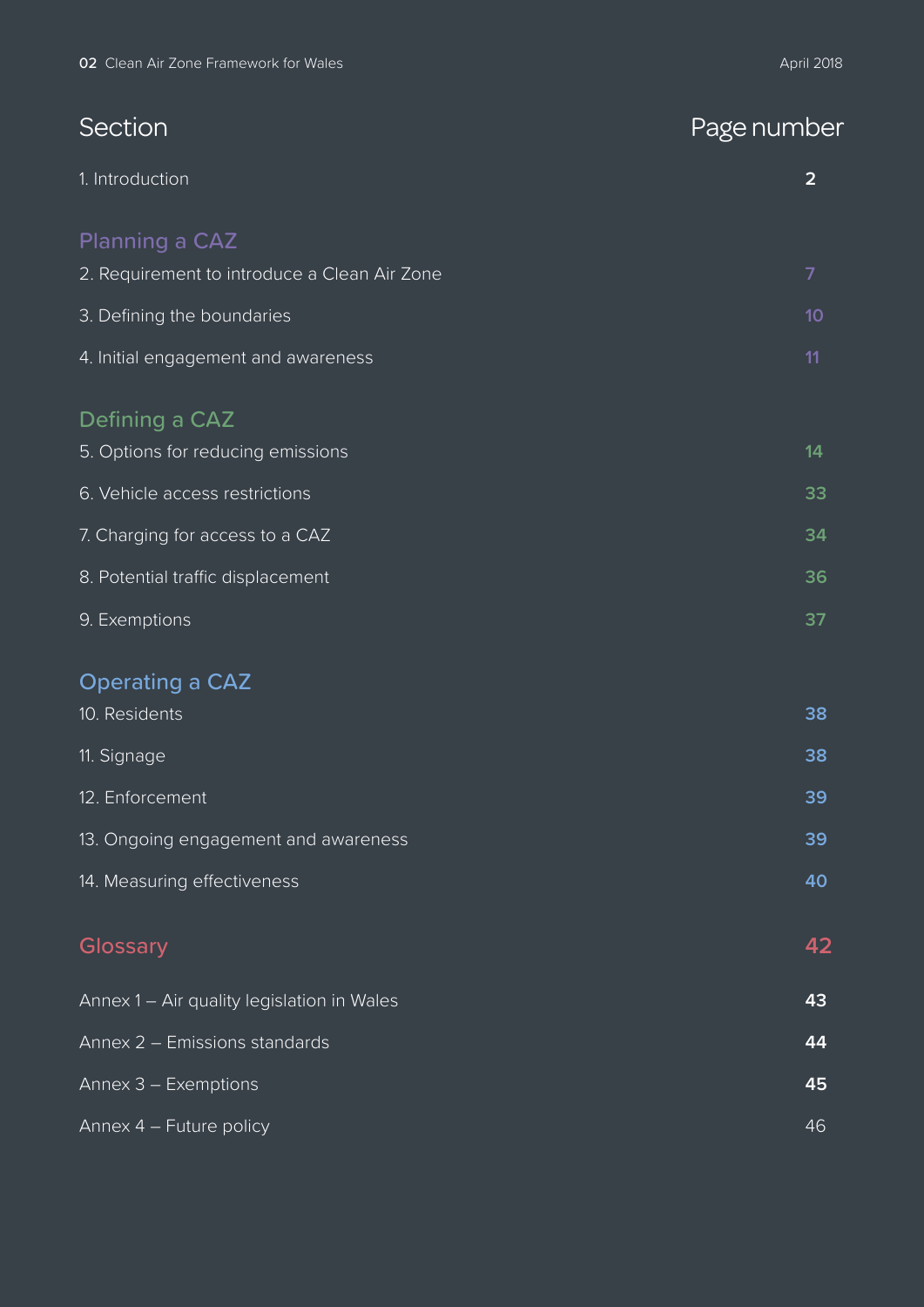## 1. Introduction

- **1.1** The Clean Air Zone Framework for Wales guides and facilitates the establishment of Clean Air Zones (CAZs) by Local Authorities as a means of accelerating compliance where it is needed, helping to reduce pollution more widely, and embedding a level of consistency.
- **1.2** Any Local Authority in Wales may introduce a CAZ. This document is aimed at Authorities who intend to introduce a CAZ in order to address air quality issues locally, whether as a result of identified legal exceedences or as part of a health improvement programme to address poor air.
- **1.3** In simple terms, a CAZ, as applying in Wales, shall be: **"A geographical target area where a range of co-ordinated actions are applied with the purpose of ensuring, in the soonest time possible, a significant reduction in public and environmental exposure to harmful airborne pollutants from all sources."**
- **1.4** The designation of a CAZ is seen as a much stronger commitment to achieve real improvements in air quality in an area than the designation of an Air Quality Management Area (AQMA) under the Environment Act 1995, which Local Authorities are required to do wherever they find non-compliance with one of the national air quality objectives. Declaring an AQMA (of which there are around 40 in Wales at the time of writing) triggers a requirement to produce a local air quality action plan "in pursuit of the achievement of air quality standards and objectives in the designated area". Whereas in an AQMA the principal requirement is to pursue compliance with the national air quality objectives, in a CAZ it is to ensure air quality improvements in the soonest time possible.
- **1.5** Although no specific legal requirement exists to introduce a CAZ<sup>1</sup>, modelling undertaken by Department for Environment, Food and Rural Affairs (defra)<sup>2</sup> has identified areas across the UK that may need to introduce a charging CAZ to achieve urgently needed compliance with air quality limit values stipulated in legislation in the soonest possible time (see list of relevant legislation at annex 1). Modelling has suggested that, if Local Authorities adopt a (CAZ) charging scheme, statutory nitrogen dioxide (NO<sub>2</sub>) limit values could be achieved in most cases by 2021.<sup>3</sup>
- **1.6** This Framework describes what a CAZ is, under what circumstances it may be applied, and also the key considerations for Local Authorities who wish to establish one either with a charging scheme or in the form of a complete ban on vehicles that do not meet the stipulated emissions standards.
- **1.7** Road traffic has been identified as a significant source of a number of air pollutants.<sup>4</sup> Therefore, at its core, a CAZ will be built around traffic access restrictions, either by the imposition of a complete ban on older, dirtier, vehicles or by still allowing all vehicles to enter a CAZ but charging the drivers of all but the cleanest vehicles.

<sup>1</sup> There are powers under the Environment Act 1995 to require local authorities to take steps to bring about compliance with air quality standards or objectives.

<sup>2</sup> [uk-air.defra.gov.uk/library/no2ten](http://uk-air.defra.gov.uk/library/no2ten)

<sup>3 &#</sup>x27;UK plan for tackling roadside nitrogen dioxide concentrations', defra & DfT, 2017

<sup>4</sup> "What are the causes of air pollution?", defra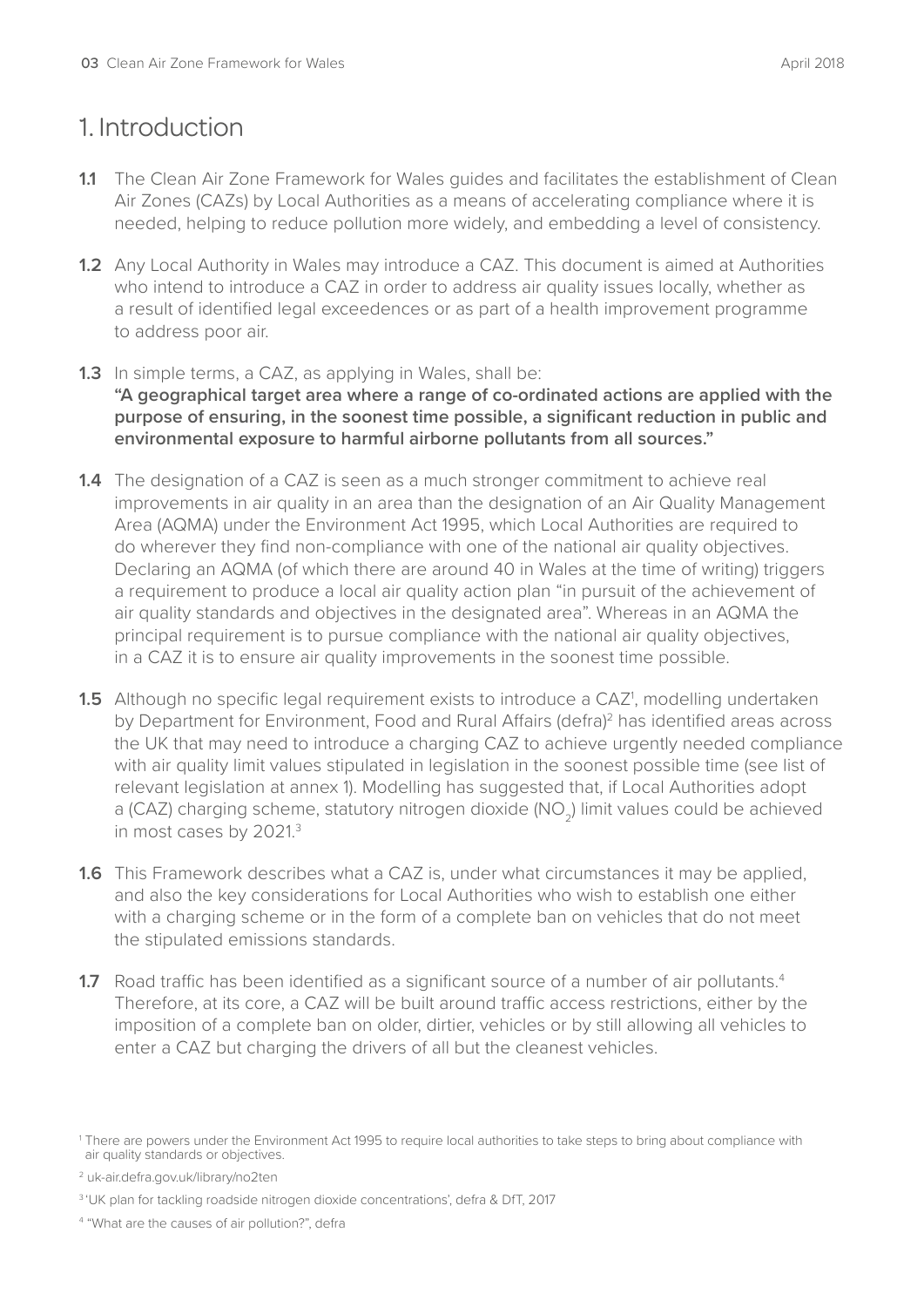- consider the full range of sources of air pollution and environmental noise (not restricted to road use)
- apply targeted action in a specific area to improve air quality and soundscapes and thereby improve the health and well-being of the population
- aim to reduce all types of airborne pollution, including, but not restricted to,  $NO<sub>2</sub><sup>5</sup>$ , particulate matter (PM) and environmental noise, as well as greenhouse gases such as carbon dioxide  $(CO<sub>2</sub>)$
- ensure that the environmental improvements which are achieved are long-lasting
- act against potential increases in pollution arising through population growth, new development, or changes in land or building use.
- **1.9** Although compliance with air quality legislation may be a key driver for Local Authorities considering introducing a CAZ, the health benefits generally of reduced public exposure to airborne pollution that should arise from the operation of a CAZ will also be a significant consideration.
- **1.10** Cardiff has been identified as an area where a CAZ could potentially be implemented to achieve compliance in the soonest possible time. However, this doesn't preclude other Local Authorities from considering a CAZ where evidence of air quality issues may change in future or new areas of exceedence arise, or where an Authority may determine that such action should be taken in order to achieve reduced pollution levels and an improvement in public health.
- **1.11** Major sources of air pollution include construction, domestic wood and coal burning, industry, and energy generation<sup> $6$ </sup>. Vehicles with an internal combustion engine (ICE) fuelled by petrol, diesel, or some biofuels, are responsible for emissions of PM, nitrogen oxides (NOx), noise and a mixture of other pollutants. Even electric vehicles emit PM and noise through braking and tyre contact with the road surface. Evidence indicates that there is a strong causal link between all these pollutants and adverse human health and environmental impacts.
- **1.12** It is widely accepted that air pollution can lead to ill health and is responsible for thousands of hospital admissions in the UK each year, and increased mortality<sup>7</sup>. The World Health Organisation believe that 7 million premature deaths occur globally each year due to air pollution exposure<sup>8</sup> and that over a million healthy life-years are lost in Western Europe each year due to the public's exposure to traffic-related noise.<sup>9</sup>
- **1.13** Taking action to improve the air quality for everyone in Wales is one of the key challenges we face in meeting our objectives under current environmental legislation and our aspirations for the well-being of future generations.

 $^{\rm 5}$  For detailed information on NO<sub>2</sub> see "UK plan for tackling roadside nitrogen dioxide concentrations", Defra, 2017

<sup>6</sup> Emissions factors for key pollutants may be found on the National Atmospheric Emissions Inventory website at [naei.beis.gov.uk/data/ef-all](http://naei.beis.gov.uk/data/ef-all)

<sup>7</sup> For more information see [www.gov.uk/government/publications/estimating-local-mortality-burdens-associated-with-particulate-air](http://www.gov.uk/government/publications/estimating-local-mortality-burdens-associated-with-particulate-air-pollution)[pollution](http://www.gov.uk/government/publications/estimating-local-mortality-burdens-associated-with-particulate-air-pollution) and [www.gov.uk/government/publications/comeap-long-term-exposure-to-air-pollution-effect-on-mortality](http://www.gov.uk/government/publications/comeap-long-term-exposure-to-air-pollution-effect-on-mortality) and [www.gov.](http://www.gov.uk/government/uploads/system/uploads/attachment_data/file/460401/air-quality-econanalysis-nitrogen-interim-guidance.pdf) [uk/government/uploads/system/uploads/attachment\\_data/file/460401/air-quality-econanalysis-nitrogen-interim-guidance.pdf](http://www.gov.uk/government/uploads/system/uploads/attachment_data/file/460401/air-quality-econanalysis-nitrogen-interim-guidance.pdf)

<sup>8</sup> [www.who.int/mediacentre/news/releases/2014/air-pollution/en](http://www.who.int/mediacentre/news/releases/2014/air-pollution/en)

<sup>9</sup> [www.who.int/quantifying\\_ehimpacts/publications/e94888/en](http://www.who.int/quantifying_ehimpacts/publications/e94888/en)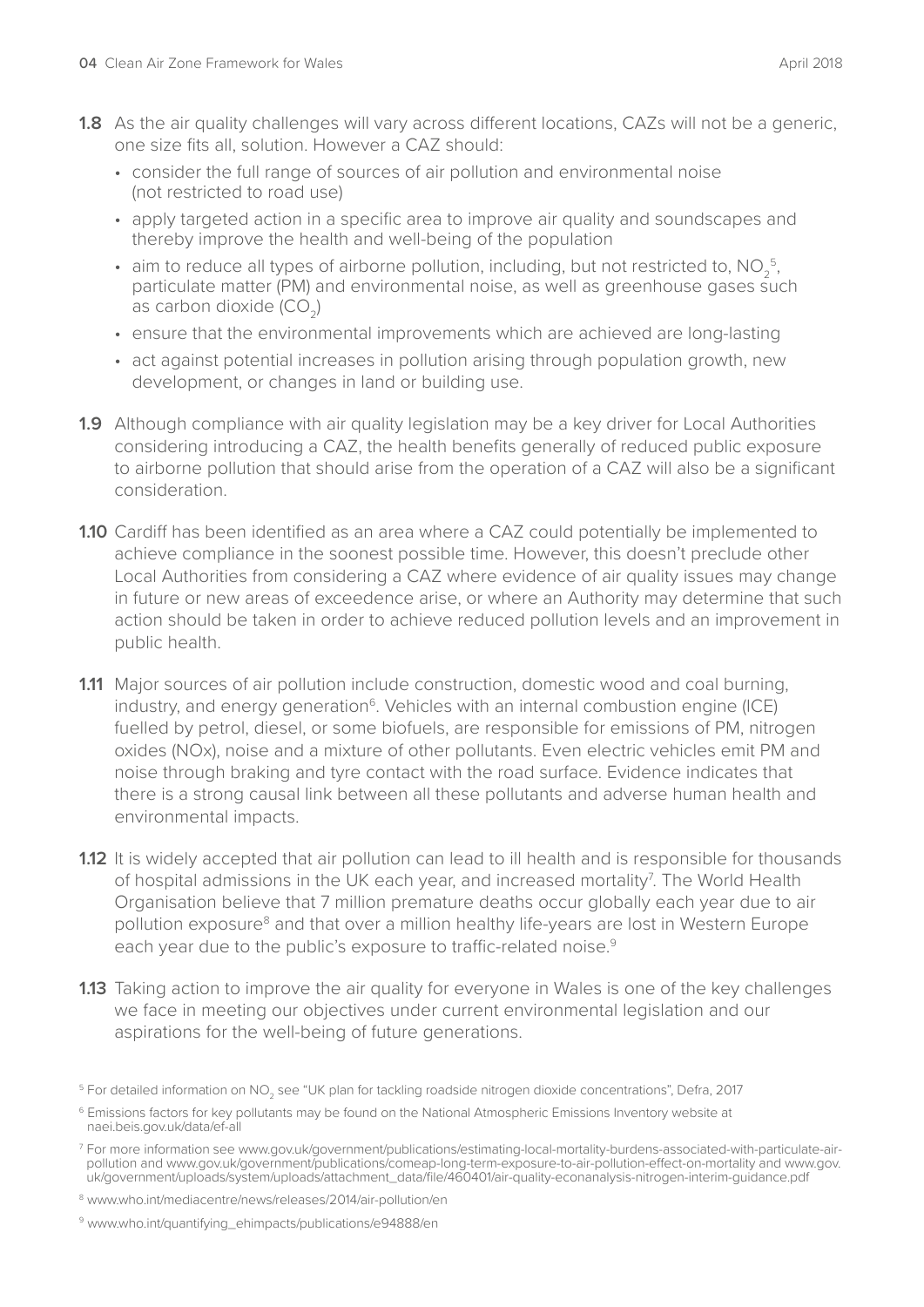- **1.14** The Well-being of Future Generations (Wales) Act 2015 (WFG) requires public bodies to think more about the long-term, work better with people and communities and each other, look to prevent problems occurring, and take a more joined-up approach. Our objectives for future generations include the promotion of good health and well-being for everyone, and to build healthier communities and better environments.
- **1.15** The Environment (Wales) Act 2016 sets a statutory target for reducing greenhouse gas emissions from Wales by 80% by 2050, against the 1990 baseline. Action to meet this goal, particularly in the transport and industry sectors, will significantly contribute to improving air quality. The Act requires Welsh Government to publish a report – The Low Carbon Delivery Plan – for each budgetary period setting out the policies and proposals which will permit Wales to meet the assigned carbon budget. In March 2019 we will publish our first Plan outlining how we intend to meet our first carbon budget (2016-20) and looking forward to how we might decarbonise further during the 2020s. We will consult on our long-term decarbonisation plans in summer 2018.
- **1.16** Air pollution has been described as the largest environmental risk to public health in the UK10.
- **1.17** Transport is often the major contributor to air pollution in urban areas, and a focus on emissions from this source can deliver significant gains in the soonest possible time. Most breaches of EU limits within the UK are a result of roadside NO<sub>2</sub>, 80% of which comes from road vehicles.<sup>11</sup> The average level of NO<sub>2</sub> pollution in the air where people live is a national indicator under WFG and is published alongside equivalent indicators for PM.12
- **1.18** Improving air quality is a key priority in our *National Strategy: Prosperity for All<sup>13</sup>* and contributes significantly to the majority of the well-being goals in WFG. *Healthy and Active* is a key theme in the Strategy, and sets out the ambition for a shift in approach from treatment to prevention.
- **1.19** In *Prosperity for all: The Economic Action Plan<sup>14</sup> we recognise the contribution made by* the environment to our health, and commit to reducing emissions and delivering vital improvements in air quality. Measures include decarbonising our transport networks and improving the air quality of the communities they serve. The Plan has been developed to help communities and businesses rise to the challenges and opportunities of tomorrow.
- **1.20**The CAZ Framework is intended to ensure the consistent and effective implementation of CAZs by Local Authorities in Wales, wherever they are introduced.
- **1.21** CAZs provide a range of responses to meet the challenge of improving air quality in areas where evidence shows that urgent and concerted action is required to meet legislative requirements on pollutant limits and our wider aspirations for sustainable development and the well-being of future generations.

- <sup>12</sup> <https://statswales.gov.wales/catalogue/environment-and-countryside/air-quality>
- <sup>13</sup> [gov.wales/about/programme-for-government/?lang=en](http://gov.wales/about/programme-for-government/?lang=en)

<sup>&</sup>lt;sup>10</sup> "Air Quality: A briefing for Directors of public health", Defra and Public Health England, 2017

<sup>11 &</sup>quot;UK plan for tackling roadside nitrogen dioxide concentrations", Defra, 2017

<sup>&</sup>lt;sup>14</sup> [gov.wales/topics/businessandeconomy/welsh-economy/economic-action-plan/?lang=en](http://gov.wales/topics/businessandeconomy/welsh-economy/economic-action-plan/?lang=en)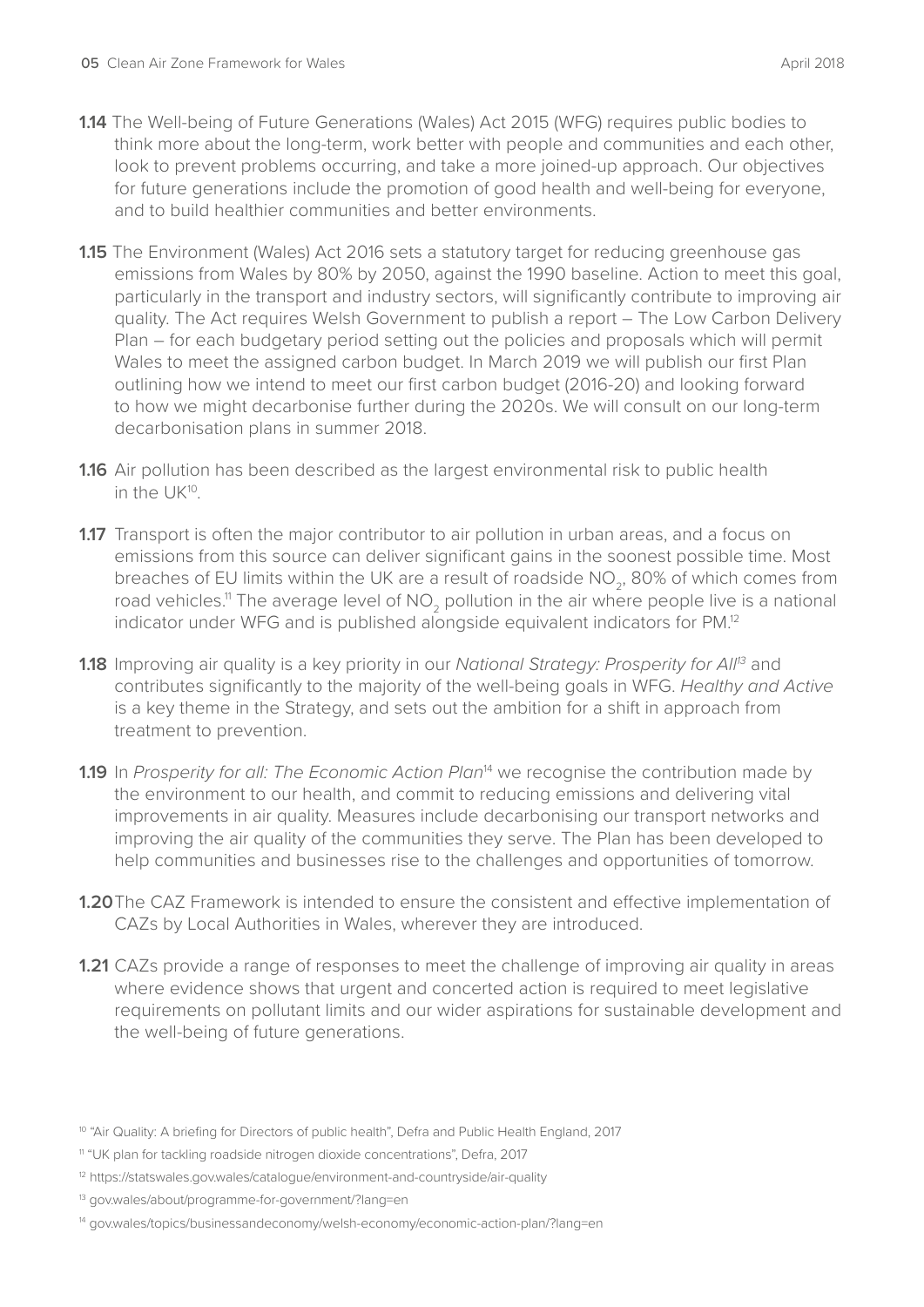- **1.22** A CAZ should bring about reductions in all types of airborne pollution. As a significant source of local air pollution emanates from road vehicles, CAZs will need to encompass traffic management strategies, including the promotion of sustainable and active transport alternatives. This will include action to reduce the overall volume of traffic, and also to reduce the pollution emitted by the remaining vehicles entering Clean Air Zones by restricting access to only the cleanest vehicles. Improving infrastructure to support the introduction of cleaner vehicles, such as electric charging facilities, will also be an important component.
- **1.23** Ever growing traffic levels on our roads are increasingly difficult to manage, and are out of step with our increased focus on sustainable development. A successful CAZ would be expected to promote a reduction in overall traffic levels, and to limit the harm produced to health and the environment by remaining vehicles. This would be achieved by making a significant contribution to shifting travel from private motor vehicles to public transport and active travel alternatives, thereby greatly reducing emissions and road congestion not just within the CAZ, but in neighbouring roads also.
- **1.24** Although CAZs make provision for action to mitigate high vehicle emissions in specific target areas, unless applied carefully it is possible that polluting traffic could simply be diverted to neighbouring areas. Furthermore, achieving an emissions reduction to legal levels within the boundaries of the target area does not remove the risks to health presented by motor vehicles, either within the CAZ, or along roads outside of the CAZ.
- **1.25** Other sources of air pollution within a proposed CAZ boundary will also need to be fully considered, and a robust strategy must consider emissions from all sources, not just road traffic.
- **1.26** This Framework sets out the key issues that Local Authorities in Wales are expected to consider when devising a CAZ.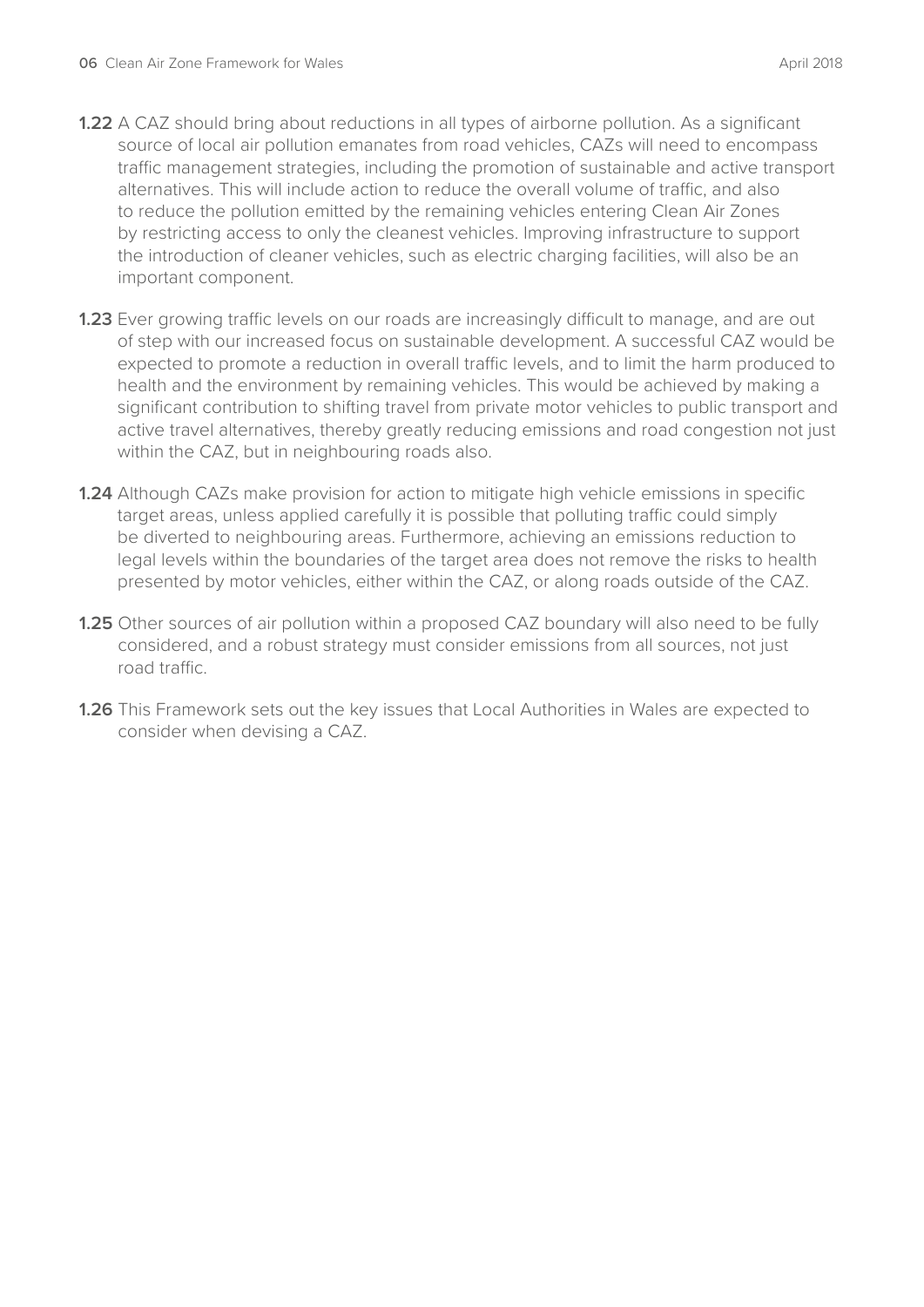## Planning a Clean Air Zone

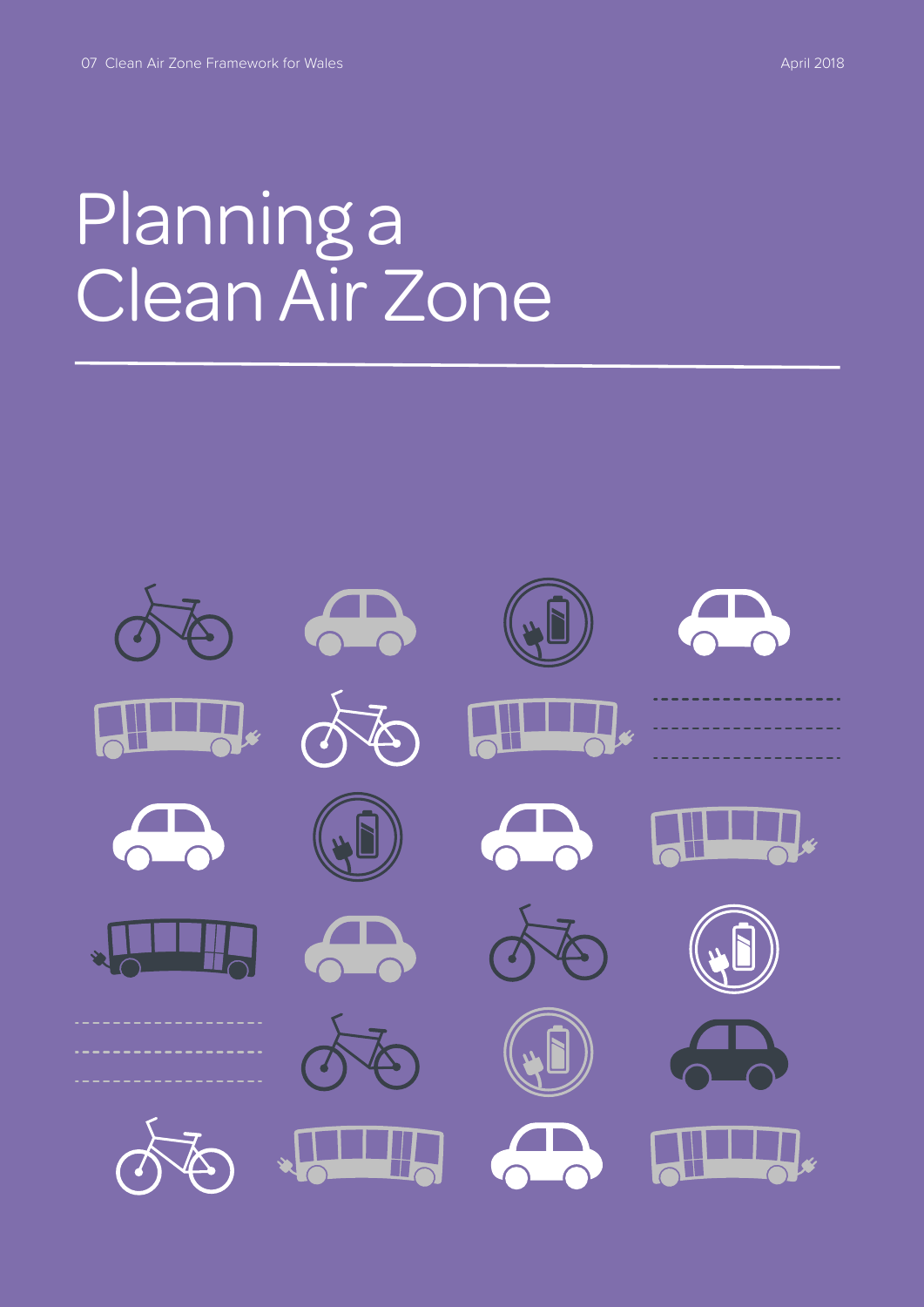## 2. Requirement to introduce a Clean Air Zone

- 2.1 Council Directive 2008/50/EC on Ambient Air Quality and Cleaner Air for Europe imposes various obligations on the United Kingdom in relation to air quality. The Directive is implemented in Wales through the Air Quality Standards (Wales) Regulations 2010, which sets limits for sulphur dioxide (SO<sub>2</sub>), NO<sub>2</sub> and oxides of nitrogen, PM<sub>10</sub>, PM<sub>2.5</sub>, lead (Pb), benzene (C<sub>c</sub>H<sub>c</sub>) and carbon monoxide (CO). Wales currently meets the limits for almost all pollutants, but faces significant challenges in reducing levels of NO<sub>2</sub>.
- **2.2** The Directive and the Wales Regulations provide for an hourly and an annual limit value for  $NO_2$ , as follows:
	- an hourly limit value of an average of 200 micrograms per cubic metre (which must not be exceeded more than 18 times in a calendar year)
	- an annual limit value of an average of 40 micrograms per cubic metre.
- **2.3** Local Authorities have legal duties for Local Air Quality Management (LAQM) under the Environment Act 1995. They must assess air quality in their area, and, where standards and objectives are unlikely to be met, they must designate Air Quality Management Areas (AQMAs) and produce remedial air quality action plans. Guidance on LAQM has been made available on the Welsh Government website<sup>15</sup>
- **2.4** There are currently around 40 AQMAs in Wales, all in South Wales, and all due to NO<sub>2</sub> associated with roads, with the single exception of Port Talbot.<sup>16</sup> It is important to note that the way that air quality is assessed under LAQM is different from the way that it is assessed under the Directive, so AQMAs do not necessarily correspond to areas of non-compliance with the EU-derived limit value.
- **2.5** In order to address the specific air quality issues within an area, including any noncompliance with EU-derived limit values or national air quality objectives, a Local Authority may decide that the introduction of a CAZ would be the most beneficial strategy to meet the unique range of challenges in the area, and to ensure compliance with legal limits for NO<sub>2</sub> within the soonest possible time.
- **2.6** A feasibility study should be undertaken to assess whether a CAZ is likely to be the most efficient and effective way to reduce emissions below legal limits, or whether other, potentially less restrictive, measures may be at least equally as effective in achieving emissions requirements within the soonest possible time. Welsh Government funding may be available to support the costs of the study.
- **2.7** Options should be identified, explored, analysed and developed, and a full business case should be produced for the chosen option, setting out value for money considerations, implementation arrangements and timings. Sufficient timescales would be required to implement a CAZ, especially where infrastructure changes are required.
- **2.8** The HM Treasury's Green Book/Five Case Business Model<sup>17</sup> approach should be used to ensure that the chosen option is proportionate and likely to be the most suitable solution.

<sup>15</sup> [gov.wales/topics/environmentcountryside/epq/airqualitypollution/airquality/guidance/?lang=en](http://gov.wales/topics/environmentcountryside/epq/airqualitypollution/airquality/guidance/?lang=en)

<sup>&</sup>lt;sup>16</sup> "Research briefing: Air quality", Robert Abernethy, 2018

<sup>17</sup> [www.gov.uk/government/uploads/system/uploads/attachment\\_data/file/685903/The\\_Green\\_Book.pdf](http://www.gov.uk/government/uploads/system/uploads/attachment_data/file/685903/The_Green_Book.pdf)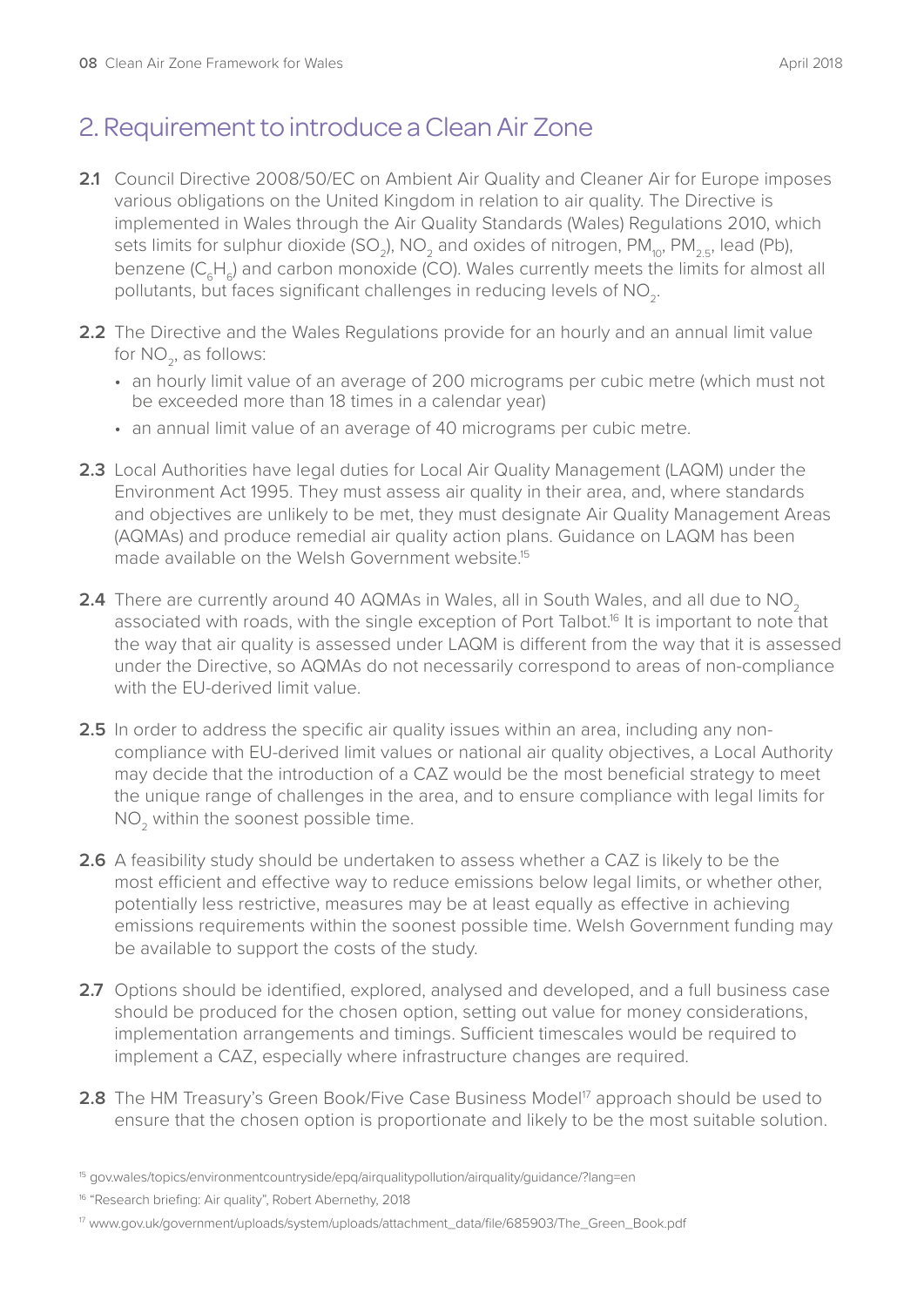- **2.9** The study should include an assessment of all emissions present within the area, and how this is apportioned across the various sources.
- **2.10** Consideration should be given to the levels of pollutants over time in order to develop a picture of peaks at particular parts of the day/week/month, which will help to direct any activity to address high emissions.
- **2.11** Modelling should be undertaken to analyse the potential impacts that may be derived from different clean air strategies, including CAZs. Transport modelling must be undertaken to assess vehicle flows and characteristics within the defined study area.
- **2.12** In identifying solutions to air quality problems, Local Authorities should frame their decision-making in the context of long-term sustainability, as required under WFG, and the five ways of working:
	- Long term The importance of balancing short-term needs with the need to safeguard the ability to also meet long-term needs.
	- Prevention How acting to prevent problems occurring or getting worse may help public bodies meet their objectives.
	- Integration Considering how the public body's well-being objectives may impact upon each of the well-being goals, on their other objectives, or on the objectives of other public bodies.
	- Collaboration Acting in collaboration with any other person (or different parts of the body itself) that could help the body to meet its well-being objectives.
	- Involvement The importance of involving people with an interest in achieving the well-being goals, and ensuring that those people reflect the diversity of the area which the body serves.

What the five ways of working means for LAQM in Wales is explored in detail in statutory policy guidance issued by the Welsh Government in 2017.<sup>18</sup>

- **2.13** Where action is being taken as a result of non-compliance with legal air pollution limits, the chosen option must be that which is most likely to deliver compliance in the soonest time possible, by a route which reduces exposure as quickly as possible, and ensures that meeting limits is not just possible but likely.
- **2.14** Where it has been decided that a CAZ should be introduced, the range of potential CAZ measures included in this framework should be considered in order of relative merit, as applicable to specific local needs, and potential to at the very least meet legal air pollution limits.
- **2.15** Effective air quality management will require collaboration both within Local Authorities and also with other bodies and organisations. Improvements cannot be achieved in isolation but will require effective partnership working. The development of a CAZ will not be the sole responsibility of Local Authority Environmental Health/Pollution Control functions, but will require co-operation across departments such as Planning, Highways and Transport Management, etc.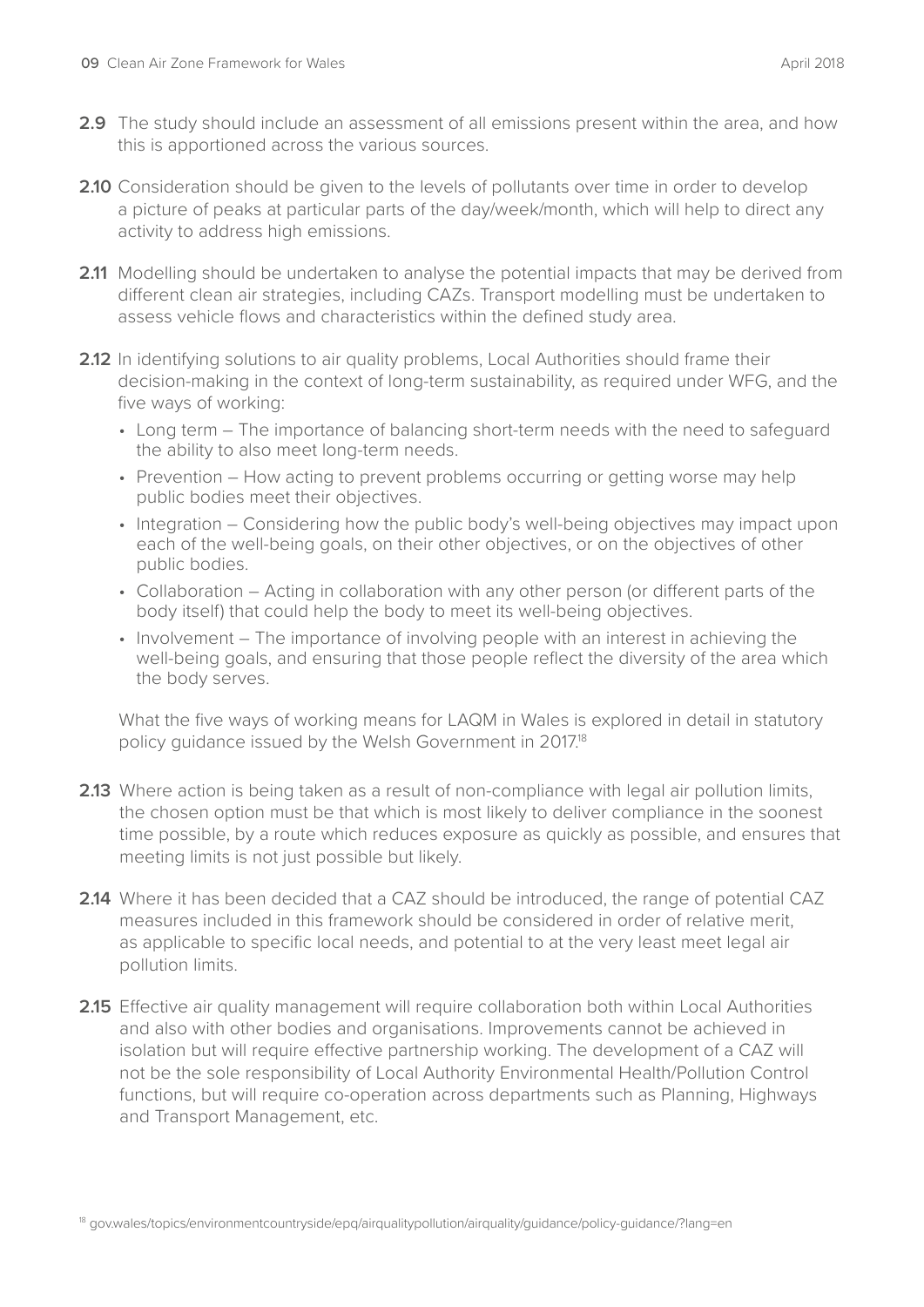- **2.16** Bringing airborne pollution down below legal exposure levels should not be seen as the end goal, but as an important step in moving towards a healthier society and a low carbon and low emissions economy.
- **2.17** Action taken to reduce pollution should be proportionate to the scale of the problem. It may be decided that a CAZ is not likely to be the most efficient solution to air quality issues locally. Decision making should be based on robust evidence to justify the chosen course of action.
- 2.18 The Welsh Government will work with Local Authorities in the development of their CAZ plans.
- **2.19** Where it is deemed that sufficient action has not been taken to reduce air pollution to acceptable levels, the Welsh Government may exercise its functions under Part IV of the Environment Act 1995 to direct a Local Authority to undertake a feasibility study preparatory to the introduction of a CAZ.

## 3. Defining the boundaries

- **3.1** As part of the process of developing an action plan to address air quality concerns in an AQMA, Local Authorities will have already considered the range of contributory factors.
- **3.2** In terms of road traffic, Local Authorities should, where possible, develop an understanding of the starting point and destination of motor vehicles passing through the area.
- **3.3** An understanding of the different types of vehicle, the reasons why they are entering the area, and their journey start and destination points, will help inform how this traffic can be better managed.
- **3.4** Close working with neighbouring authorities will be required where significant traffic has its source outside of the Local Authority area.
- **3.5** Careful thought will need to be given to the geographical coverage of a CAZ which should directly address identified air quality problems whilst avoiding the potential for simply moving polluting traffic into neighbouring areas. The size and layout of the CAZ should be such that the potential for this is limited. A wider area of coverage can limit opportunities for drivers of dirtier vehicles to avoid compliance by taking an alternative route.
- **3.6** The exact boundaries will be affected by a range of factors including proximity of the main pollution sources, the nature of the road infrastructure and topography in the area, and may also consider the location of any sensitive receptor locations such as schools and health clinics.
- **3.7** The boundaries must be established through a thorough assessment of all the issues and evidence must show that the proposed geographical area of the CAZ has been designed to maximise air quality gains where they are most needed. Avoiding disproportionate impacts that may result from an unnecessarily large area of coverage should also be a factor when determining the boundaries.
- **3.8** Consideration should be given to potential impacts on residents and businesses within the proposed CAZ, and how any negative impacts may be ameliorated (without compromising air quality targets), whether in terms of health and well-being, or potential financial effects.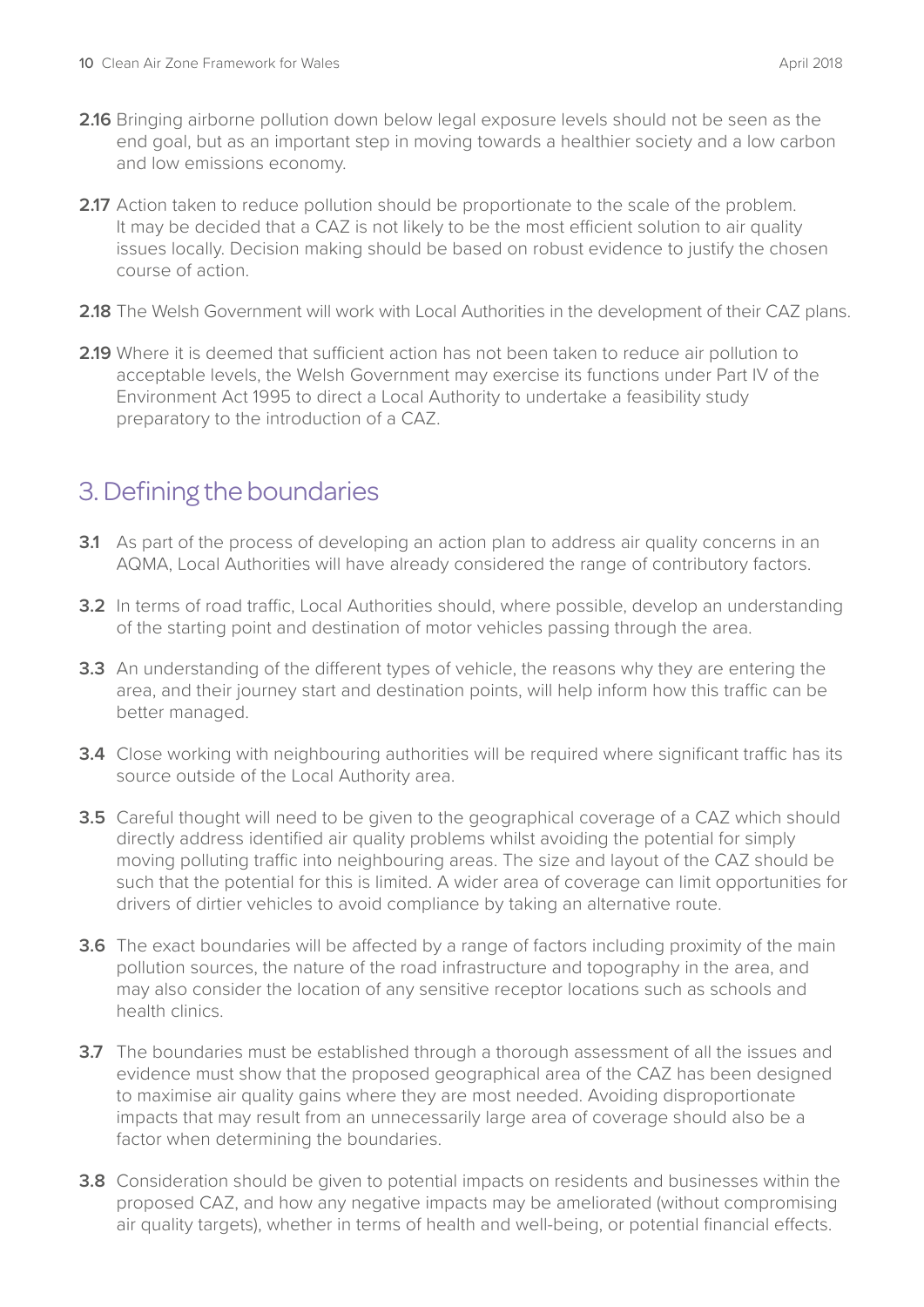## 4. Initial engagement and awareness

- **4.1** The importance of early public engagement cannot be overstated, both in terms of raising awareness of a proposed CAZ, and also in terms of involving the community in the development of the proposals. The more time allowed for this activity, the better prepared people and businesses will be for the introduction of a CAZ.
- **4.2** As soon as the potential for a CAZ is being explored by a Local Authority, planning should commence on a strategy for engagement with the public and businesses.
- **4.3** It is essential that the public and businesses are clearly informed of both the intention to introduce a CAZ, and also of the implications of doing so and what this means for those likely to be affected.
- **4.4** Engagement opportunities should be provided for all parties likely to be affected, such as residents, local businesses, public transport providers, and haulage companies, so that they may contribute to the ultimate design of the CAZ.
- **4.5** Where a Local Authority undertakes formal consultation on their proposals, it is recommended that this be undertaken in line with the Consultation Institute's '7 Best Practice Principles'.19
- **4.6** When undertaking engagement activity, the health and environmental benefits of improved air and soundscape quality should be made clear, and the reasons for the proposed CAZ explained in this context. Public Health Wales can provide advice on the issues. Raising awareness of the health problems associated with poor air quality and environmental noise is important in ensuring that the public are informed, and understand the imperative for action.
- **4.7** Reducing congestion on our roads and making our streets safer, cleaner, and more pleasant places to be, is a generally positive aspiration that the public can be expected to engage with. Utilising these messages in public engagement activity can help influence public behaviour to support the move towards cleaner modes of travel. The Cabinet Office document, *Mindspace*, provides helpful advice on behaviour change strategies in policy making.20
- **4.8** A communications campaign should encompass a range of media, including social and print media, and advertising. Clear notice should be given of timescales and the boundaries of a proposed CAZ, and what restrictions will be applied, and at what times.
- **4.9** Advice should be provided to the public to illustrate all the alternative ways of accessing a CAZ without reliance on cars for the journey.
- **4.10** A strategy to communicate the health issues associated with traffic emissions, and to advise of the options for cleaner travel, can support public engagement. Advice should be made available to the public on how they can improve their health, and that of others, by incorporating an element of active travel in their journeys and by utilising the public transport options available to them.

<sup>&</sup>lt;sup>19</sup> [www.consultationinstitute.org/consultation-charter-7-best-practice-principles](http://www.consultationinstitute.org/consultation-charter-7-best-practice-principles)

<sup>&</sup>lt;sup>20</sup> Mindspace: Influencing behaviour through public policy', Cabinet Office, 2010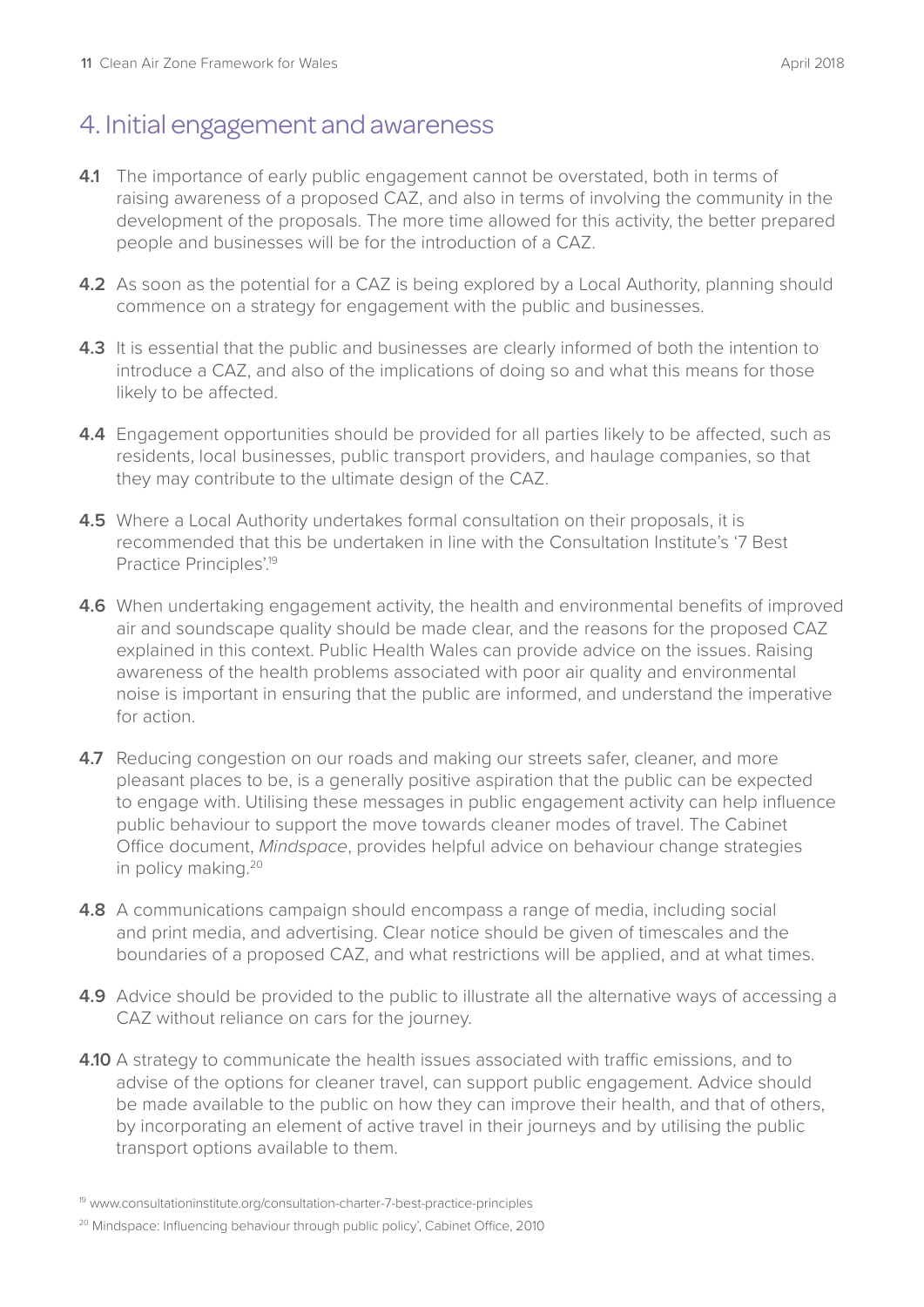- **4.11** Any advice concerning the health implications of poor air quality should be produced in line with the six basic principles set out in Working together to reduce outdoor air pollution, risks and inequalities: Guidance to support policy and practice development across the NHS in Wales (Public Health Wales, 2018).<sup>21</sup>
- **4.12** A CAZ plan should be a collective/shared proposal, informed and influenced by all relevant stakeholders. All partners should be involved in these discussions from the outset to influence CAZ development so that opportunities to collaborate to reduce air pollution and protect and promote health (in line with WFG ways of working<sup>22</sup>) are maximised. From a public health perspective, this is the only way that health and environmental benefits can be properly proposed, communicated and achieved.
- **4.13** Sufficient and adequate notice of the arrangements for introduction should be provided. The period between the launch of a CAZ proposal, and its subsequent introduction, should be of sufficient duration to allow a reasonable time for road users to adjust. The introduction of a CAZ may, where there is a strong case to do so, be phased to apply to individual classes of vehicle initially, before being extended to other vehicle classes. Any unnecessary delay in the introduction of a CAZ should be avoided, and the primary objective shall be to introduce measures in the soonest time possible.
- **4.14** Consideration must be given to the potential impacts on businesses in and around the proposed CAZ, and how any negative outcomes may be best mitigated.
- **4.15** Preparation for those likely to be affected by a proposed CAZ may include retro-fitting of abatement technologies to enable a vehicle to be compliant with emissions requirements. Alternatively, some vehicle operators/motorists may require time to seek replacement of their vehicles with less polluting models, such as EVs, or to plan for alternative routes or modes of transport. The cost to businesses to making any necessary adaptations, and any potential mitigations, must be considered.

<sup>&</sup>lt;sup>21</sup> To be published Spring 2018

<sup>22</sup> [gov.wales/topics/people-and-communities/people/future-generations-act/?lang=en](http://gov.wales/topics/people-and-communities/people/future-generations-act/?lang=en)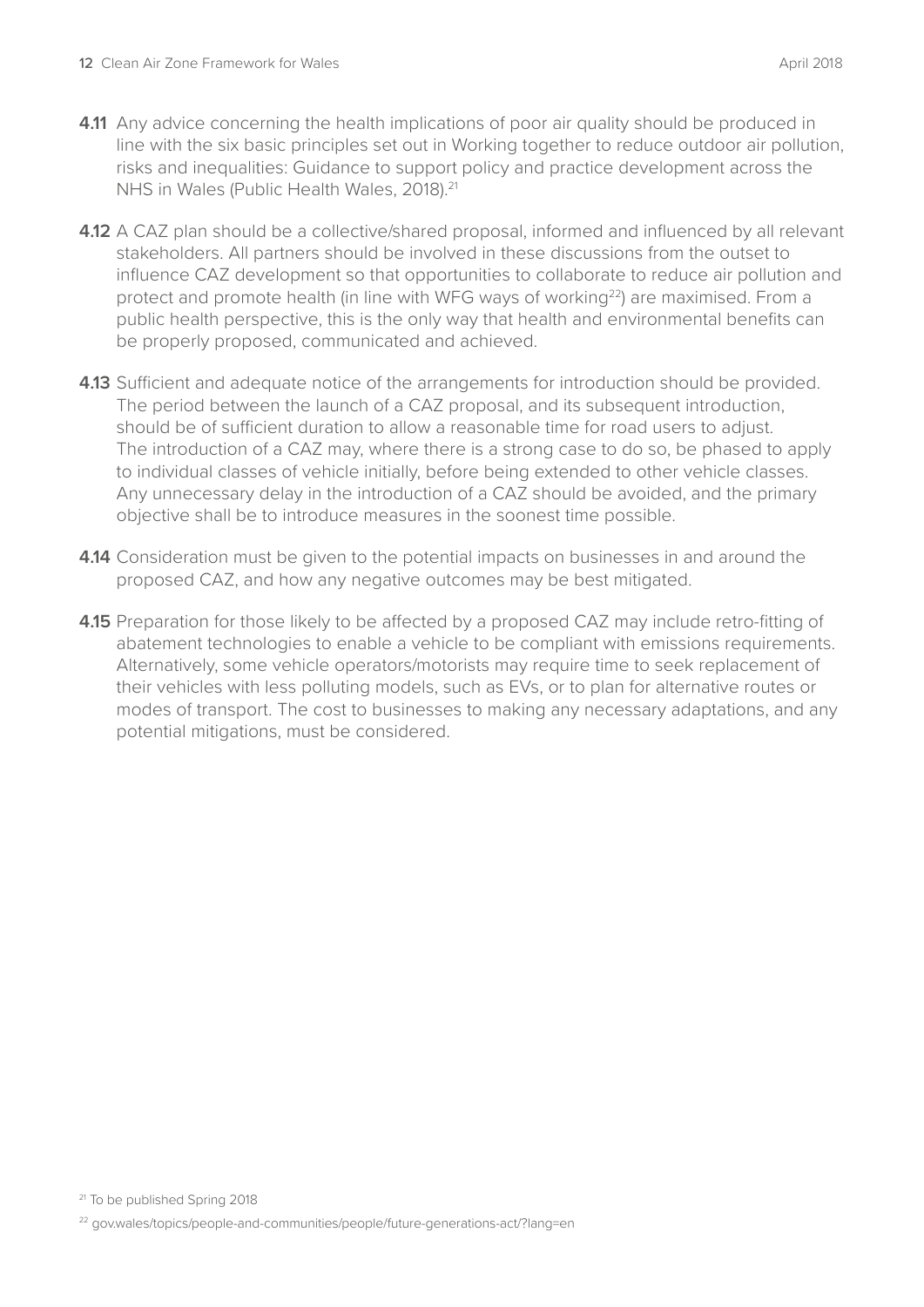# Defining a Clean Air Zone

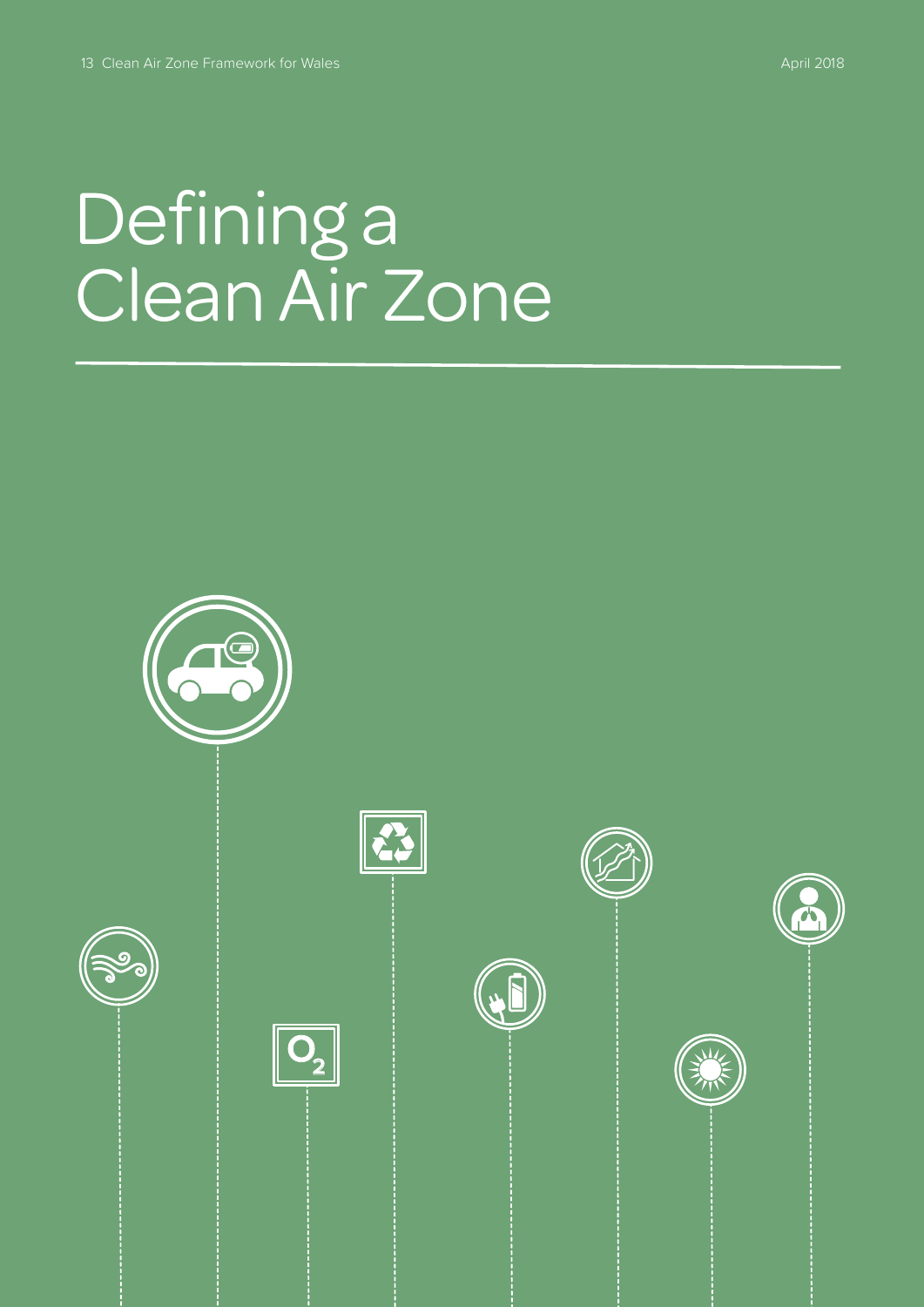## 5. Options for reducing emissions

- **5.1** Although, for consistency, there should be a level of uniformity between CAZs in Wales, including branding/signage, and the uniform application of emissions standards to limit access to non-compliant vehicles, there will be flexibility for Local Authorities to tailor approaches to meet local needs.
- **5.2** The following list, which is not exhaustive, contains some of the key elements that should be considered in the development of a local/regional clean air strategy, and prioritised in a CAZ. Not all interventions, in themselves, will have the potential to lead to large/quantifiable reductions in air and noise pollution, but can act cumulatively to produce more significant change.
- **5.3** In designing a CAZ, Local Authorities should consider the potential impacts on vulnerable groups and those with protected characteristics. There may be a need for mitigation measures to ensure that any negative consequences are reduced as far as possible.

#### **Traffic management**

Good traffic management derives from the study of interactions between all travellers and their vehicles, and fixed infrastructure, in order to develop optimal efficiency of movement with minimal congestion.

The careful application of traffic management systems within a CAZ can help to ease congestion and reduce harmful emissions arising from stop/start driving in low gear.

Ensuring a smooth flow of traffic can be aided in a number of ways, including designing road layouts to improve traffic flow such as the introduction on one-way streets, the removal of speed bumps or replacement with road cushions (where it is safe to do so), changes to junctions, and encouraging the use of real-time information so that travellers may better manage their journeys. In some instances, roads may be blocked or turned into cycle priority streets to reduce through traffic in sensitive areas in a CAZ. Traffic calming measures should be designed in a way that promotes a steady speed.

Schemes should prioritise those areas where the public may be most at risk, including locations where vulnerable groups may gather.

Design solutions aimed at improving traffic flow, such as conventional roundabouts and one way systems can be dangerous or inconvenient for walkers and cyclists, and should only be introduced where this does not discourage walking and cycling journeys, or where alternatives are provided for these groups. For example, multi-lane one way systems can be traffic-heavy and problematic for cyclists and pedestrians to negotiate, whereas a cycling contra-flow system on a lesser, single-lane system, can create a much more attractive and safer environment.

Arrangements should prioritise a reduction in overall levels of air and noise pollution in those areas where the most vulnerable are likely to be exposed, such as schools and health services.

Authorities must consider the wider impact that any changes may have, particularly, on measures in place to improve road safety, and should consider potential effects on vulnerable groups.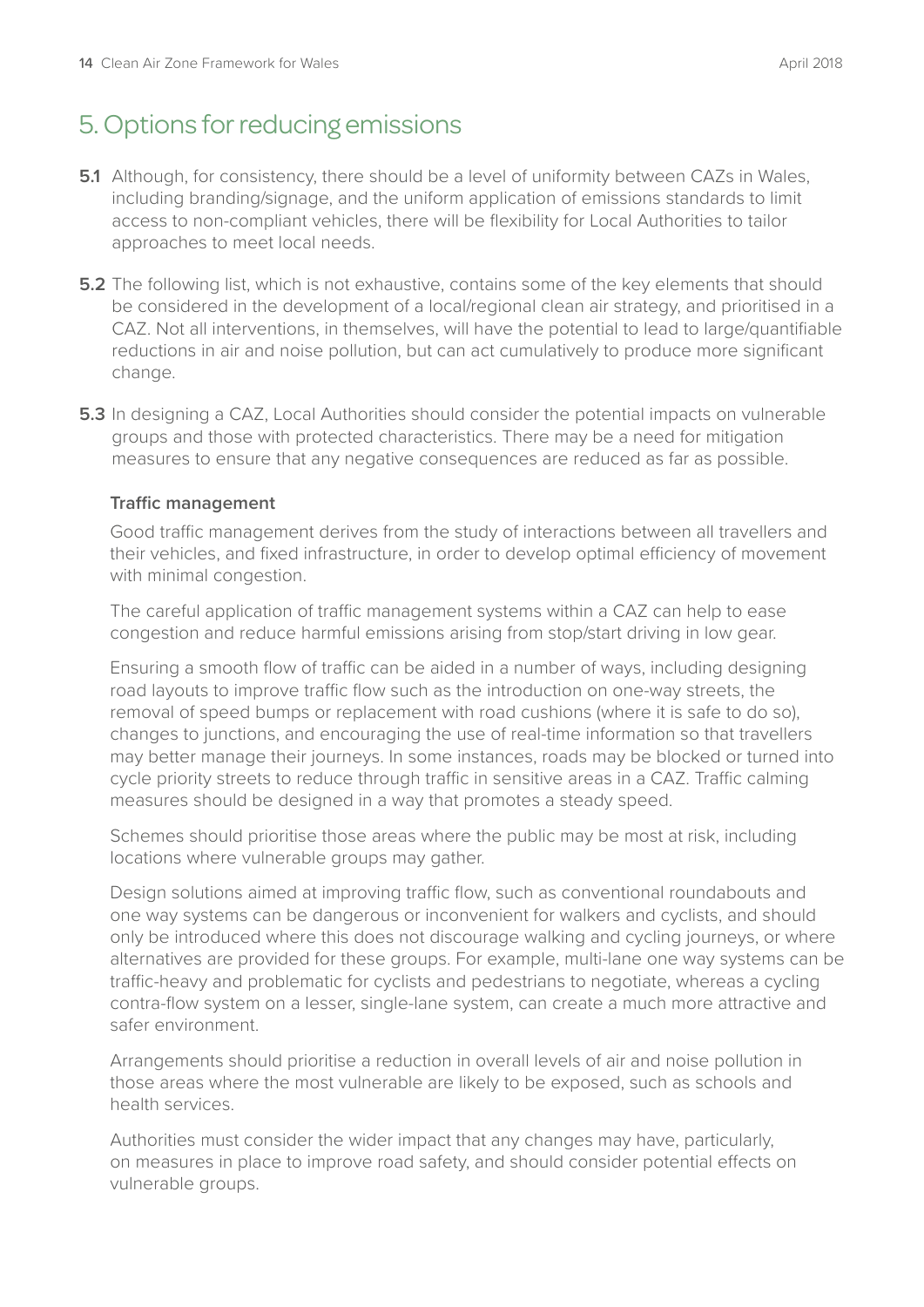The Welsh Transport Appraisal Guidance (WelTAG) 201723 should be used in the development of all transport measures. The Guidance provides a framework for thinking about proposed changes to the transport system. It contains best practice for the development, appraisal and evaluation of proposed transport interventions in Wales. It has been developed by the Welsh Government to ensure that public funds are invested in a way that ensures they maximise contribution to the well-being of Wales.

Staggered work hours can also help to reduce traffic congestion by reducing the number of vehicles on the roads at any given time during peak hours, spreading traffic across a greater portion of the day. Local Authorities should consider flexible working day options to support their employees at locations where they would likely to be travelling to and from work via a designated CAZ in order to get there. Authorities may also work with businesses to encourage them to develop travel plans that may reduce employee travel impacts.

Intelligent traffic management systems include a range of technologies from GPS-enabled vehicles through to advanced systems monitoring live traffic flow and adjusting road speeds and traffic signalling accordingly to optimise traffic flow through an area.

Real-time air quality alerts can alert the public to incidents of high pollution levels and enable them to make choices to avoid particular roads on their journeys.

Traffic light sequencing can be intelligently adjusted to reflect real-time demands, maximising the number of vehicles that can move through a junction at all times of the day, reducing unnecessary queues and associated emissions.

#### **Supporting active travel**

Support for active travel initiatives should link directly to wider public health policy and practice to reduce physical inactivity and promote better health and well-being. It should be rooted in the public health policy that drives work on improving physical activity.

Active travel can directly reduce road congestion and traffic emissions and also improve health and well-being. In turn, this has the potential to reduce individual and population susceptibility to adverse health effects of air and noise pollution exposure and could reduce health inequalities.

In densely populated areas, where air and noise pollution are often most concentrated, average journey distances are shorter and active travel offers a viable alternative to motorised transport.

Where surplus revenue may be generated by a charging CAZ, directing funds to support walking, cycling and public transport initiatives can secure public buy-in.

The Active Travel (Wales) Act 2013 is intended to make it easier for people to walk and cycle, making these the modes of choice for short to medium journeys. Local Authorities must map and plan suitable active travel routes in the largest 142 settlements in Wales, and publish their Integrated Network Maps. They need to build and improve walking and cycling infrastructure every year.

#### **The Active Travel Act is supported by Statutory Guidance:**

- Statutory guidance for the delivery of the Active Travel (Wales) Act 2013
- Design Guidance Active Travel (Wales) Act 2013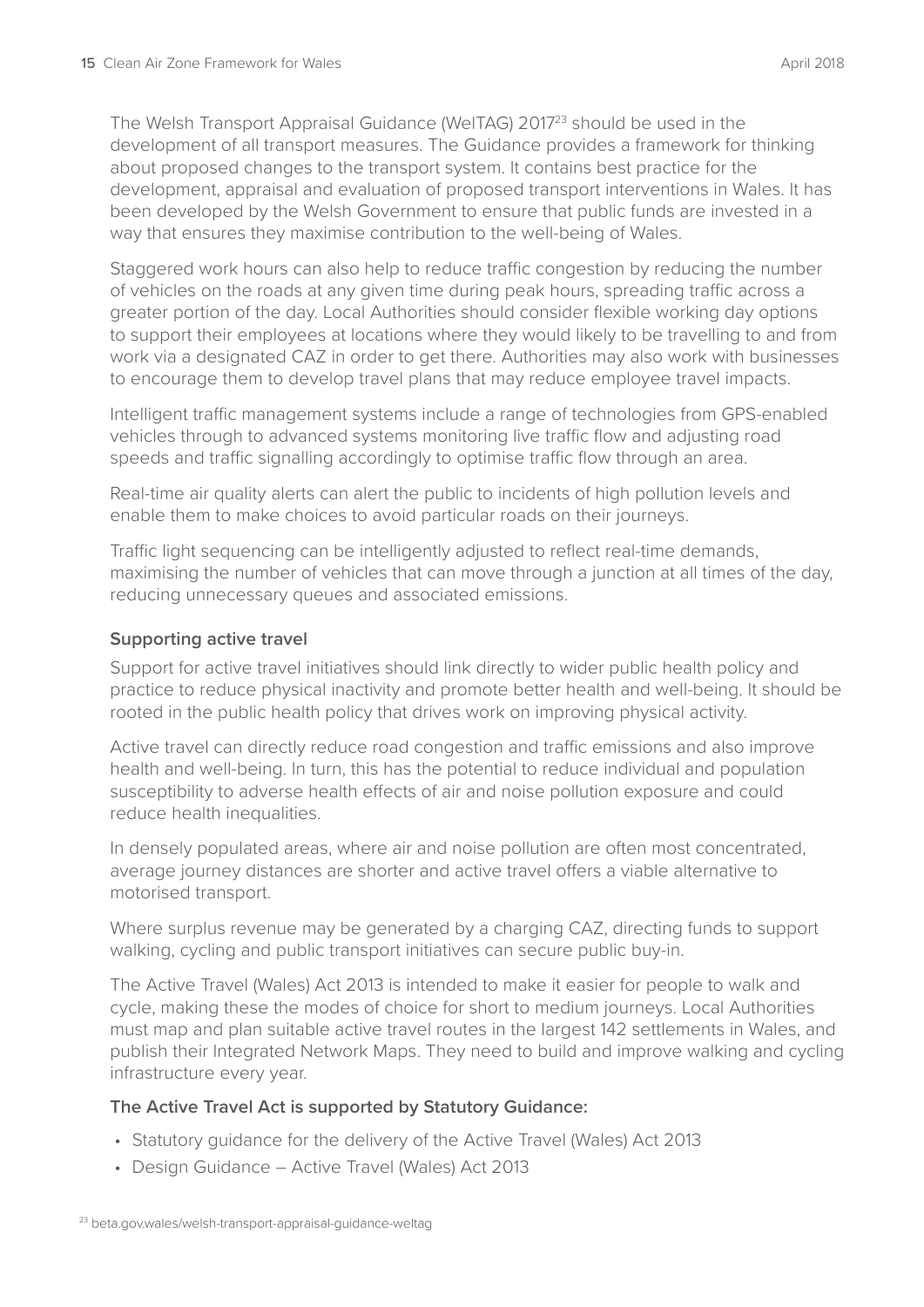The provision of high quality walking and cycling infrastructure is a key component in encouraging people to switch journeys from motorised private transport to active travel modes. The availability of public bicycle hire schemes at key journey start/destination points can support uptake.

All walking and cycling infrastructure should be planned in a consistent and comprehensive manner that enables convenient and safe active travel journeys, as set out in the Design Guidance. Routes and facilities should comply with the published standards, which are regularly updated.

The duties also include promotion of active travel. Local Authorities should provide information on active travel options so that the public are informed of healthier and environmentally-friendlier ways to travel within a CAZ. This should include information about public transport options, cycling and walking routes and associated facilities such as cycle parking.

Research has shown that concerns regarding potentially higher exposure to harmful air pollutants for people who are cycling or walking are unfounded in the vast majority of cases and that the health benefits of active travel far outweigh the exposure to pollutants, except in the most extreme pollution scenarios.<sup>24</sup> It is nonetheless preferable to identify and prioritise walking and cycling routes with lower pollution levels and this will be reflected in the forthcoming update to the statutory design guidance.

#### **Supporting public transport providers to meet emissions standards**

There are a range of opportunities available to Local Authorities to influence public transport providers to utilise cleaner vehicles. These include licensing requirements, franchise arrangements, and by working in partnership to support providers to meet CAZ emissions standards (see annex 2).

Close working with public transport operators in the area will be essential to ensure a smooth transition to new arrangements.

The Welsh Government is working with a number of Local Authorities to target future public funding of bus services and their supporting infrastructure on reducing harmful emissions in areas facing particular emission challenges.

The Low Emission Bus Scheme provides funding, via a competitive bidding process, to help increase the uptake of low/ultra low emission buses.

Potential for the phasing-in of a new CAZ can allow operators essential time to prepare for increased demand and to ensure that their vehicles are compliant. Any lead-in times should be reasonable and should avoid any unnecessary continuance of the use of non-compliant vehicles over a lengthy time-period after the introduction of a CAZ. Local Authorities may also work with bus operators to consider the potential for switching their fleet around to ensure that the cleanest vehicles are used within the CAZ.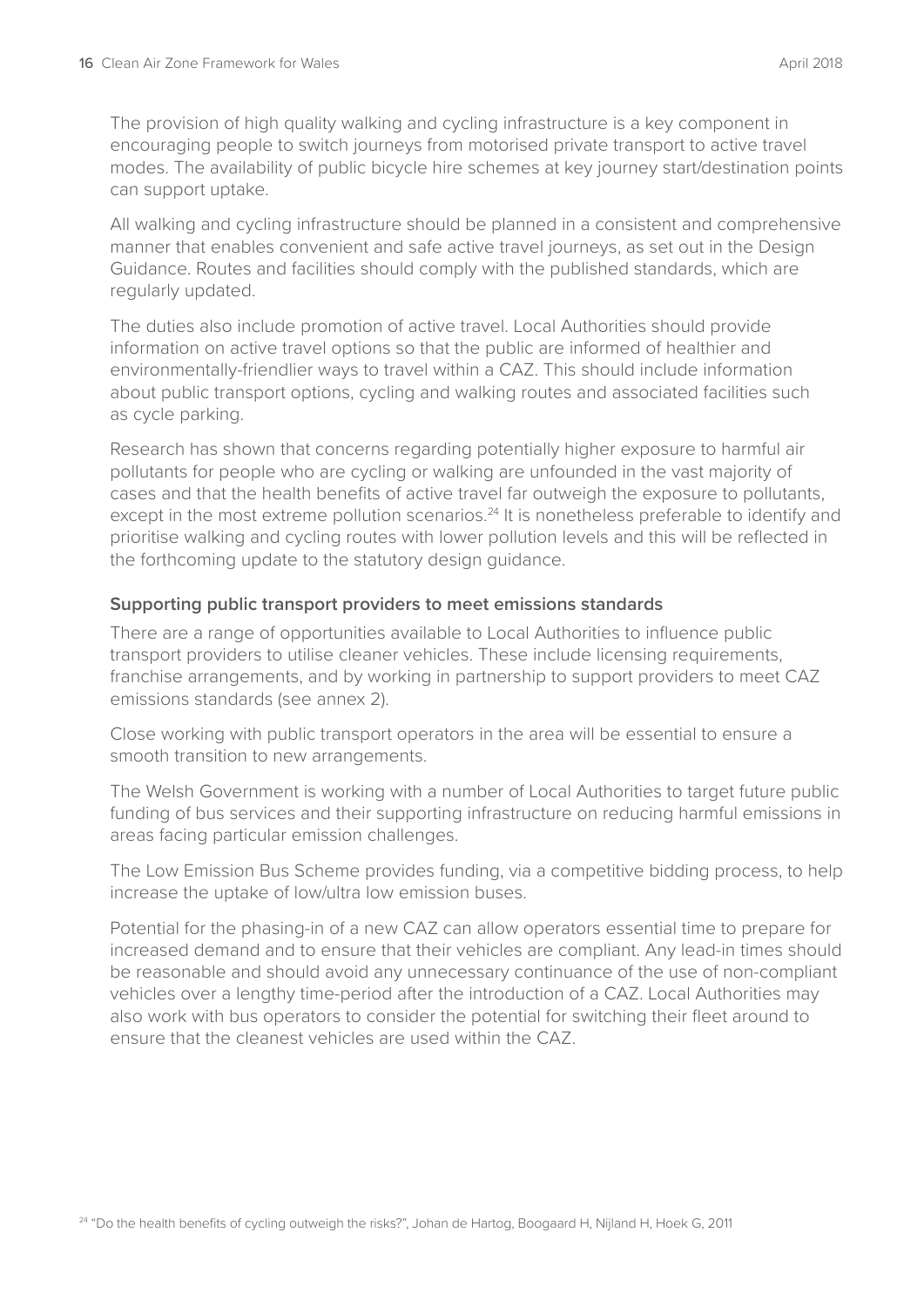#### **Incentivisation**

The provision of incentives can be a powerful way of influencing behaviour, and can be a valuable element of a CAZ. Incentives can reward greener behaviours and discourage or prevent more polluting behaviours.

Incentivisation can include the provision of a direct financial benefit and/or increased convenience.

Some incentives that Local Authorities could consider include:

- Reduced or free parking for Ultra Low Emission Vehicles (ULEVs) and increased charges for non-compliant vehicles (if a charging CAZ is introduced)
- Schemes to reward businesses for helping to meet air quality objectives
- Preferential parking bays for ULEVs
- Strategic charging points for EVs
- Restricted traffic lanes for ULEVs
- Preferential delivery bays for ULEVs
- Low emission taxi preference at ranks
- Accreditation schemes for businesses who actively engage in initiatives that help reduce the air quality impact of travel by their staff or suppliers.

Any proposed incentives should consider potential negative consequences, such as a potential increase in PM and the impact of this on people's health.

Any incentive initiatives should be developed with reference to Mindspace: Influencing Behaviour through public policy.

#### **Planning policy**

Planning decisions have an important part to play in reducing the potential of communities being exposed to poor air quality. All planning decisions for new development must be taken within the context of the land use planning policy for Wales guidance, Planning Policy Wales (PPW).<sup>25</sup>

PPW has been reviewed to take account of WFG (revised policy out for public consultation<sup>26</sup> at the time of writing). The role of placemaking is a key focus of the new consultation draft, which requires those engaged in the planning system to think about places and well-being in a joined-up way rather than addressing single issues in isolation. The purpose of this strong focus on recognising, understanding and valuing the different characteristics of places is part of maximising the contribution of the system towards the well-being goals. This includes those characteristics relating to environmental quality as well as social, cultural and economic aspirations.

The consultation draft PPW contains a greater emphasis on prioritising the location and design of development in the first instance for walking and cycling, then by public transport, and finally by private motor vehicles and sets out a minimum threshold (relating to new non-residential car parking spaces) for the installation of EV charging facilities. Air and soundscape quality is addressed as a key component of the natural and built environment, placing the issues on an equal footing with other objectives such as housing, transport

<sup>&</sup>lt;sup>25</sup> Out to consultation at time of writing; [beta.gov.wales/planning-policy-wales-edition-10](http://beta.gov.wales/planning-policy-wales-edition-10)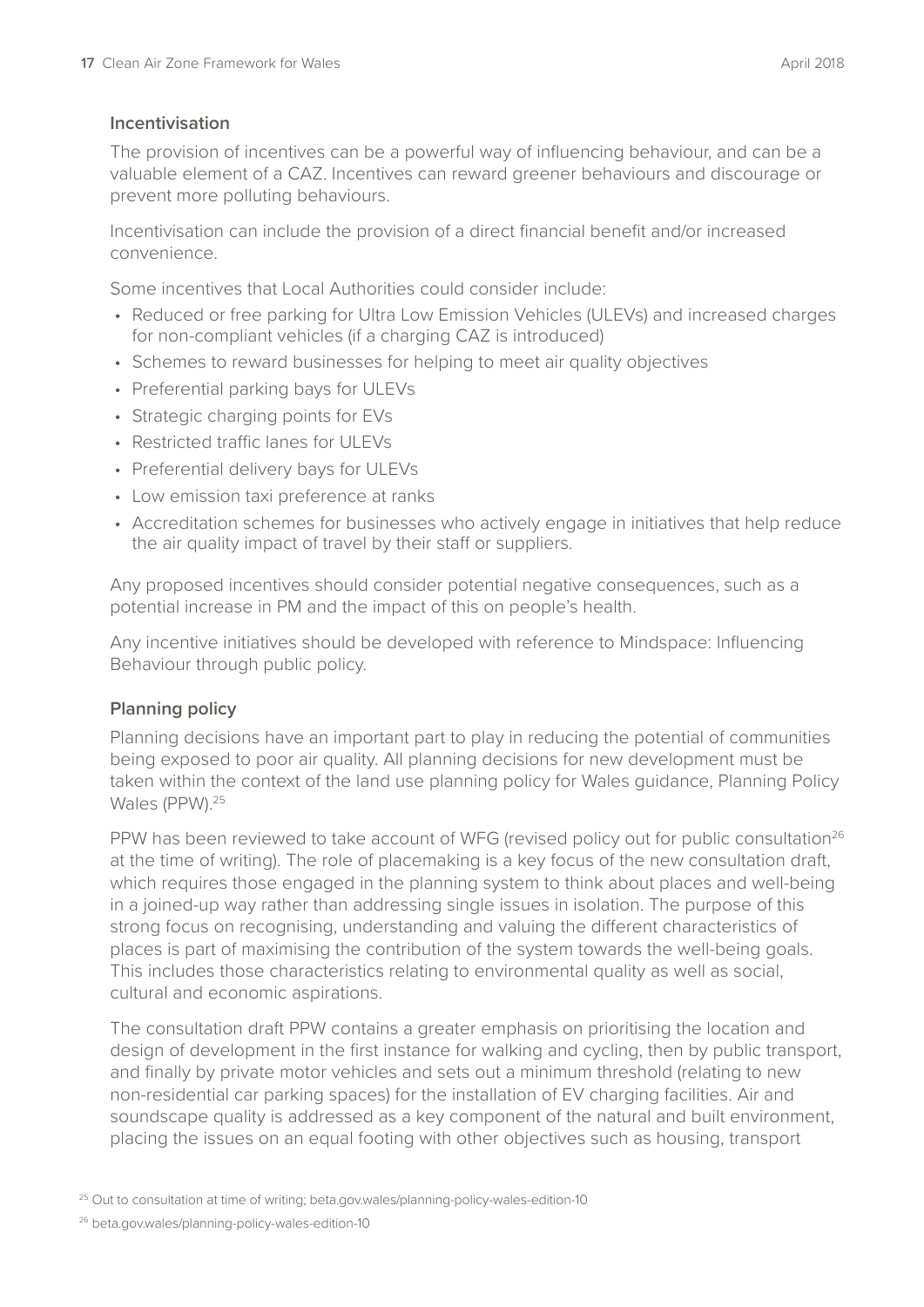and economic development. It is the expectation that it will ensure long-term approaches are taken to prevent the creation of new, or worsening of existing, problems and seek to encourage integrated solutions which aim to reduce average levels of airborne pollution.

The policy will work with and complement the designation of a CAZ, and all those participating in the planning process will need to consider the effects which proposed developments have on air and soundscape quality and the effects which existing air and soundscape quality may have on proposed development. This includes addressing the relationship between pollution sources and receptors, identifying the choices available in existing problematic areas and securing appropriate mitigation measures, including green infrastructure, as well as more generally seeking the incorporation of measures to reduce overall exposure to airborne pollution.

#### **Park and Ride facilities**

The potential for new or expanded park and ride facilities should be explored as part of the strategy for reducing the number of vehicles entering a CAZ.

Park and Ride provision enables drivers to leave their cars outside busy town and city centres, whilst still being able to conveniently access them. Also, they bring public transport within reach of those not otherwise within reach of a bus or train service.

These facilities, which may be located at bus stops or train stations, generally charge a reasonable fee for combined parking and return travel.

Use of Park and Ride reduces congestion on busy roads within town and city centres, and also the polluting emissions associated with it. Drivers also benefit from the reduced stress of negotiating roads that they may not always be familiar with, in the pursuit of scarce, and often expensive, parking.

Other benefits of Park and Ride can be as a location to meet for car-sharing purposes, and also as a potential location for clustering EV charging infrastructure. Charging facilities at such locations may help to increase the attractiveness of EVs, particularly for drivers who may be concerned about vehicle range.

The impact of new facilities on communities in the area should be considered and the potential for diverting polluting vehicles into these communities should be minimised.

#### **Vehicle idling**

Vehicle engine idling can be a cause of noise nuisance as well as an unnecessary contributor to poor air quality. Sometimes engines are left idling in order that car heating/ cooling systems can still operate, or in order to continue to power an entertainment system. Buses also tend to idle unnecessarily during lengthy waits at bus stops.

Local Authorities have the powers to issue fixed penalties for stationary idling under The Road Traffic (Vehicle Emissions) (Fixed Penalty) (Wales) Regulations 2003.

Reducing instances of unnecessary vehicle idling should be a standard element of a CAZ strategy, and public communications activity around CAZs should include advice on this offence and the potential consequences.

Local Authorities should work with bus operators to encourage them to introduce non-idling policies.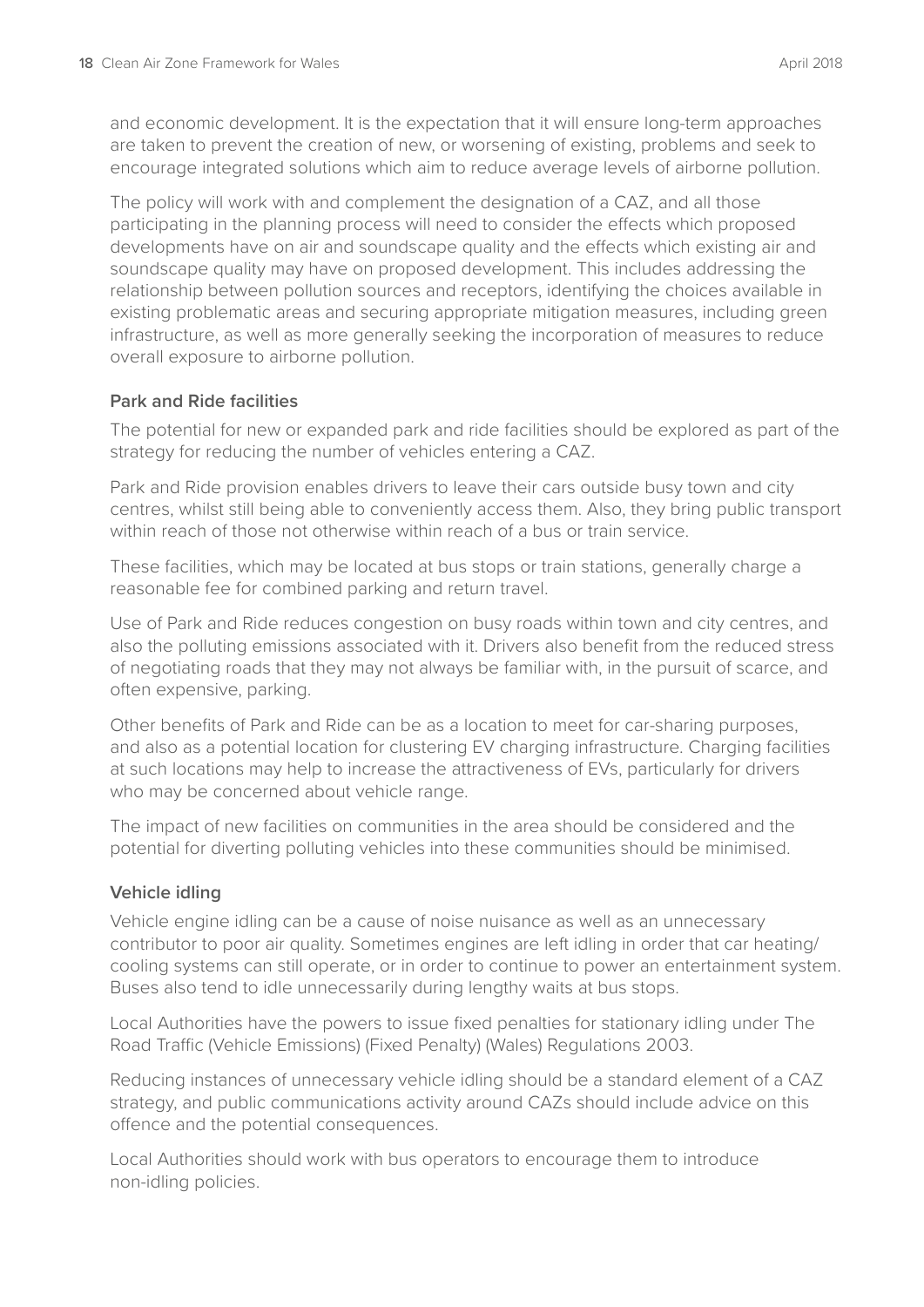Sensitive receptor locations, such as schools and hospitals, are areas where the public are more susceptible to the adverse effects of exposure to pollutants. Monitoring of potential engine idling hotspots should be undertaken, including, in particular, these locations, and other areas where drivers will tend to be waiting in their vehicles.

An awareness campaign to alert drivers at such hotspots can increase understanding of this problem, and compliance with anti-idling requirements. Engagement should make clear the potential harm arising from this practice, and the potential for fixed penalty fines to be issued.

#### **Promoting public transport take-up**

Increasing the take up of public transport will be a significant focus of a CAZ. Good quality, inexpensive, efficient and convenient public transport will provide an attractive alternative mode of travel to the private motor car.

Switching from a private motor vehicle to public transport can significantly reduce the pollution associated with a journey. A high number of passengers can be transported in a single vehicle, helping to lower traffic congestion and airborne pollution, as well as the stress of driving.

Some of the key factors to consider in any strategy to encourage take up of public transport will include:

- Advertising the availability of services as widely as possible.
- Making sure that vehicles are comfortable, clean, safe and look appealing.
- Ensuring that vehicles are given a level of road priority to ensure that they can travel at reasonable speeds thereby achieving shorter journey times.
- Addressing overcrowding by ensuring a sufficient number of vehicles.
- Ensuring that public transport locations are in the most suitable and convenient places.
- Providing a full range of clear payment options, including cash, and ensuring that change is available so that travellers are not inconvenienced if they do not have the exact denomination of coins to pay for their journey.
- Through ticketing systems enabling travellers to get to their destinations more efficiently.
- Promoting services as an environmentally friendlier option, particularly where alternative fuels such as LPG are being used in place of diesel engines.
- Encouraging health and active travel utilising public transport for part of a journey.
- Advising people that travel by public transport is safer, and there is no need to have to search for parking at the destination.
- Ensure accessible for wheel chairs, push chair and bicycles, and that buses include Audio Visual equipment.
- Ensure good customer service on public transport.
- Highlighting the continuing improvements in the quality of bus services.
- Enhanced bus driver training in disability, equality and customer service.

#### **Adjusting speed limits**

Vehicle emissions are not solely determined by the relative efficiency of the vehicle, but also by the way in which it is driven, including speed.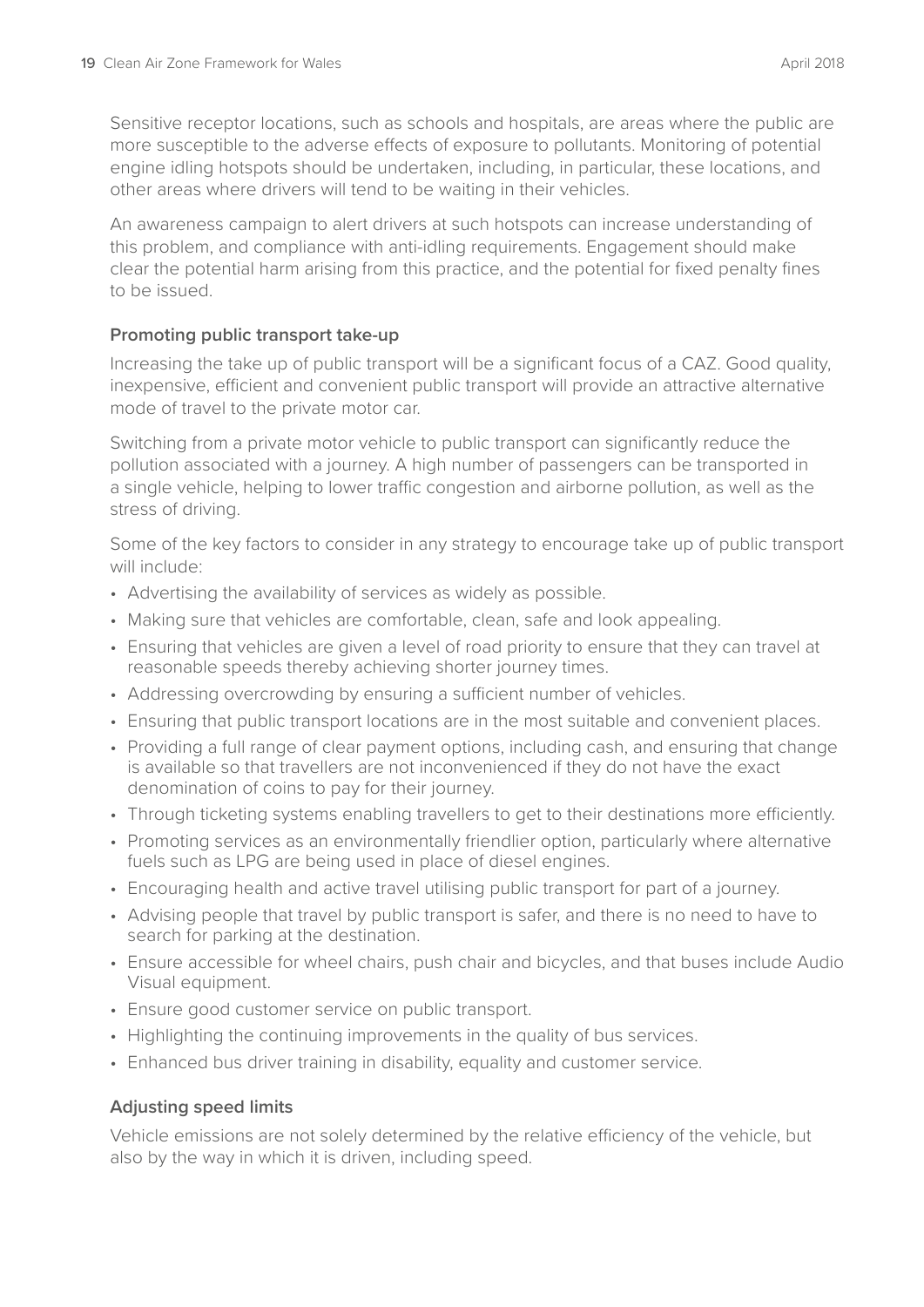Consideration should be given to lowering speed limits in a CAZ from 30mph to 20mph, which some research suggests would deliver overall benefits<sup>27</sup>. Safety benefits from reduced road speed can also encourage modal shift from private cars.

Robust, up-to-date, data should always be considered when reviewing speed limits to ensure that any changes do not have undesirable consequences for vehicle emissions, including noise pollution, or for potential road casualties.

#### **Encouraging better driver behaviour**

Fleet managers in particular will be aware of the importance to efficiency of better driver behaviour on the roads. Improved driving habits can also contribute to a lowering of emissions (air and noise pollution and greenhouse gases) and should therefore be encouraged generally, but particularly within a CAZ.

Communications about a CAZ may promote good driving habits.

The following suggestions can help to ensure that unnecessary vehicle emissions are kept to a minimum:

- Journeys should be carefully planned to ensure that the most efficient and direct route is taken (use of GPS technology can be helpful, when used carefully).
- Observe speed limits and avoid rapid acceleration, pulling away carefully from a stop position.
- Avoid heavy breaking by keeping to a sensible speed for driving conditions and maintaining a suitable distance from the vehicle in front.
- Avoid harsh steering.
- Allow plenty of time for the journey.
- Never allow a vehicle engine to idle unnecessarily, and turn the engine off when parked.
- Do not rev the engine when the vehicle is stopped.

#### **Careful management of Heavy Goods Vehicle (HGV) access**

HGVs are usually powered by large diesel engines, producing a markedly high level of air pollution where not to Euro VI standard.<sup>28</sup> Alternatives are becoming more available, including gas-powered options and EVs, and these can offer some advantages to hauliers particularly where it can provide them with an edge when tendering for contracts. Local Authorities may encourage the use of non-diesel powered vehicles by including specific requirements in tender specifications, supporting grid infrastructure, EV charging points, Autogas (automotive liquid petroleum gas/LPG) and hydrogen refuelling infrastructure.

Locating transhipment areas outside of CAZs can provide a means of re-directing more polluting lorries and vans away from roads within a CAZ. Goods can then be carried into a CAZ within vehicles that are compliant.

#### **Public transport infrastructure**

Whilst integrated transport planning must encompass all transport modes, making public transport more attractive is crucial for encouraging people to give up their own vehicles.

<sup>28</sup> [www.theicct.org/publications/nox-emissions-heavy-duty-and-light-duty-diesel-vehicles-eu-comparison-real-world](http://www.theicct.org/publications/nox-emissions-heavy-duty-and-light-duty-diesel-vehicles-eu-comparison-r)

<sup>&</sup>lt;sup>27</sup> Twenty miles per hour speed limits: a sustainable solution to public health problems in Wales', Sarah J Jones & Huw Brunt, 2017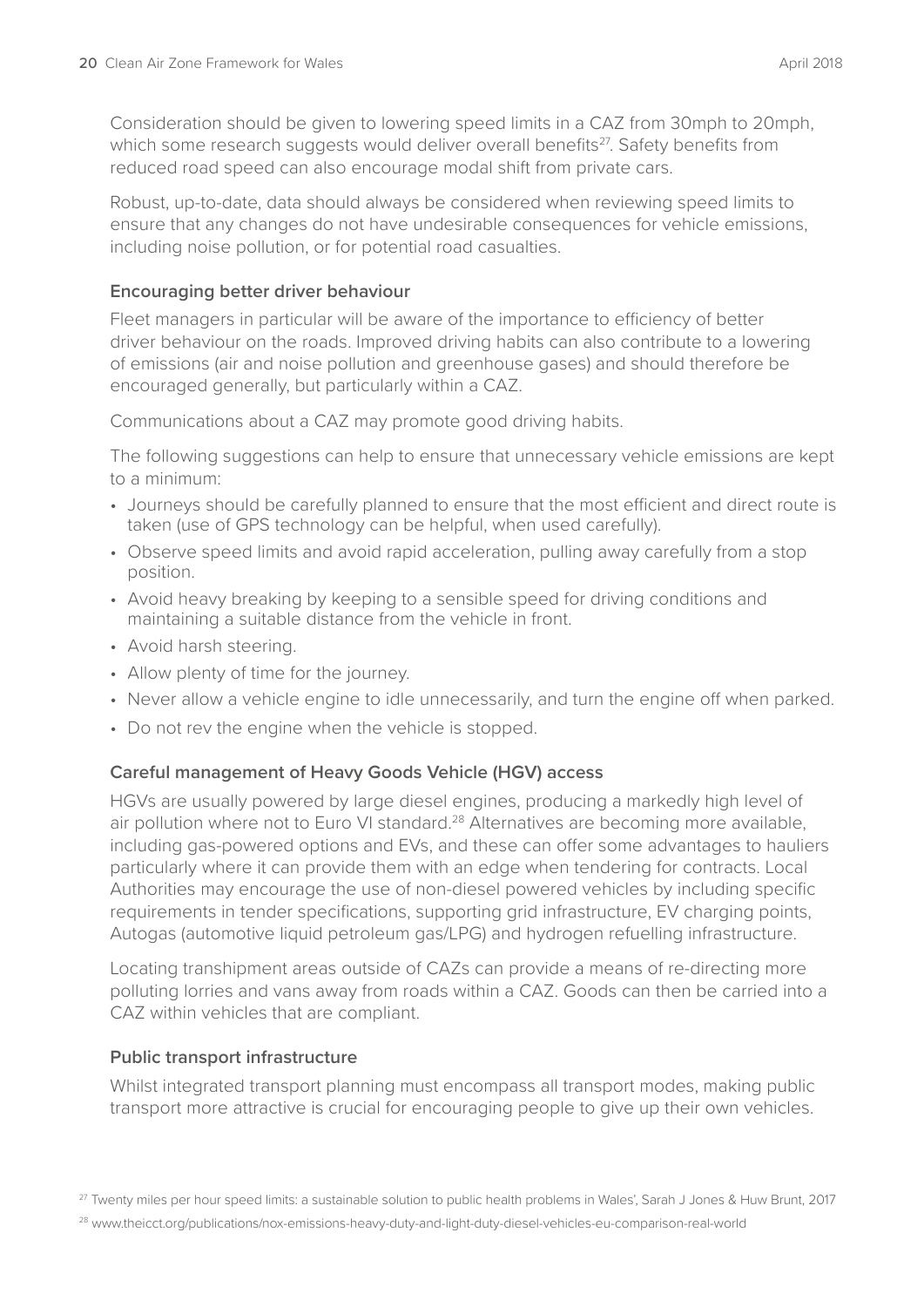Dedicated bus lanes have a value in reducing journey times, making bus travel more efficient and more appealing to users. They can also help to reduce pollution (including on the buses themselves) as buses are not affected by road congestion in the neighbouring traffic lanes.

Other strategies for increasing take-up include publicising clear illustrated guides to the local public transport infrastructure showing links and arrival/departure times, and clarity around charging and payment methods.

Transport for Wales has been established to work towards a high quality, safe, integrated, affordable and accessible bus and rail network, and are able to advise on infrastructure matters.

#### **Travel to school**

School children are particularly at risk from exposure to vehicle emissions where the school is sited near a busy road, or where routes between school and home involve travel along busy roads.

Additionally, the school run can often lead to significant additional traffic on the roads as many children are driven to school instead of walking, cycling, scooting or utilising public transport.

Local Authorities should engage with schools within, or neighbouring, CAZs in order to support education around pollution and active travel and public transport options, as well as enforcing messages around anti-idling and other ways of reducing emissions from private motor vehicles.

Welsh Government programmes to fund the creation of safe walking and cycling routes to schools and to promote walking and cycling in schools are available to support Local Authorities' efforts to increase the number of children who travel to school actively.

#### **Cleaner transport fleet**

Vehicle fleet operators will need to ensure that they are compliant with CAZ requirements alongside all other road users.

The Cabinet Secretary for Energy, Planning and Rural Affairs, Lesley Griffiths, has stated her ambition for the Welsh public sector to be carbon neutral by 2030. Improvements to Local Authority fleets would certainly contribute to this agenda and provide a positive example for others to follow.

The costs of renewing bus fleets and private hire vehicles/taxis to meet the latest standards can be very high. Smaller fleet operators, who have longer vehicle replacement cycles, and owners of more expensive specialised vehicles, may be disproportionately affected. Operators with larger fleets may choose to redirect their cleanest vehicles to operate within a CAZ, and utilise older vehicles elsewhere.

Retro-fitting of abatement technology to older vehicles can provide a cost-effective solution to meet emissions standards.

Early engagement with the local public transport sector is essential to ensure that providers have the time, and the understanding of the new requirements, to be able to adapt their fleets as economically and efficiently as possibly, and without any unnecessary disruption to services.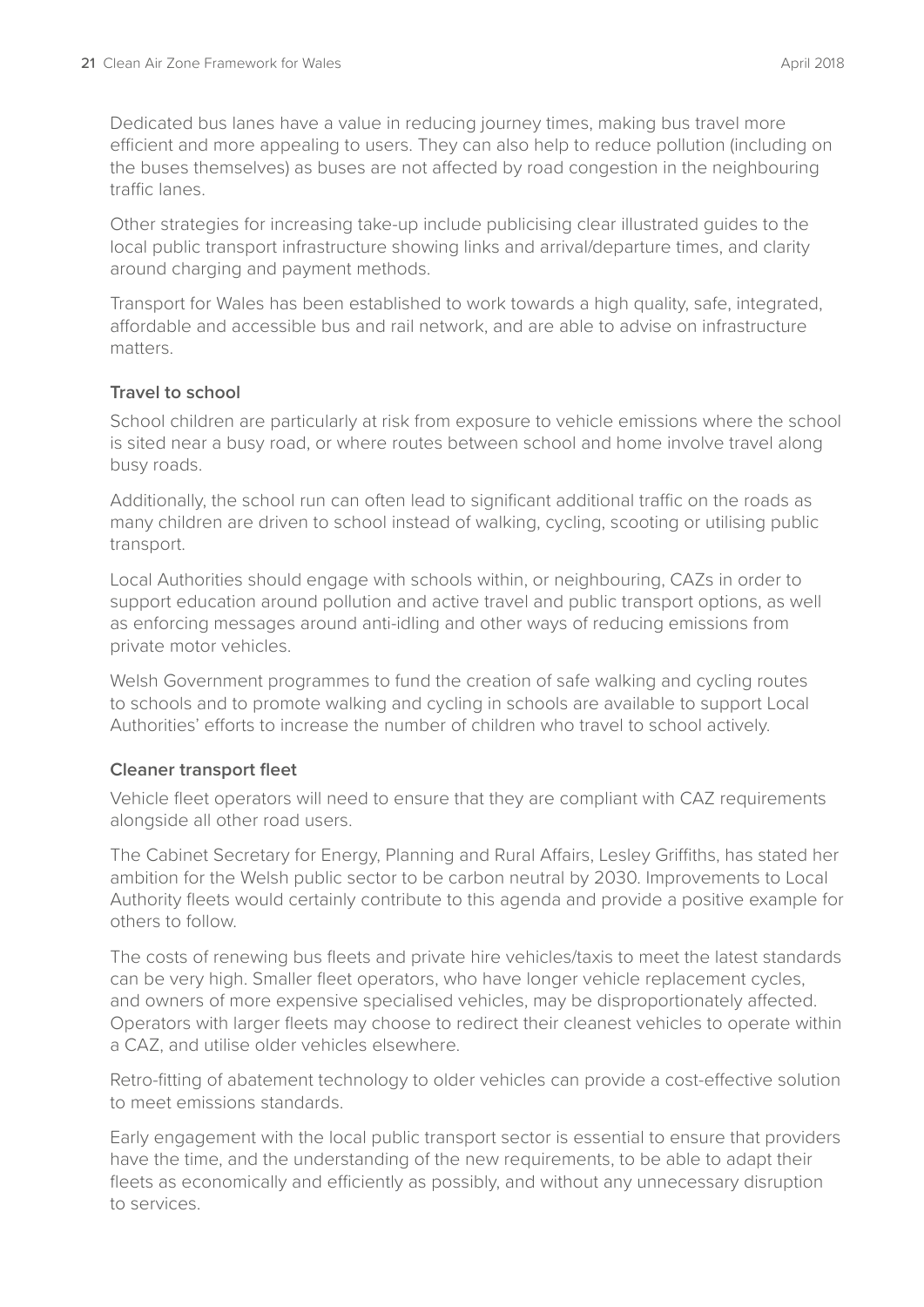#### **Taxis and private hire vehicles**

Addressing the emissions of taxis and private hire vehicles will form an essential part of a CAZ, and will need to meet the required emissions standards alongside other vehicles.

Prosperity For All: economic action plan notes the aim that; "all taxis and buses in Wales will have a zero carbon footprint within 10 years."

Local Authorities may consider using their Licensing powers to ensure that taxis and private hire vehicles registered in their Authority areas are only the very cleanest. Work may also be undertaken with neighbouring Authorities to agree common standards.

Licensed drivers should be informed about what a CAZ will mean for them, and what their options are to ensure that they are able to make the best-informed choices when upgrading or replacing their vehicles. Awareness campaigns should consider how messages will be communicated to taxi and PHV drivers operating out of area, and not licensed by the Authority responsible for the CAZ.

#### **Construction/Non-Road Mobile Machinery (NRMM)**

Construction sites are notable potential sources of airborne pollution, which may arise from noise, emissions from NRMM, and dust particles.

NRMM covers all portable combustion engine driven equipment not designed as road transport. This can include vehicles that may be driven on the roads such as diggers, tractors and bulldozers through to generators and small items of hand-held equipment such as chainsaws and garden strimmers.

NRMM engines can make a significant contribution to air pollution, and it is appropriate that emissions from such machinery are controlled, where possible, within a CAZ.

Construction companies working within a CAZ should be encouraged to use equipment meeting Stage IV of the EU Directive 97/68/EC. Where there are compelling reasons why this cannot be achieved, such as the specialist nature of certain equipment, then Local Authorities may work with developers/construction companies to agree a satisfactory alternative solution.

This should apply to all new construction developments not yet commenced, and should be included as a requirement in planning conditions. For developments already under way, an exemption waiver may be considered.

#### **Autogas (automotive LPG)**

Autogas vehicles have some advantages over diesel and petrol vehicles, including lower emissions, whilst also being widely available in filling stations. Biogas fuel, or Biopropane, offers renewable alternatives to the standard 'fossil' LPG, further increasing its attractiveness as an alternative to traditional vehicle fuels.

Euro emissions standards, however, do not currently accommodate LPG powered vehicles, and so they are measured against the standard for the vehicle type pre-conversion.

However, due to the advantages of reduced emissions, LPG powered vehicles are considered to meet the requirements of a CAZ under this Framework.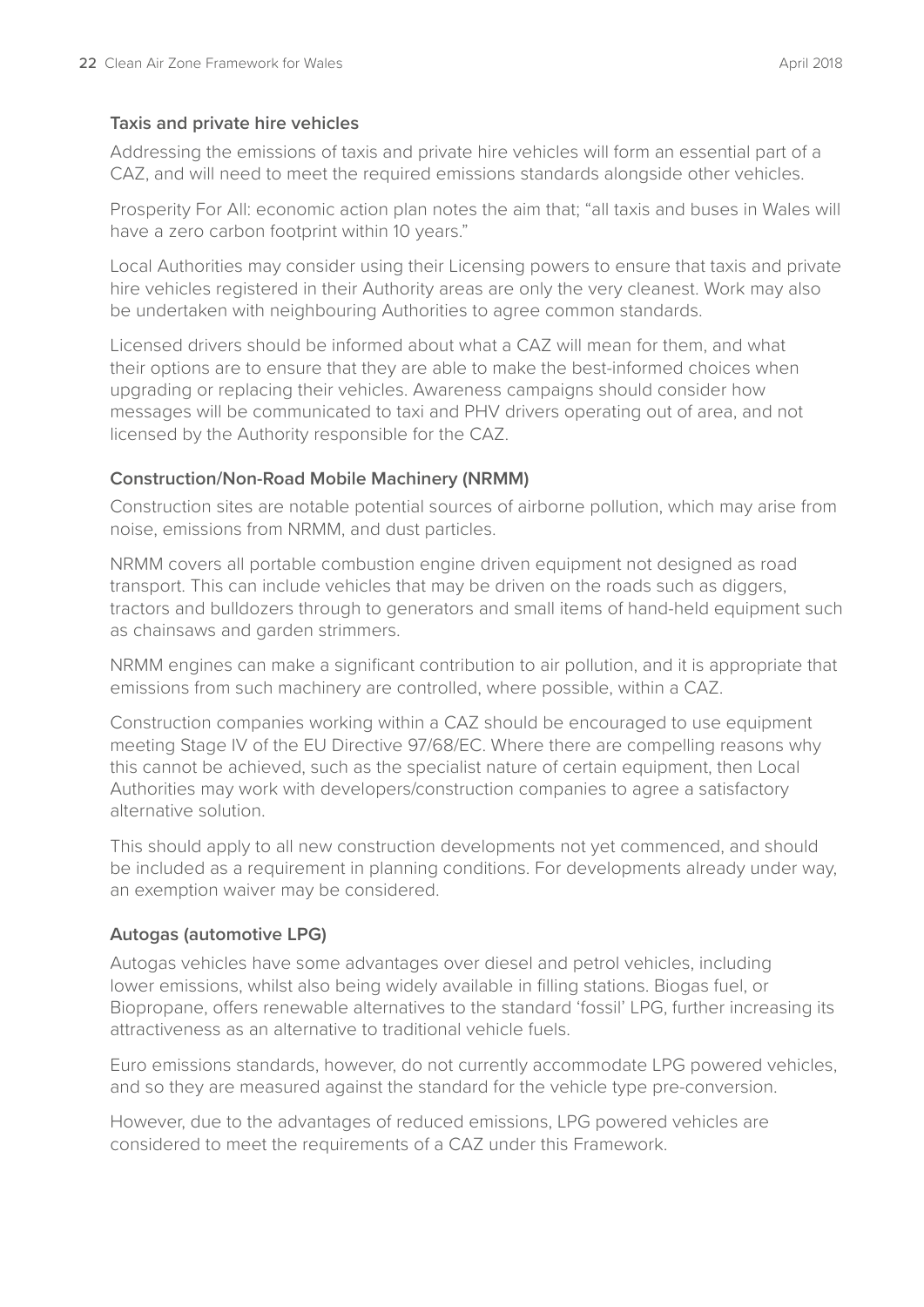#### **Take up of ULEVs**

The UK Government has set out that sales of new conventional petrol and diesel cars and vans will end by 204029, setting a target for all new cars and vans to be zero emission by this date. CAZs provide an opportunity to encourage the take up of ULEV alternatives.

ULEVs are the generic name for a range of vehicle types that produce less than 75g/km of CO2, including fuel cell and electric vehicles (EVs). They support requirements of CAZs around emissions reductions, and owners can benefit from the ability to avoid restrictions placed on drivers of standard vehicles with higher emissions. Drivers can, therefore, enjoy the confidence that they will be able to access the road network around the UK without having to worry about whether or not they may contravene access restrictions in pollution hotspots.

Use of ULEVs is now also attracting some tax benefits, making them an attractive option for owners, and also for use as company cars. Grants have also been made available to reduce the cost of new ULEV vehicles, and to support the cost of installing charging points.

As part of a wider communications strategy around CAZs, the take-up of ULEVs should be encouraged. Road users may be advised that, whilst the vehicle emissions groups that meet CAZ restrictions may potentially change over time as standards are tightened, owners of ULEVs should be unaffected.

Opportunities may be taken, also, to showcase ULEV vehicles, explaining their benefits, and the financial incentives that are available.

Local Authorities should ensure that drivers of EVs are able to access charging points within a CAZ, and that hydrogen refuelling stations are in close proximity, to further encourage their use.

Local Authorities should work with local businesses, and the public, to publicise the benefits of ULEV and the incentives available, and to encourage take up.

Consideration may also be given to opening up some pedestrianised roads to ULEV vehicles where there could be a case to return them to an earlier standard road/pavement layout, and where it would be safe to do so.

#### **Improvements to the natural environment/green infrastructure**

Making CAZs attractive is important, both as a concept, thereby encouraging buy-in from the public, but also a physical entity which the public can see by making the most of tree/ shrub and flower planting.

Careful planting arrangements can be used, alongside formal signage, to denote the entry points to CAZs, helping to delineate their boundaries whilst, at the same time, supporting the concept of CAZs as clean and pleasant locations.

Sensitive placement of trees, hedgerows and green infrastructure more broadly can contribute to reducing the harmful effects of airborne pollution in a number of ways, depending on factors such as species, size, age, and planting location/density. These include, but are not limited to:

- removing pollution from the air and aiding its dispersion
- putting a buffer between sources of pollution and the people exposed to them
- acting as a traffic calming measure.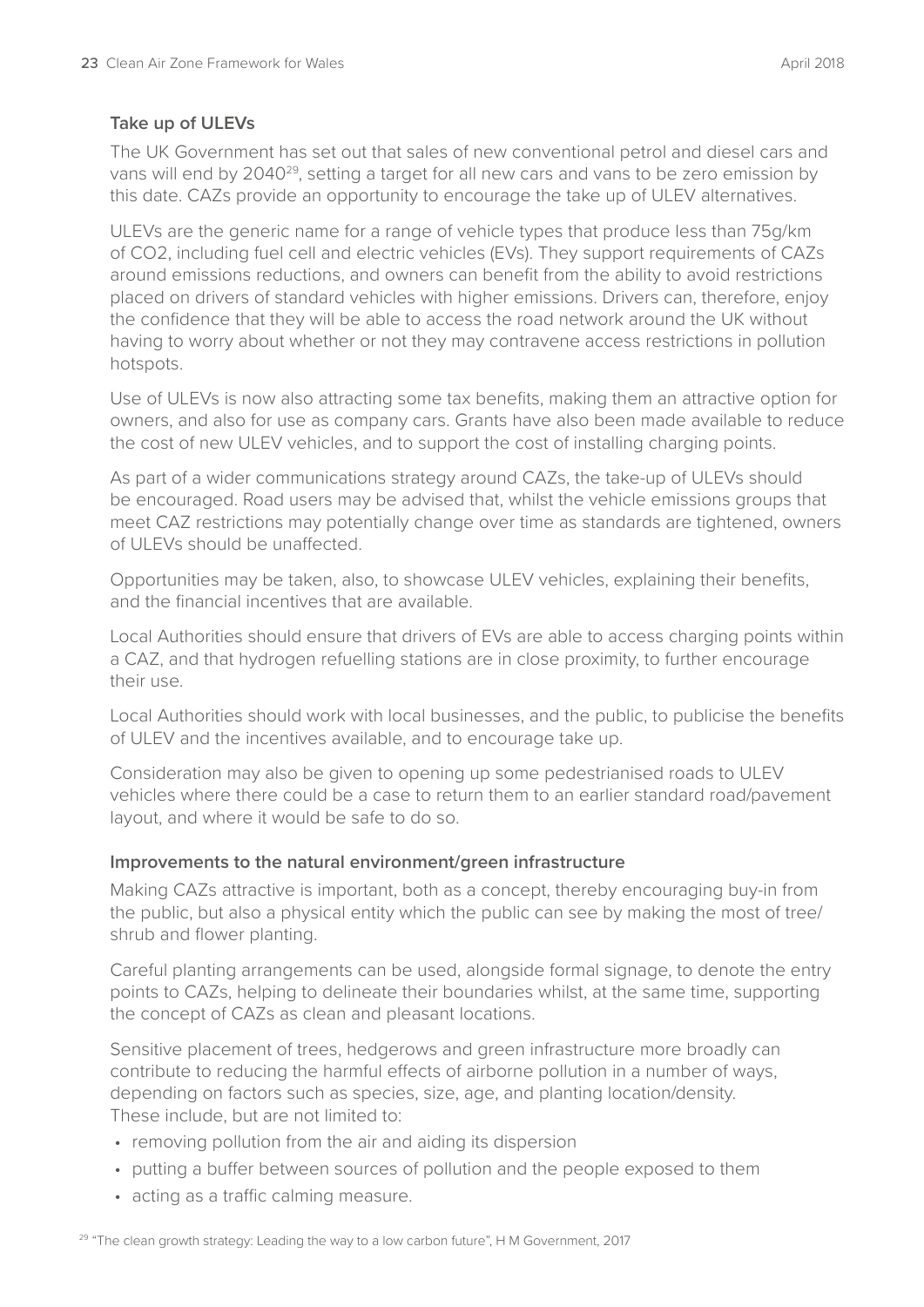Care should be taken to avoid the potential of planting having the effect of restricting the dispersion of pollutants such as where tree cover may be too dense within a built-up area.

#### **Car club provision and public bicycle hire**

Car clubs provide vehicles that can be booked for short periods of time, as and when needed, enabling non vehicle owners to have access to a vehicle when required. This can save people the high costs of owning and maintaining their own vehicle, and encourage the use of vehicles only when needed.

The clubs are operated by a range of different providers who make vehicles available in different locations for booking by members. Providers include; Blue City, BVRLA, Carplus, Co-wheels, DriveNow, E-car club, Enterprise car club, GoDrive, Hertz 24/7, Ubeeqo Car Club, and Zipcar.

Local Authorities are encouraged to undertake a survey of car club provision in their areas, and work with providers to fill any potential gaps.

Car clubs should also be promoted by Local Authorities as a way of enjoying the use of a vehicle without the inconvenience and cost of keeping one on the road, including purchase and loan costs, maintenance and other ongoing costs, fuel charges, as well as the cost and inconvenience of parking.

Public bike hire schemes offer an affordable and flexible solution aimed at people who either do not own a bike or are longer distance commuters and other visitors. They enable these groups to make inner urban journeys by bike.

#### **Car sharing**

According to figures recorded by Department for Transport (DfT), the majority of journeys in cars and vans in England are undertaken by the driver alone, with no passengers, and for the typical commute most motorists will be on their own.<sup>30</sup>

Car sharing schemes reduce the number of individual journeys on the roads, reducing traffic congestion and resultant emissions. They also reduce costs for individuals in terms of fuel and also potential parking charges.

Local Authorities, and other public bodies located in the neighbourhood of a CAZ should actively promote the take-up of car sharing for staff.

Schemes to encourage take-up can include organising car sharing on behalf of staff, and the provision of reserved parking spaces for those taking up the initiative.

Car sharing best practice should be promoted also to businesses located within the neighbourhood of a CAZ. Local Authorities should consider strategies for promoting schemes, including encouraging the use of online services such as *Liftshare*, and *Blablacar*. Welsh Government funds a car sharing website called *Share Cymru31* which enables users to list planned journeys to find someone to share with.

Consideration may be given to allowing car sharers to access road lanes otherwise restricted to traffic generally. Where two or more lanes are available to traffic without existing restrictions, there may be potential to designate a lane for the use of car sharers and public transport vehicles only.

<sup>31</sup> [sharecymru.carbonheroes.com/share-cymru-faq.aspx](http://sharecymru.carbonheroes.com/share-cymru-faq.aspx)

<sup>30</sup> [www.statista.com/statistics/314733/single-occupant-car-journeys-in-england/](http://www.statista.com/statistics/314733/single-occupant-car-journeys-in-england/)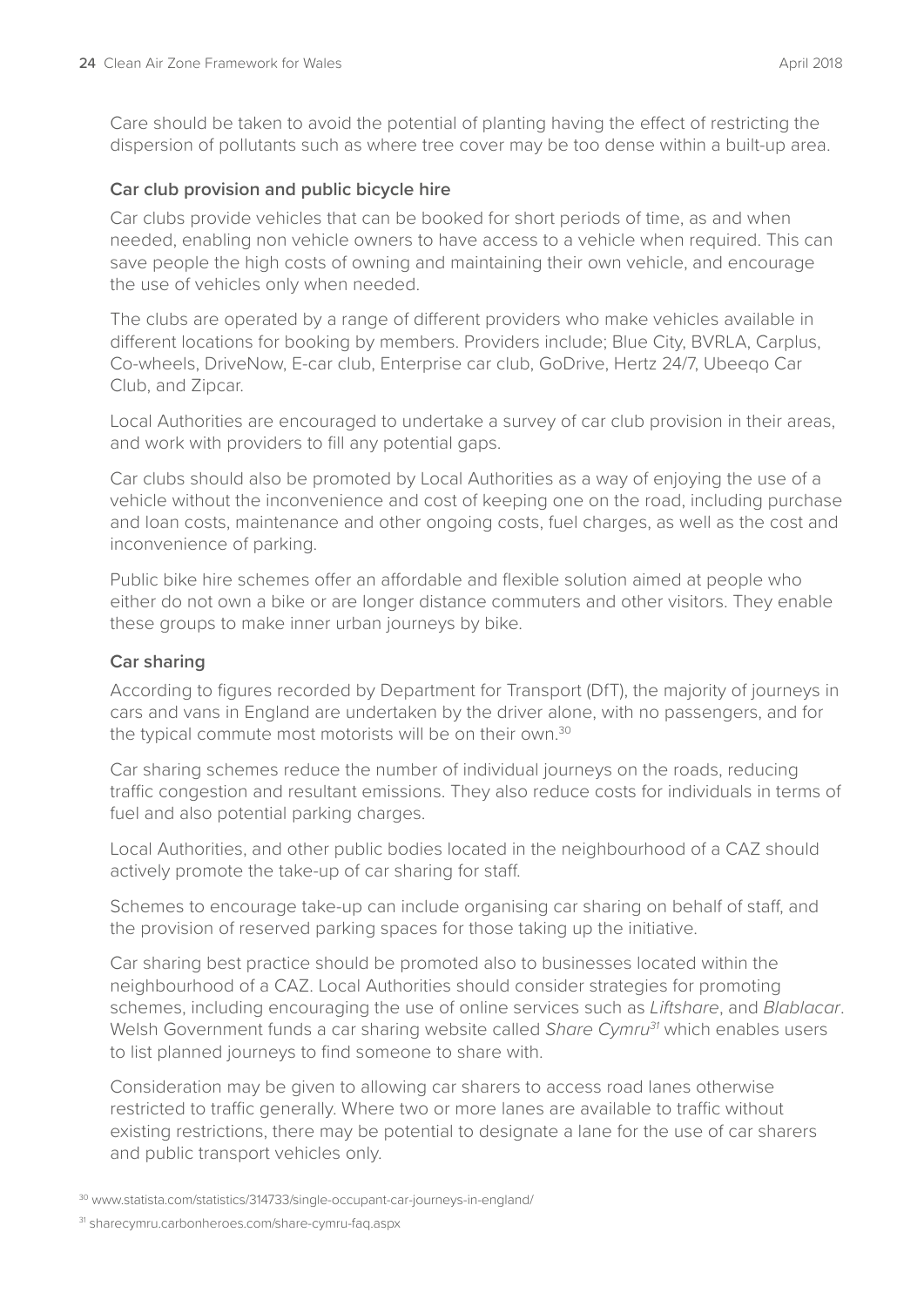#### **Engagement with businesses to consider how they can support emissions reductions**

Local Authorities are well placed to provide a lead to local businesses on transport matters. This includes the promotion to staff of cleaner transport options, and ensuring that vehicles utilised by Local Authorities themselves meet, or go beyond, CAZ requirements.

Local businesses should be encouraged to consider flexible working patterns for their employees, including different start/finish times and home-working, all of which can help to reduce congestion on the roads at peak times.

Where businesses provide car parking for their staff, opportunities exist for restricting access to such parking to those who have the greenest travel modes (those car-sharing, or those with ULEV vehicles, for example). Consideration may also be given to charging for provision in order to make it less attractive for staff to use, thereby encouraging car-sharing to share costs, or use of public transport.

Deliveries to and from local businesses may be timed to take place during off-peak hours.

Commercial fleet vehicles may need to be upgraded or replaced to meet the emissions requirements of a CAZ, and Local Authorities should liaise with local businesses to help them to work towards compliance deadlines.

#### **Home heating and electric power installations**

Home heating equipment/boilers can adversely affect air quality through the burning of gas or solid fuel, resulting in emissions such as NOx and PM.

Having an efficient heating installation fitted can help reduce energy bills for home owners and businesses, as well as reducing polluting emissions.

Helping individuals and businesses understand the savings that can be made, and any funding that may be available to support energy efficiency building improvements, will help to reduce the impact on the environment of heating buildings.

Small-scale generation, or microgeneration, is the individual production of heat and electricity in homes or small businesses. A range of technologies are available and the energy produced can either supplement or replace that provided by the national grid.

Small-scale generation of heat and electric power can be both lower carbon and provide long term certainty on energy costs for individuals and businesses. Wind turbine and solar power are two of the more common methods of generating power in this way.

Small-scale generation may be considered as part of any new development with a CAZ, or as a retro-fit by existing property owners. This should also consider the impact on local grid infrastructure.

#### **Fireplaces/stoves/wood burners**

The burning, in stoves and open fireplaces, of solid fuel for heating has become increasingly popular once more, despite the widespread use of central heating systems. However, the burning process releases PM into the air, thereby contributing to a reduction in air quality. In some instances the contribution made by fuel burning to overall emissions in an area can rival that produced by motor vehicles for some pollutants.<sup>32</sup>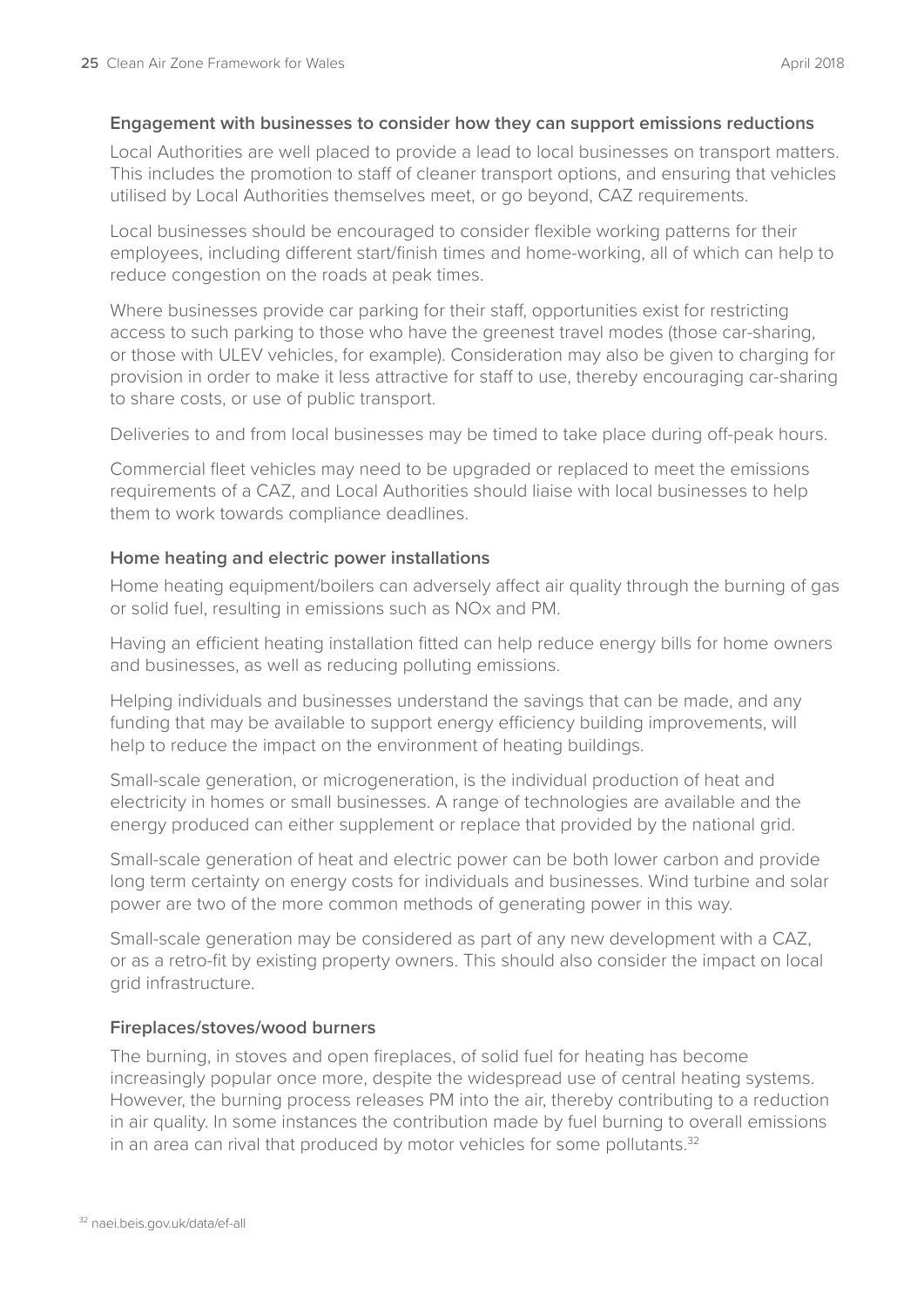Under the Clean Air Act 1993 it is an offence to emit smoke from a chimney of a building or a chimney serving a furnace of a fixed boiler or an industrial plant, if that chimney is within a smoke control area, unless an 'authorised fuel' is being used. The Smoke Control Areas (Authorised Fuels) (Wales) Regulations 2017 set out the fuels that are authorised for the purposes of the Act.

An understanding of the scale of solid fuel burning in a CAZ, and its contribution to air quality reductions, should be developed. Options may be considered to raise awareness about domestic fuel burning and the law and, where necessary, to utilise powers under the Clean Air Act 1993 to declare a smoke control area around a CAZ.

Within a CAZ Local Authorities may encourage the use of improved technology and cleaner fuels in order to encourage reduced emissions where fuel burning is occurring.

A suitable campaign should make clear the pollution issues associated with domestic fuel burning, and should set out ways of reducing harmful emissions from appliances and open fireplaces. Advice should promote the use of modern and more efficient installations, the burning of less harmful fuels (such as dry, properly seasoned timber and some briquettes, chips and pellets), proper maintenance, and how to ensure that installations are correctly fitted by registered specialists and are safe.

Campaign literature may also promote, instead, the use of central heating systems, which may offer a range of options for low carbon heating in the future.

#### **Future proposed developments within or in proximity to a CAZ**

The potential impacts from future known developments around or within a CAZ will need to be fully considered. Such developments may include construction projects, infrastructure, or an expansion of business/industrial activity.

A full picture of known developments should be examined, and an understanding developed of how these may impact on air quality. This process should inform decisions on how any negative impacts may be best mitigated.

### 6. Vehicle access restrictions

- **6.1** The preferred model for CAZs in Wales is to restrict access to only the least polluting vehicles based on Euro Emissions Standards with allowance for gas-powered vehicles (see annex 2). These standards define acceptable limits for exhaust emissions of all new vehicles sold in the European Union/member states, with respect to four main emissions; CO, hydrocarbons (HC), nitrogen oxides (NOx), and particulate matter (PM).
- **6.2** A fixed-penalty enforcement regime should be applied to vehicles driven within the boundaries of a CAZ that do not meet access requirements. Automatic Number Plate Recognition (ANPR) technology would be the most efficient way of support enforcement, although there will be costs in installing and operating such a system. There may also be difficulties associated with identifying suitable sites for ANPR infrastructure. Local Authorities would need to carefully consider the optimal locations for ANPR camera equipment to provide the best level of coverage.<sup>33</sup>

<sup>&</sup>lt;sup>33</sup> The Home Office have produced guidance on ANPR Performance Assessment and Optimisation which is available at [www.gov.uk/government/uploads/system/uploads/attachment\\_data/file/295206/cast0814.pdf](http://www.gov.uk/government/uploads/system/uploads/attachment_data/file/295206/cast0814.pdf)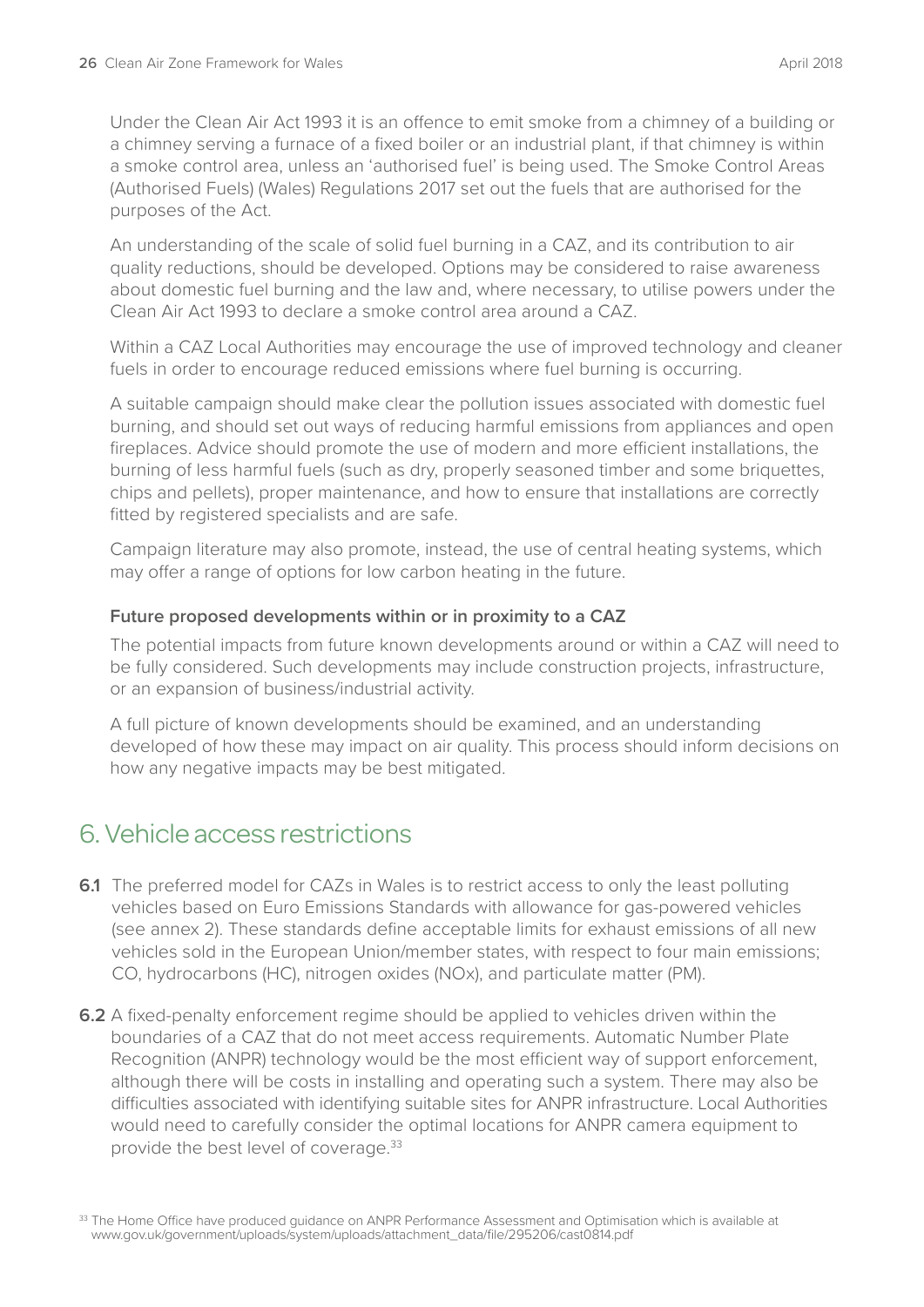- **6.3** Periodically the emissions standards to be applied will be updated in order to apply more rigorous standards as they are introduced, including the addition of tighter access restrictions based on real-world emissions data where available.
- **6.4** The emissions standards at annex 2 should be applied uniformly across CAZs in Wales to ensure consistency.
- **6.5** Restricting access to certain vehicles in a CAZ can help to reduce the attractiveness, generally, of private motor vehicle use, and encourage take up of public transport and active travel options.
- **6.6** Access restrictions will also provide significant and immediate reductions in polluting emissions, ensuring compliance during the times of operations.
- **6.7** For those who still choose to use their own vehicles, access to CAZs will still be available where vehicles are compliant with the CAZ emissions standards.
- **6.8** Consideration should be given to the period of operation of a CAZ, whether that be 24 hours a day, 7 days a week, or during specified days/times in the week.
- **6.9** Decisions about the period of application will need to consider the particular traffic demands of the area, including the need for access by commercial vehicles meeting business needs. If evidence suggests that compliance with legal emissions limits can be gained by reducing access during certain times of the day, then Local Authorities may wish to apply CAZ access restrictions in line with this evidence.
- **6.10** Modelling should be undertaken to predict the likely reduction in the number of vehicles on the roads as a result of the CAZ, and to what extent alternative modes of access will be utilised. For example, what level of increased demand for public transport is likely to result, and how will services accommodate this?
- **6.11** Access restrictions for non-compliant vehicles could unfairly affect those from lower income groups who may not have the means to upgrade or replace their vehicles, and also for some small businesses operating on low profit margins.
- **6.12** An Economic Impact Assessment and also a Health Impact Assessment should be undertaken to evaluate the potential impacts that may result from any restrictions that will apply within a CAZ, and to determine potential mitigations to limit any negative consequences. Assessment should consider the full potential impact of the proposed CAZ, and the costs and benefits should be carefully weighed. Any action taken to address air quality issues should be proportionate and in line with well-being of future generations requirements.34

## 7. Charging for access to a CAZ

**7.1** Potentially, a Local Authority may determine that a total ban on access for vehicles that don't meet the CAZ emissions standards would have significant negative consequences which would outweigh the benefits. Instead, allowing limited access for non-compliant vehicles,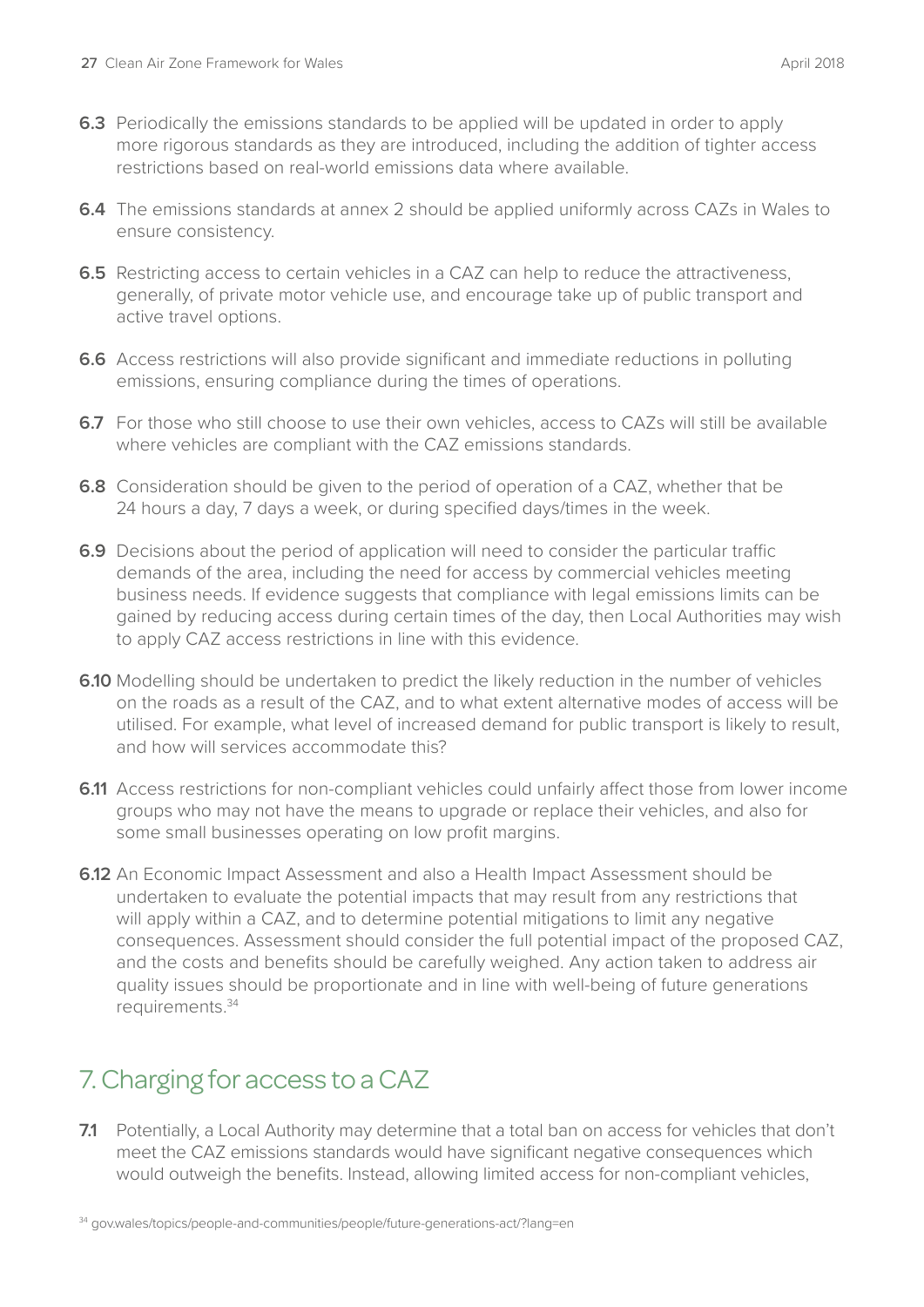constrained via a charging mechanism, might still achieve air quality requirements whilst limiting potential unintended consequences such as the closure of businesses unable to adapt.

- **7.2** A charging CAZ may be introduced where evidence shows that this will provide an effective means to reduce airborne pollution and deliver compliance with legal limits for NO<sub>2</sub> in the soonest possible time.
- **7.3** Charging the drivers of certain vehicles to access a CAZ can encourage people to consider, instead, public transport or active travel options. For some, it may also encourage the take up of ULEVs.
- **7.4** Although the primary purpose of charging is to encourage behaviour change, it will generate a revenue stream which may (although not necessarily) cover the costs of operating a CAZ, and may also generate additional income. However, charging can have the effect of rationing access to only those who can afford it, effectively enabling people to continue to pollute if they are able to pay the access charge or upgrade their vehicle.
- **7.5** Charging, where considered, should not be viewed as a way of generating income, and any surplus funds arising from charging should be reinvested to support local transport policies.
- **7.6** Decisions on whether or not to introduce fee charging for entering a CAZ will need to consider a range of matters:
	- The expected reduction in key pollutants and whether this would address noncompliance with legal limits in the soonest possible time
	- The expected impact on traffic volume
	- The extent to which more polluting vehicles will discouraged
	- The level of fees and the vehicle types to which they will apply
	- The process for collecting fees
	- An enforcement regime to deal with non-payment
	- Potential detrimental impact on areas neighbouring the CAZ
	- Boundaries
	- How active travel may be accommodated
	- The times during which charging will apply
	- The capital cost of the necessary infrastructure to enable charging
	- The level of fees likely to be generated, whether this will cover operating costs, and any restrictions on how surplus revenue may be utilised<sup>35</sup>.
- **7.7** Charging could be applied to only the outer part of a CAZ, with a total ban on all but the cleanest vehicles being enforced within the centre of the zone. This may have a number of advantages. It could deliver early compliance with air quality legal requirements whilst still allowing some level of access to drivers of non-compliant vehicles. It would also allow road users more time to adjust and get used to the concept of a CAZ, and would help to push investment in the cleanest vehicles as we move away from vehicles powered by ICEs with the exhaust pipe emissions that they produce.

<sup>35</sup> In their report '*Building a low-carbon economy in Wales: Setting Welsh carbon targets*' (December 2017), the Committee on Climate Change suggest; "There is potential to recycle revenue from clean-air zones into cycling infrastructure and public transport, including procurement of ultra-low-emissions buses."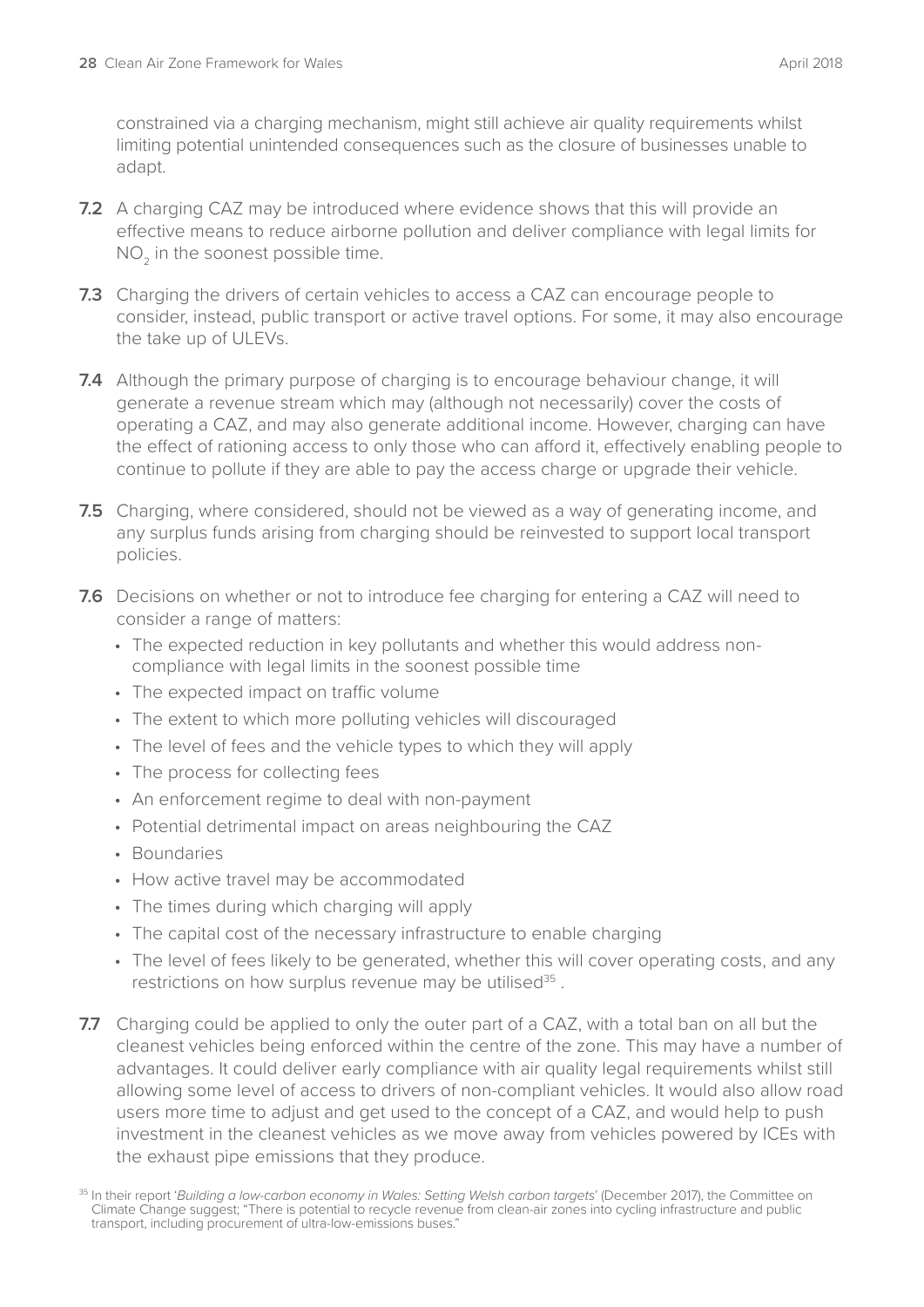- **7.8** Where a complete ban is applied to the centre of a CAZ only, this may act as an attractive example to all residents, businesses and visitors, who can see and feel the difference between this and the area covered by charging. Over time, the area covered by charging may be reduced, and the area covered by the total ban increased until it covers the entire CAZ.
- **7.9** Charges, where applied, should be high enough to act as a deterrent, but should not be unreasonably punitive.
- **7.10** Charges should be set at a level for each vehicle class based on their air quality impacts, and should discourage drivers from entering the zone or to encourage them to upgrade their vehicles.
- **7.11** Local Authorities should publicise charges and ensure that these are prominently displayed outside the boundaries of a CAZ.
- **7.12** ANPR would be required to enable charging to be applied effectively. The costs of putting in place and operating the necessary infrastructure for charging are likely to be high, and it is possible that the system would not be self-financing. The more effective the charge is as a deterrent to polluting behaviour, the fewer people will opt to pay it.

### 8. Potential traffic displacement

- **8.1** An efficiently operating CAZ should have the effect of reducing overall traffic levels whilst allowing only the cleanest vehicles to access them.
- **8.2** A local CAZ strategy will require great care in order to minimise the potential for a simple displacement of older and more polluting vehicles into neighbouring areas, thereby making air quality worse.
- 8.3 Displacement of vehicles to outlying roads can result in higher overall emissions and additional congestion as journey distances may increase. Accident rates may increase in these roads if not properly managed, and community severance effects may be exacerbated.
- **8.4** In designing a local CAZ, Local Authorities should consider how vehicle numbers on the roads can be reduced generally, and not just within the boundaries of the CAZ.
- **8.5** It is crucial that people can continue to move through a CAZ as before but, instead, in a way which reduces the environmental impact of their journeys.
- **8.6** Simply excluding certain vehicles from entering a CAZ, without a supporting structure to encourage access by cleaner transport modes, will tend to push polluting vehicles to the roads outside the boundaries of the CAZ. This will simply move the problem elsewhere, exacerbating existing congestion problems in neighbouring roads.
- **8.7** A thoroughly considered strategy for a new CAZ should develop realistic and achievable options for reducing the number of single-occupier vehicle journeys through the CAZ with minimal impact on surrounding roads.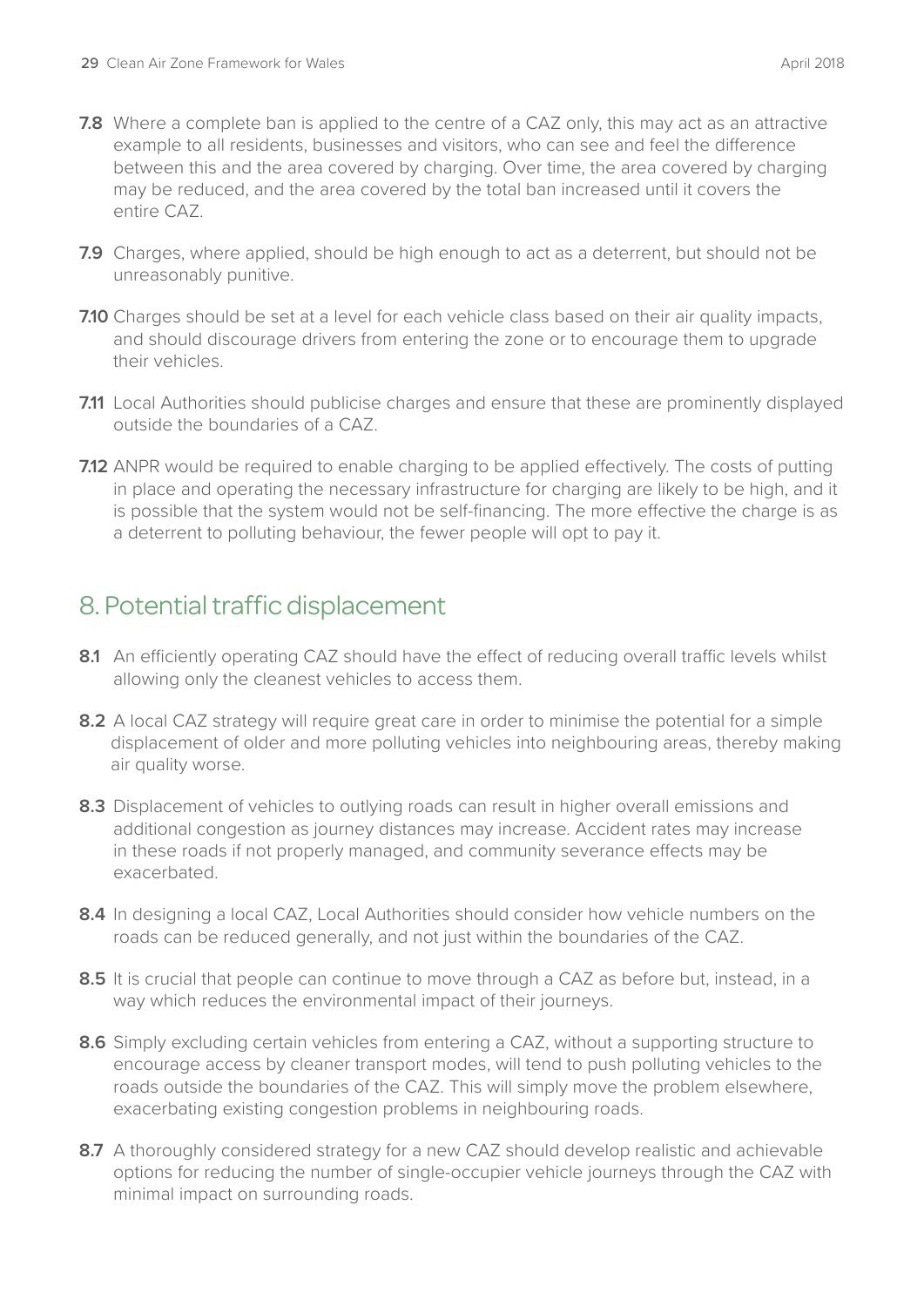## 9. Exemptions

- **9.1** It is appropriate that an exemption should apply to certain vehicles where the vehicle would automatically be compliant with emissions standards, or where it would be difficult to gain speedy compliance or unreasonable to expect compliance to be met.
- **9.2** Certain groups of people would also be unfairly disadvantaged should restrictions be applied to them.
- **9.3** Exemptions should be applied to the groups of vehicles listed in annex 3.
- **9.4** All vehicles not included in the list of exemptions will be required to comply with the requirements of a CAZ.
- **9.5** However, Local Authorities may wish to consider additional discretionary exemptions where it is decided that there are compelling reasons to do so. This would need to be considered against the potential harm that may arise from allowing non-compliant vehicles to be used in a CAZ.
- **9.6** Exemptions would need to be formally applied for, and granted for a suitable duration.
- **9.7** Exemptions will need to be reviewed at intervals to ensure that the original exemption reasons remain valid.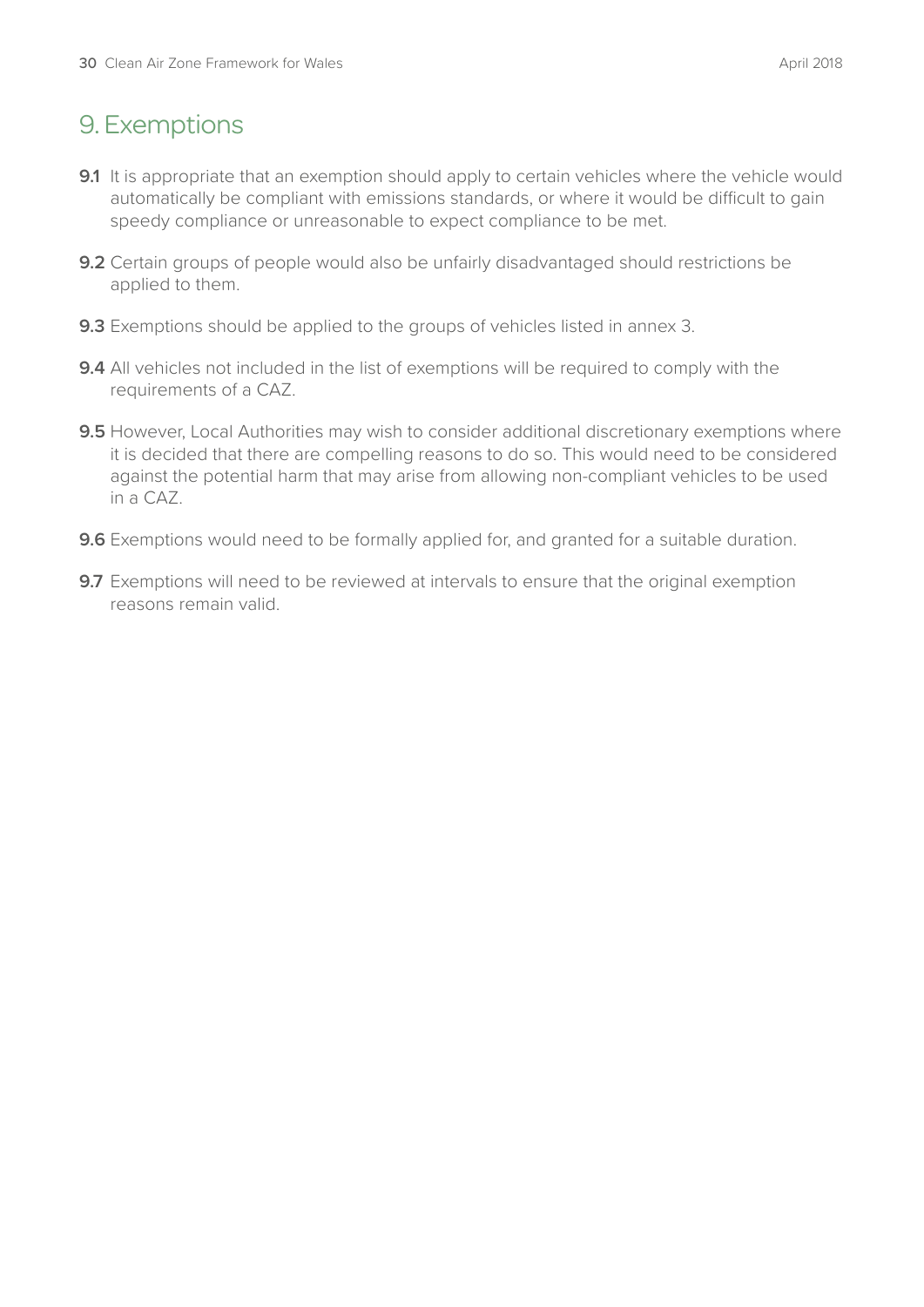# Operating a Clean Air Zone

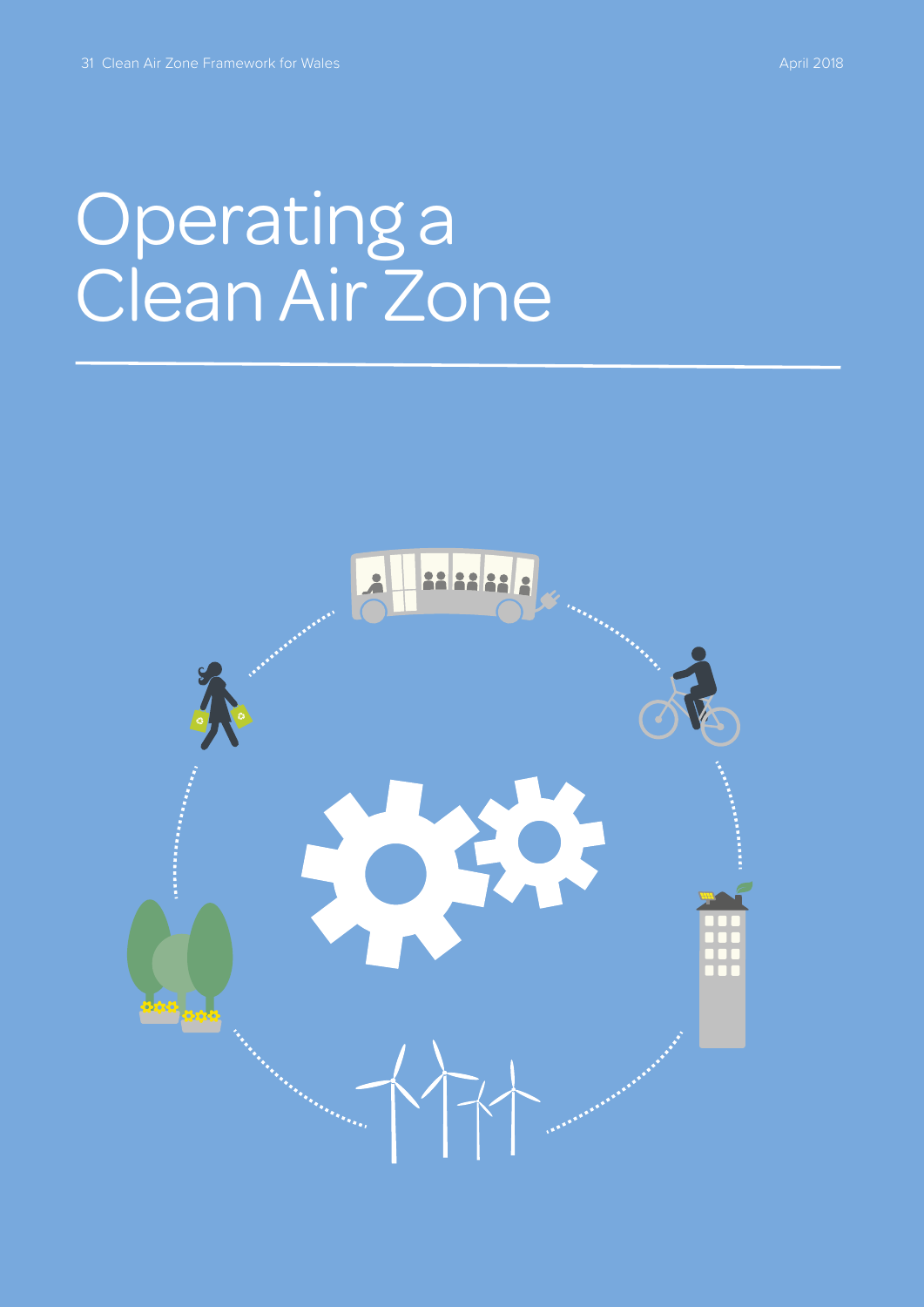## 10. Residents

- **10.1** The requirement to comply with emissions standards will apply equally to residents within a CAZ, although there may be a case for introducing some measures initially to ensure that residents are not unfairly disadvantaged. This should be considered in the context that they will already be disadvantaged by high airborne pollution levels and therefore will directly benefit from the CAZ when it is implemented.
- **10.2** Residents within a CAZ will not have the same choices available to others who reside outside of the boundaries, and the impact on residents should be carefully managed.
- **10.3** A sufficient lead-in time following the announcement of a CAZ, of around six months prior to launch, will help to give residents time to become compliant.
- **10.4** Exemptions for certain drivers/vehicles may be obtained under a limited range of circumstances (see Exemptions section).
- **10.5** Local Authorities may wish to consider a specific, time-bound, exemption for residents of a CAZ to allow greater time for them to become compliant with requirements, or a reduced fee, initially, should a charging CAZ be introduced.
- **10.6** Any exemption or discount awarded to residents should be time-bound as equal compliance for both residents and non-residents should ultimately be expected.

## 11. Signage

- **11.1** It is important that a CAZ is a tangible and visible entity that the public is able to clearly recognise and understand.
- **11.2** Clear signage/road markings/advertising/physical infrastructure must be used to denote the boundaries of the CAZ, and the times during which the CAZ restrictions apply.
- **11.3** Signs should be prominently displayed so that drivers are aware and would be unlikely to stray into a CAZ in error and thereby potentially incur a charge or fine.
- **11.4** Alternative routes for traffic must be clearly displayed on signage so that it is clear how the CAZ may be avoided for those driving vehicles that do not meet the requirements.
- **11.5** A standardised, bilingual format for all signage will be provided by Welsh Government, along with logos and style/brand guidance. This will help to avoid any confusion that may arise should individual CAZ schemes apply unique signage arrangements.

### 12. Enforcement

**12.1** To aid enforcement, a penalty regime will need to be determined, with penalty values varying across vehicle groups. Penalty rates should be set at a level to ensure that they are sufficient to act as a deterrent to entering a CAZ in a non-compliant vehicle/avoiding any charges that will apply in a charging CAZ.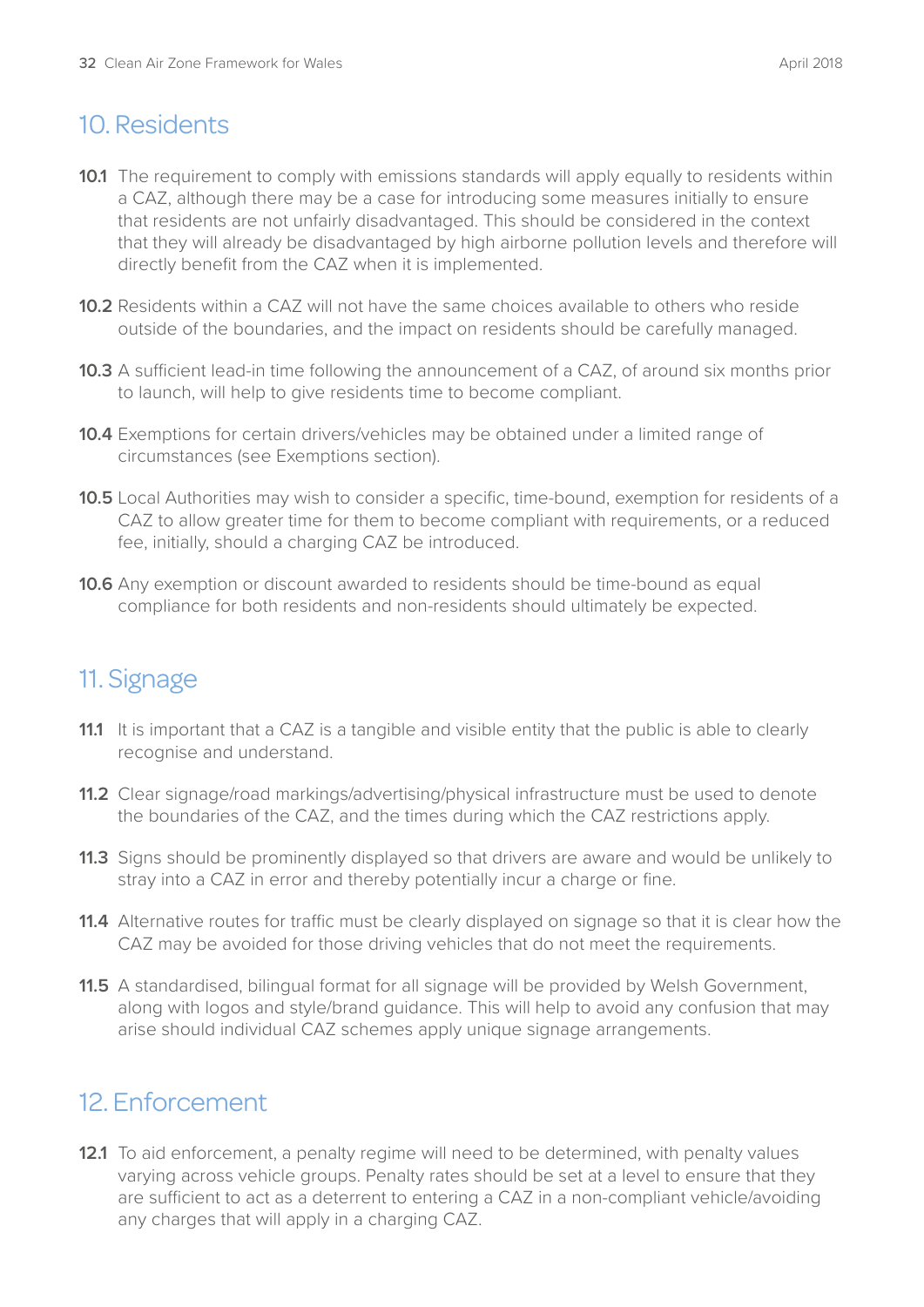**12.3** A mechanism will be required to distinguish between those vehicles that are allowed unrestricted access (either because they meet the required emissions standards, or hold a valid exemption), and those that are not. Welsh Government will work with Local Authorities to develop a means for identifying vehicles and compliance status.

## 13. Ongoing engagement and awareness

- **13.1** Engagement with the public should not end once a CAZ has been introduced. An ongoing communications plan should continue to raise awareness of they key information that people need to know about a CAZ.
- **13.2** A range of methods should be explored to help reach as broad a range of groups as possible. This may encompass traditional printed media and advertising, as well as the internet and social media platforms.
- **13.3** Activity should adhere to the National Principles for Public Engagement in Wales.<sup>36</sup>
- **13.4** Drivers will need clarity about the boundaries of a CAZ, and alternative routes to avoid restricted roads so that journeys can be properly planned.
- **13.5** Occasional updates should be provided to keep people and businesses informed about how the CAZ is working, and what benefits it has brought about.
- **13.6** A dedicated page on the Local Authority website should be made available so that people may find out about a CAZ, the times when it is in operation, and the requirements for travelling within it.
- **13.7** Links to individual local authority pages will be made available on the Air Quality in Wales website, providing a central location for information about CAZ's in Wales.

## 14. Measuring effectiveness

- **14.1** It is important that air quality measurements are taken throughout the proposed CAZ boundaries prior to introduction so that baseline data is available for comparison. If noise benefits are anticipated as an additional benefit arising from the CAZ, baseline noise measurements should be taken so that those improvements can be measured.
- **14.2** Air quality (and where appropriate, noise) readings should continue to be taken over time following the launch of the CAZ in order to monitor changes in target pollutants and to provide a robust evaluation of environmental and health impacts against forecasts.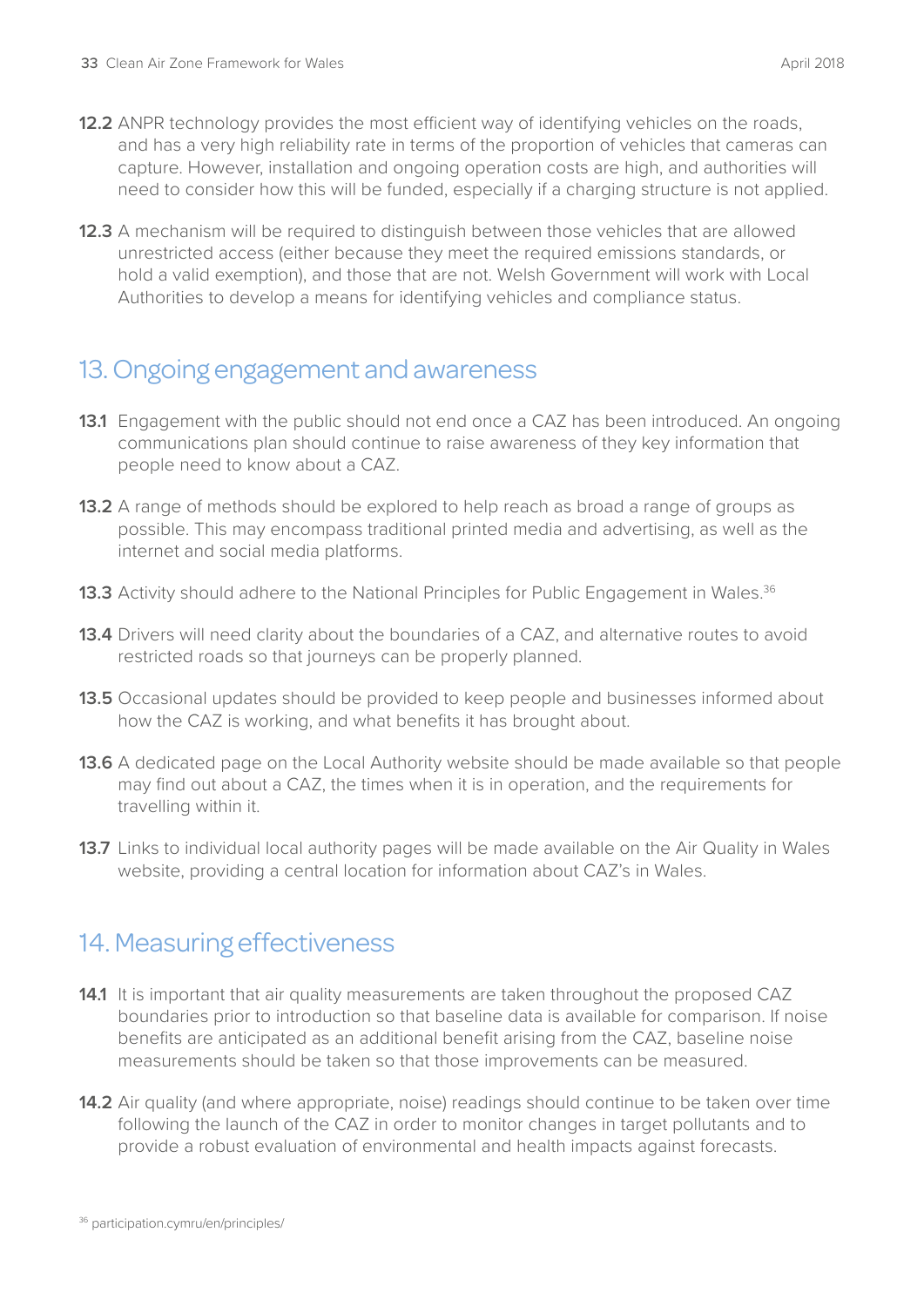- **14.3** Data should be used to inform whether any adjustments need to be made to the CAZ strategy in an area to maximise impact.
- **14.4** Careful evaluation should be undertaken when both devising a CAZ strategy and also during the operation of a CAZ to determine ongoing effectiveness of the measures put in place.
- **14.5** Existing monitoring and assessment, prior to the introduction of a CAZ, should continue whilst restrictions are in operation so that resultant reductions in polluting emissions may be measured to ensure that the CAZ is achieving the requirement to, at the very least, deliver compliance with legal air quality limits.
- **14.6** Where potential infringements of CAZ restrictions become evident over time, the range of potential reasons for this should be considered, and suitable measures put in place to reduce the incidences.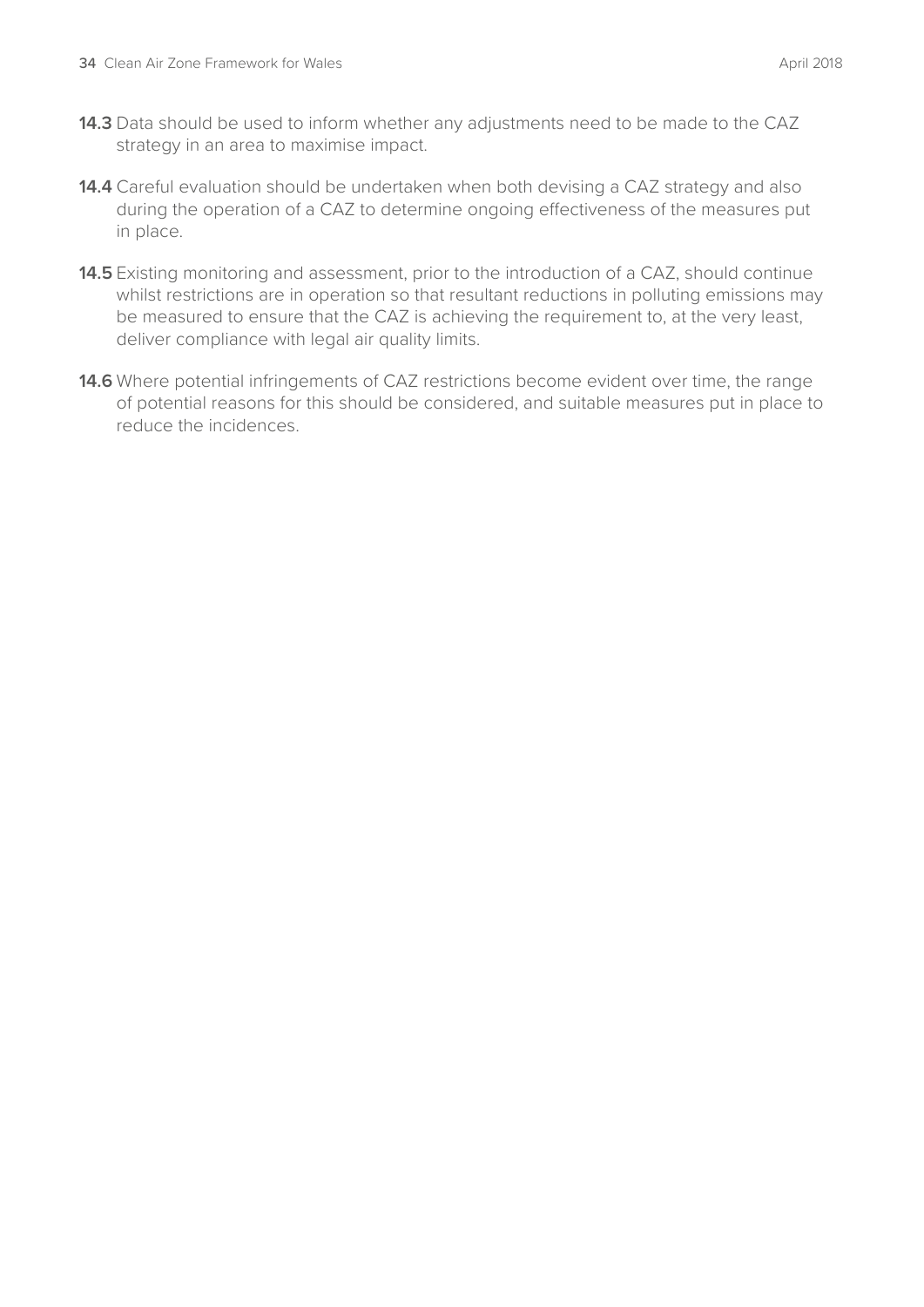## **Glossary**

| <b>AQMA</b>     | Air Quality Management Area                           |
|-----------------|-------------------------------------------------------|
| $C_{6}H_{6}$    | Benzene                                               |
| <b>CAFE</b>     | Directive 2008/50/EC on Cleaner Air for Europe        |
| <b>CAZ</b>      | Clean Air Zone                                        |
| CO              | Carbon monoxide                                       |
| CO <sub>2</sub> | Carbon dioxide                                        |
| <b>CVRAS</b>    | Clean Vehicle Retrofit Accreditation Scheme           |
| defra           | Department for Environment, Food and Rural Affairs    |
| EV              | Electric vehicle                                      |
| <b>HGV</b>      | Heavy goods vehicle                                   |
| HC              | Hydrocarbons                                          |
| <b>ICE</b>      | Internal combustion engine                            |
| <b>LAQM</b>     | Local Air Quality Management                          |
| <b>LPG</b>      | Liquid petroleum gas                                  |
| NO <sub>2</sub> | Nitrogen dioxide                                      |
| <b>NOx</b>      | Nitrogen oxides                                       |
| Pb              | Lead                                                  |
| <b>PM</b>       | Particulate matter                                    |
| SO <sub>2</sub> | Sulphur dioxide                                       |
| <b>ULEV</b>     | Ultra low emission vehicle                            |
| <b>WFG</b>      | The Well-being of Future Generations (Wales) Act 2015 |

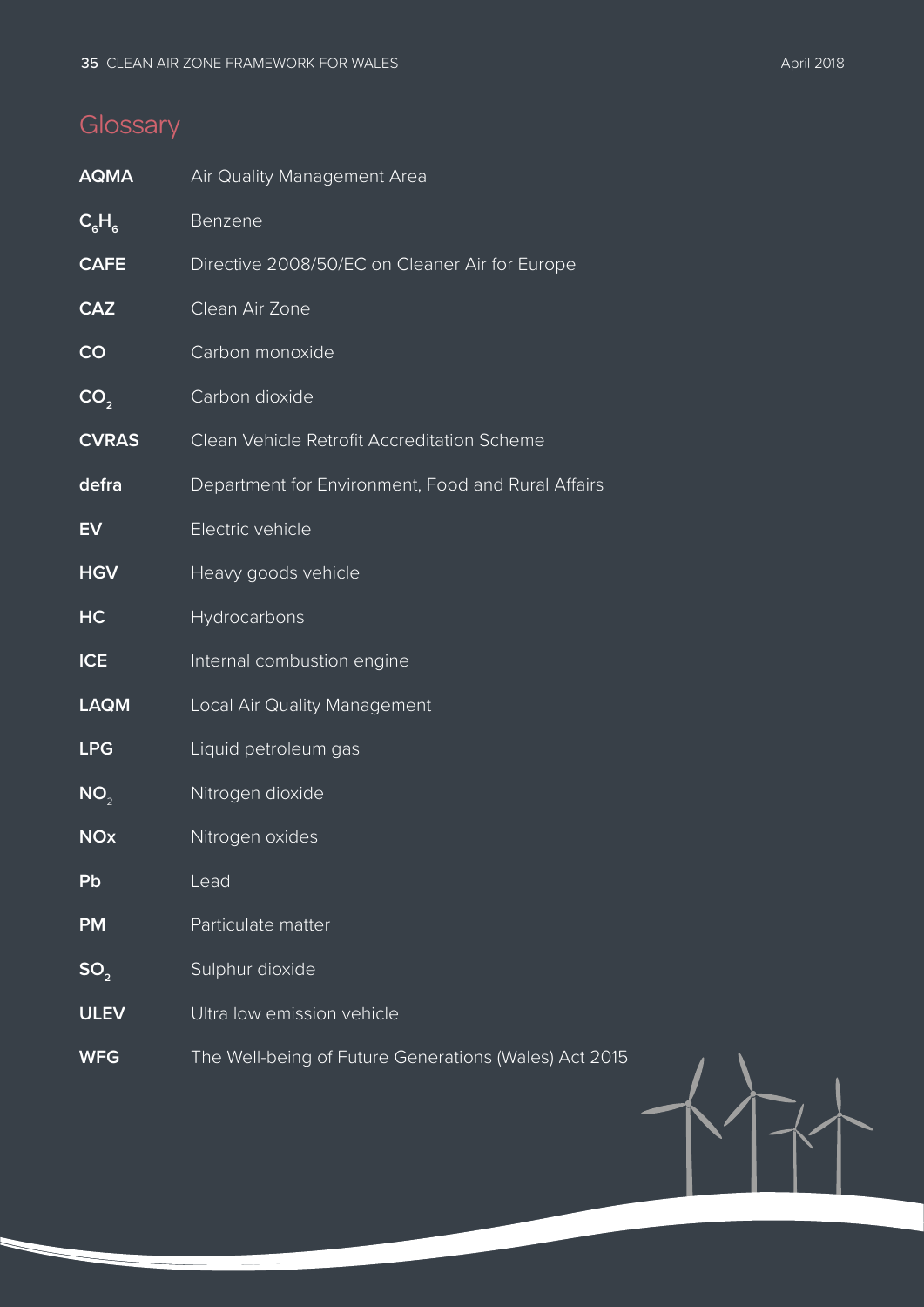## Annex 1: Air quality legislation in Wales

The following list details the relevant legislation applying within Wales:

- Ambient Air Quality Directive 2008/50/EC on Cleaner Air for Europe (CAFE) sets legally binding limits for concentrations of major air pollutants that impact public health such as particulate matter (PM) and Nitrogen Dioxide ( $NO<sub>2</sub>$ ).
- Directive 2004/107/EC creates targets for the concentration of arsenic, cadmium, nickel and benzo(a)pyrene in ambient air.
- The Environment Act 1995 establishes the framework for Local Air Quality Management (LAQM).
- The Clean Air Act 1993 aims to protect public health from smoke emissions.
- Air Quality Standards (Wales) Regulations 2010 brings into law in Wales the limits set out in the EU Directives on air quality.
- The Air Quality (Wales) Regulations 2000, as amended by the Air Quality (Wales) Amendment Regulations 2002 brings into law the national air quality objectives applicable to LAQM.
- The Environment (Wales) Act 2016 covers the planning and management of natural resources in a more proactive, sustainable and joined-up way.
- The Well-being of Future Generations (Wales) Act 2015 requires public bodies to act in a sustainable way, looking to the long term, working better with people and communities and each other, looking to prevent problems and take a more joined-up approach.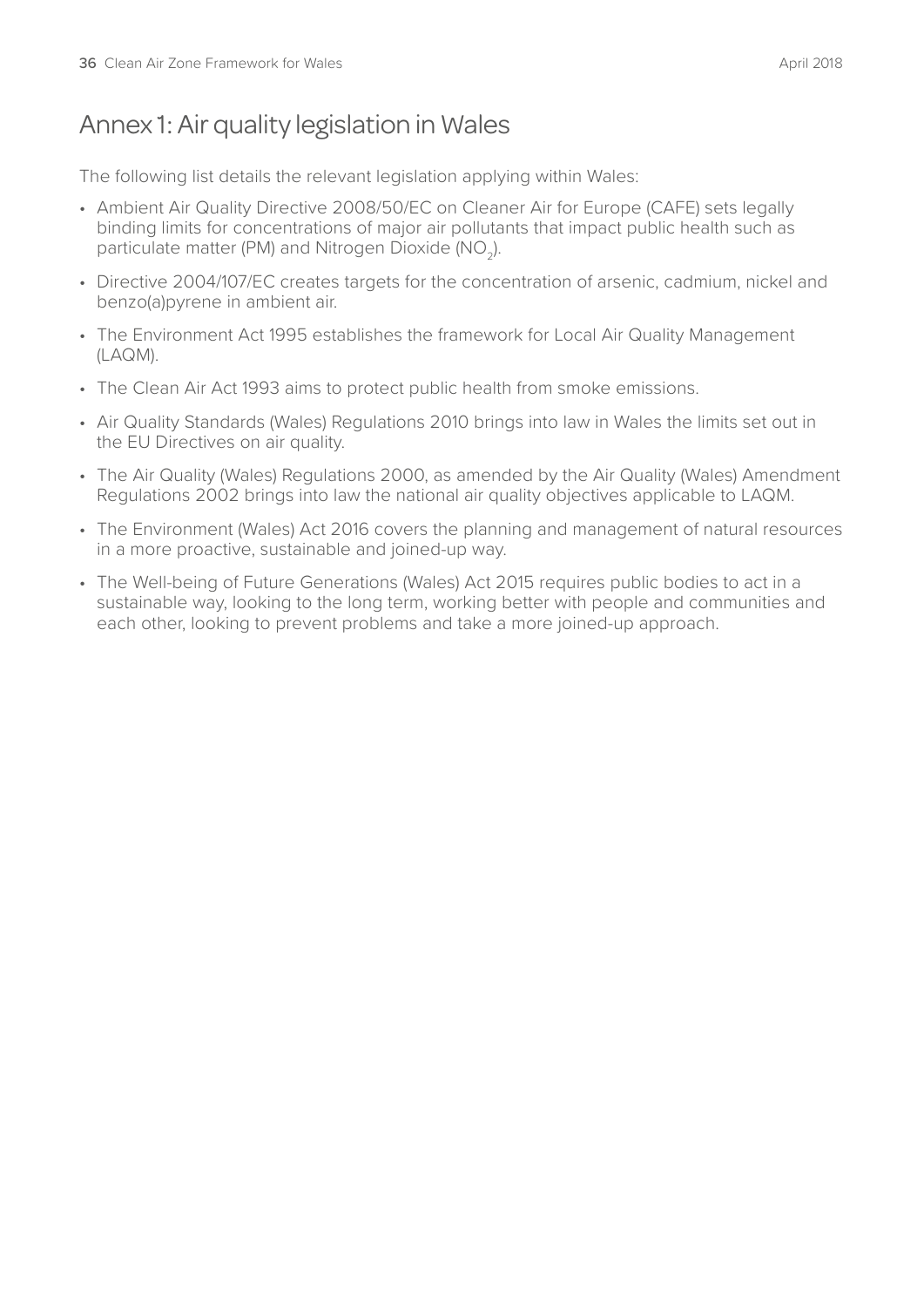## Annex 2: Emissions standards to apply within a Clean Air Zone in Wales (2018)

This table lists the emissions standards that vehicles will have to meet for unrestricted access to a CAZ in Wales. Restrictions may apply to any of the vehicle categories listed. The table will be updated periodically to tighten the standards as we move towards the target of zero emissions transport.<sup>37</sup>

| <b>Vehicle type</b>                  | <b>Euro Category</b>                                                                                                                                                                         | <b>Euro Emission Standard</b>                                                                                                                |
|--------------------------------------|----------------------------------------------------------------------------------------------------------------------------------------------------------------------------------------------|----------------------------------------------------------------------------------------------------------------------------------------------|
| Bus and<br>Coach                     | M3 (GVW over 5,000kg and more than 8 seats<br>in addition to the driver)<br>M2 (GVW not exceeding 5,000kg, ref mass<br>exceeding 2,610kg and more than 8 seats in<br>addition to the driver) | Euro VI (with retrofitted diesel<br>engines meeting Euro VI<br>by using the Clean Vehicle<br><b>Retrofit Accreditation Scheme</b><br>(CVRAS) |
| Minibus                              | M2 (GVW not exceeding 5,000kg, ref. mass<br>not exceeding 2,840kg and more than 8 seats<br>in addition to the driver)                                                                        | Euro 6 (diesel)<br>Euro 4 (petrol)                                                                                                           |
| Taxi and<br>Private Hire             | Passenger vehicle with up to 8 seats in<br>addition to the driver                                                                                                                            | Euro 6 (diesel)<br>Euro 4 (petrol)                                                                                                           |
| <b>HGV</b>                           | N2 (GVW over 3,500kg and ref. mass<br>over 2,610kg)<br>N3 (GVW over 5,000kg)                                                                                                                 | Euro VI (with retrofitted diesel<br>engines meeting Euro VI by<br>using the CVRAS)                                                           |
| Large van                            | N1 (GVW not exceeding 3,500kg and ref. mass<br>not over 1,305kg but not exceeding 2,840kg)<br>N2 (GVW over 3,500kg and ref. mass not<br>exceeding 2,840kg)                                   | Euro 6 (diesel)<br>Euro 4 (petrol)                                                                                                           |
| Small van<br>and light<br>commercial | N1 (GVW not exceeding 3,500kg and ref. mass<br>not exceeding 1,305kg)                                                                                                                        | Euro 6 (diesel)<br>Euro 4 (petrol)                                                                                                           |
| Cars                                 | Passenger vehicle with up to 8 seats in<br>addition to the driver                                                                                                                            | Euro 6 (diesel)<br>Euro 4 (petrol)                                                                                                           |
| Motorcycles<br>and mopeds*           | Not applicable                                                                                                                                                                               | Euro 4                                                                                                                                       |

\*Vehicle types include powered cycle, two and three-wheel moped, on-road quad, quadrimobile, two-wheel motorcycle (with and without sidecar), and tricycle.

<sup>37</sup> UK Government road to zero emissions strategy due to be published in 2018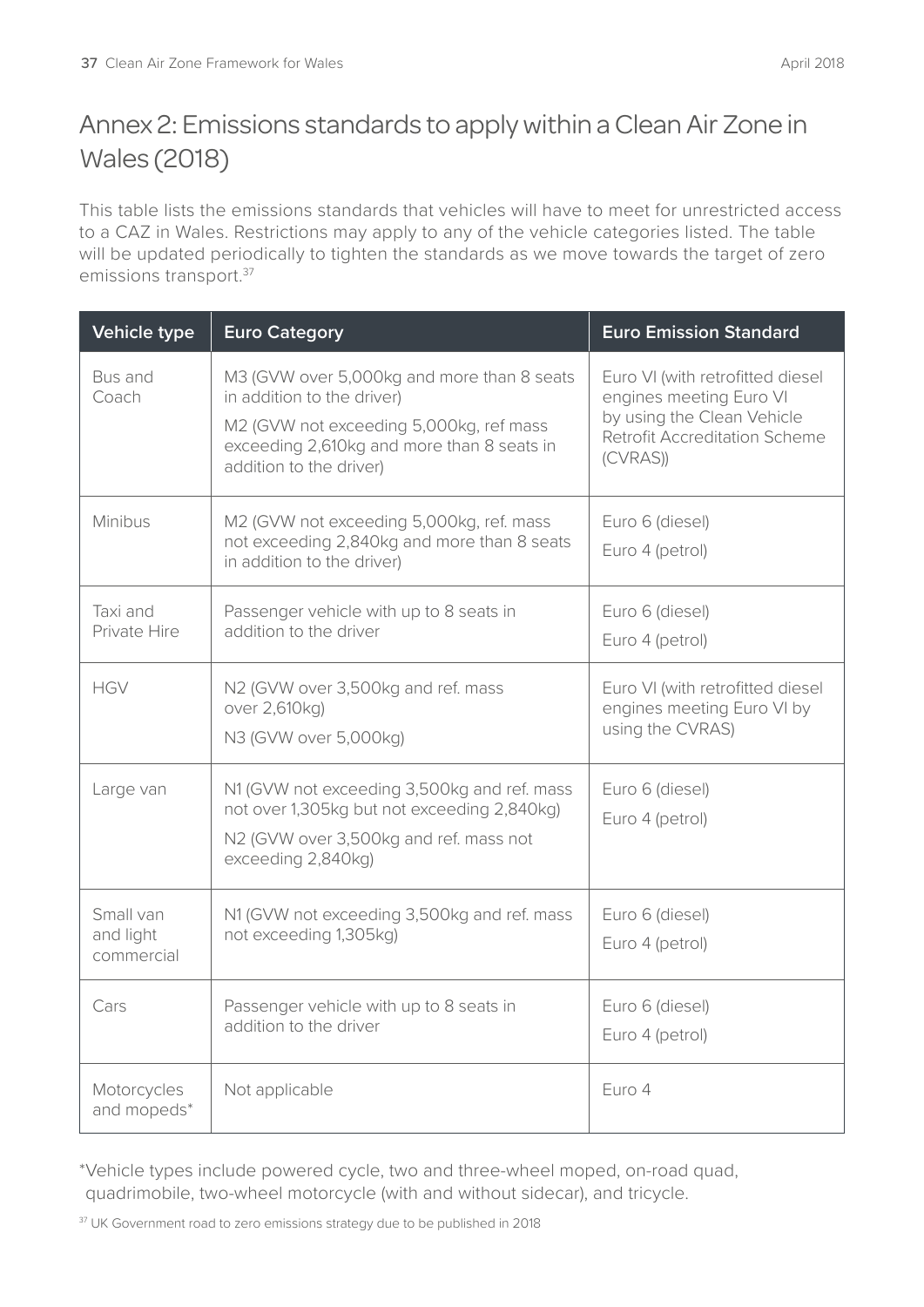## Annex 3: Vehicles and categories of drivers exempted from CAZ restrictions (2018)

The following vehicles and categories of driver may access a CAZ without restriction. This list will be updated periodically to ensure that it remains appropriate.

- Emergency response vehicles fitted with audible and visual warning devices
- Military vehicles (by virtue of s.349 Armed Forces Act 2006)
- Construction vehicles/machinery where already in use prior to the commencement of the CAZ
- Social care providers who are required to be on call
- Up to two vehicles nominated by Blue Badge holders
- Residents (with a sunset period)
- Vehicles retro-fitted with an emissions control device approved by the Clean Vehicle Retrofit Accreditation Scheme (CVRAS)
- ULEVs
- Autogas (LPG) vehicles
- Refuse vehicles
- Historic vehicles that cannot be upgraded to meet emissions standards
- Community transport vehicles
- Specialist vehicles that cannot be made compliant.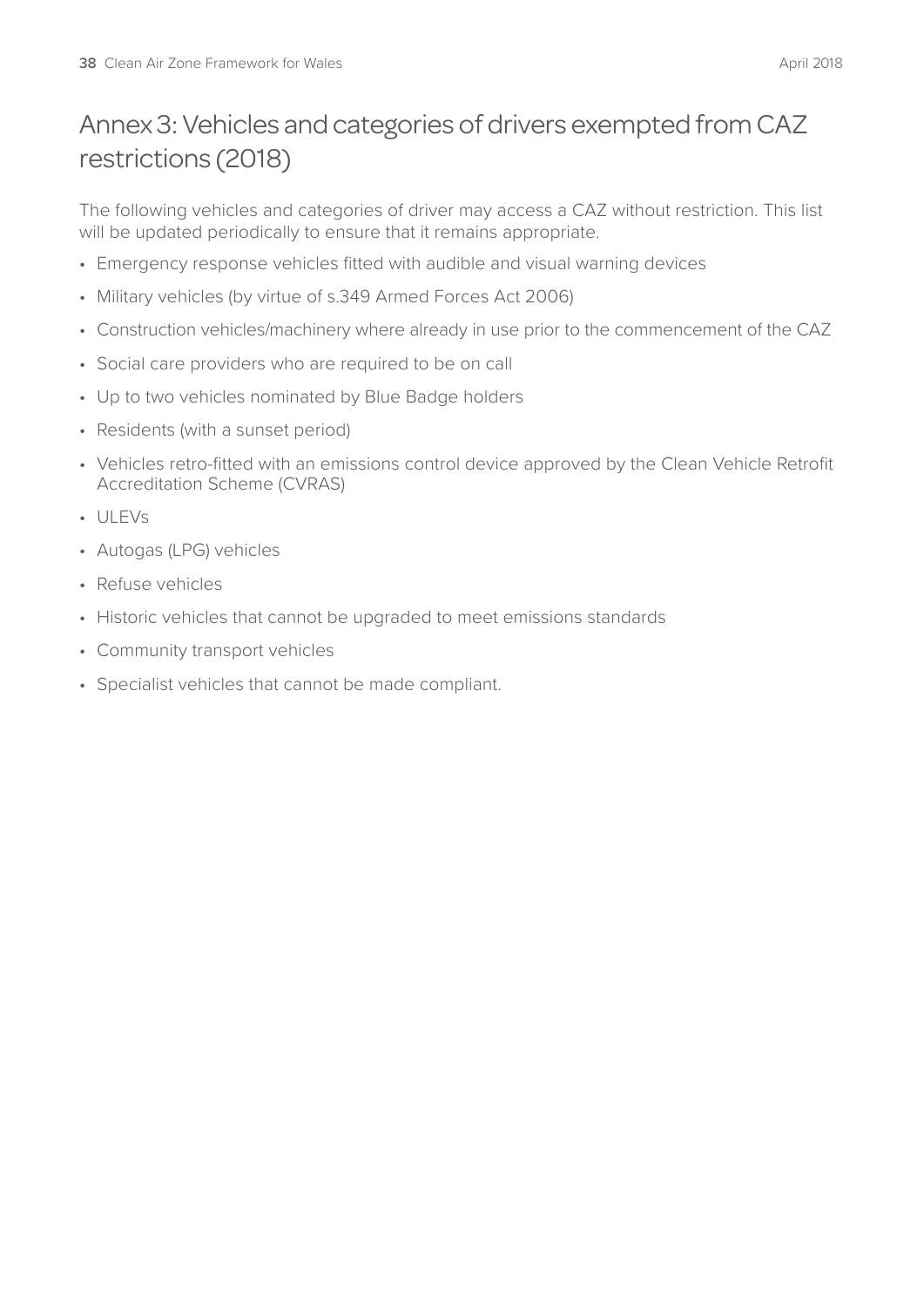## Annex 4: Future policy to support delivery of clean air for Wales

The Welsh Government is committed to ensuring sustained clean air in Wales. The actions in this Framework will support delivery of this outcome and will contribute to ensuring compliance with NO<sub>2</sub> limit values within the shortest possible time. However, we must go further. We are establishing a cross-Government Clean Air Programme for Wales this spring to reduce the burden of poor air quality on human health and the natural environment. In the nearer term, it will support delivery of actions required to comply with our European and domestic legislative air quality obligations.

A key action for the programme is the development of a Clean Air Plan for Wales, which we intend to publish for consultation in 2018 with a view to publishing in early 2019. The new Clean Air Plan for Wales will include of range of measures to support our aspirations for clean air, including:

- key pollutants and their effects on public health and the natural environment in Wales
- short, medium and long term actions across a range of Welsh Government departments and sectors to achieve clean air in Wales
- details about the establishment of a Air Quality Assessment and Monitoring Centre for Wales, to advise local and national government on the extent of poor air quality and the effectiveness of current and future actions
- proposed communications, engagement and education to encourage behavioural change to support air quality improvements
- proposed improvements to local authority reporting on air quality issues in their areas and their plans to deal with them
- measures to achieve compliance with the European and domestic legislative requirements.

The Welsh Government is establishing an Air Quality Monitoring and Assessment Centre to help provide the evidence needed for timely, coherent and effective decision making on air quality matters in Wales, at both the local and the national government level. The Centre will provide a continuous focus on achieving compliance with legal limits as a minimum benchmark, whilst reducing exposure to poor air quality where it is needed the most. It will help target actions to achieve the greatest benefits in terms of public health and well-being.

Alongside this consultation, the Welsh Government is also issuing a consultation in April 2018 entitled; '*Tackling roadside nitrogen dioxide concentrations in Wales – Welsh Government supplemental plan to the UK plan for tackling roadside nitrogen dioxide concentrations 2017*'. The Plan sets out how we will reduce concentrations of NO<sub>2</sub> where levels are above legal limits in Wales, to achieve statutory limit values as soon as possible.

On 19 September 2017, the Welsh Government First Minister published *Prosperity for All: the national strategy*. The Strategy sets out the aims of this government and provides clarity about the changes we want to make in Wales and how government and delivery partners can work together to be part of a new approach to delivering priorities. A key commitment under this Strategy is to build healthier communities and better environments. It states "the contribution made by the environment to good health cannot be overstated. Air quality, good housing, access to green spaces and energy efficiency schemes each have a part to play in creating the right conditions for better health, well-being and greater physical activity. Through planning, infrastructure, regulation, and health communication measures, we will reduce emissions and deliver vital improvements in air quality."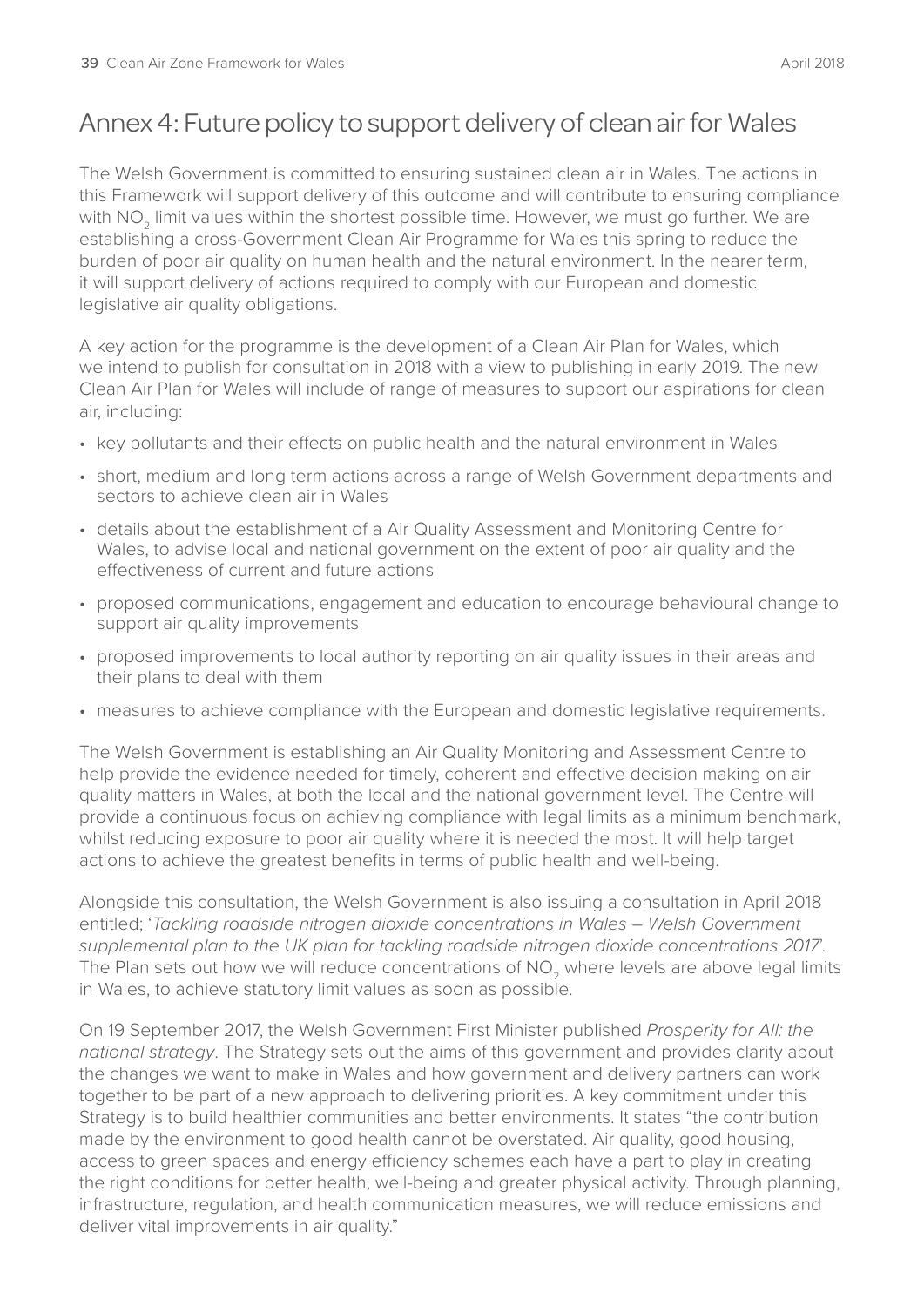The Well-being of Future Generations (Wales) Act 2015 ("the WFG Act") details the ways in which specified public bodies, including the Welsh Ministers, must set their well-being objectives, and take steps to meet them, in accordance with the sustainable development principle (sections 2, 3 and 5). It encourages public authorities to work together to maximise their contribution to achieving the vision for Wales set out in the national wellbeing goals (section 4). To focus the Welsh public sector's attention on the problem of poor air quality, the Welsh Government has made average population exposure to nitrogen dioxide one of the national indicators under the Act. National indicators are used to measure progress towards well-being goals (section 10). Reducing levels of air pollution to within legislative limits in the soonest possible time will contribute, directly and through associated impacts, to achieving those well-being goals.

Complementing the WFG Act, the Environment (Wales) Act 2016 sets out the 'sustainable management of natural resources' (SMNR). SMNR means using natural resources in a way and at a rate that promotes the achievement of the objective to maintain and enhance the resilience of ecosystems and the benefits they provide, and that, in doing so, meets the needs of present generations without compromising the ability of future generations to meet their needs and contributes to the achievement of the well-being goals set out in the WFG Act. The definition of "natural resources" includes air. The Act sets out a framework for the delivery of SMNR, which includes a statutory evidence base: The State of Natural Resources Report published by Natural Resources Wales in 2016, and a statutory Natural Resources Policy which was published in August 2017. The Natural Resources Policy sets out the challenges and opportunities for managing Wales' natural resources sustainably, which includes reducing pollution levels in our air and enhancing air quality. The policy also sets out three interconnected national priorities for tackling the challenges and realising the opportunities; delivering nature-based solutions, increasing renewable energy and resource efficiency and taking a place based approach. Policies will be aligned to their delivery. Actions for air quality include taking practical steps to improve air quality across Wales, not just in the most polluted hotspots but across Wales. This will require a mix of action to address pollution from traffic and other sources and to improve the ability of the natural environment to absorb pollutants through tree planting and green infrastructure.

Wales' national planning policy has been completely rewritten in light of the Well-being of Future Generations Act and the revised text was published for public consultation on 12 February with responses required by 18 May.<sup>38</sup>

The consultation draft of Planning Policy Wales Edition 10 contains a completely new section on air quality and soundscape, running from paragraph 5.125 to paragraph 5.146. There are other references to air quality, noise and soundscape running throughout in the document.

Reducing the contribution of transport to air pollution and other harmful emissions is a key objective of the Welsh Government's Transport Strategy – *One Wales Connecting the Nation*. This Strategy is currently under review and will be published in draft for consultation during 2018. The revised Strategy will set out how transport will deliver the four key themes in Taking Wales Forward and deliver against the Priority areas set out in Prosperity for All. The Welsh Government first published a National Transport Finance Plan in July 2015 setting out investment priorities for transport for the next five years and beyond. The plan is a live document; a revised Plan will be published in December 2018.

The Wales Transport Strategy and concomitant National Transport Finance plan set out a number of interventions that will be taken forward in the period which are designed to have